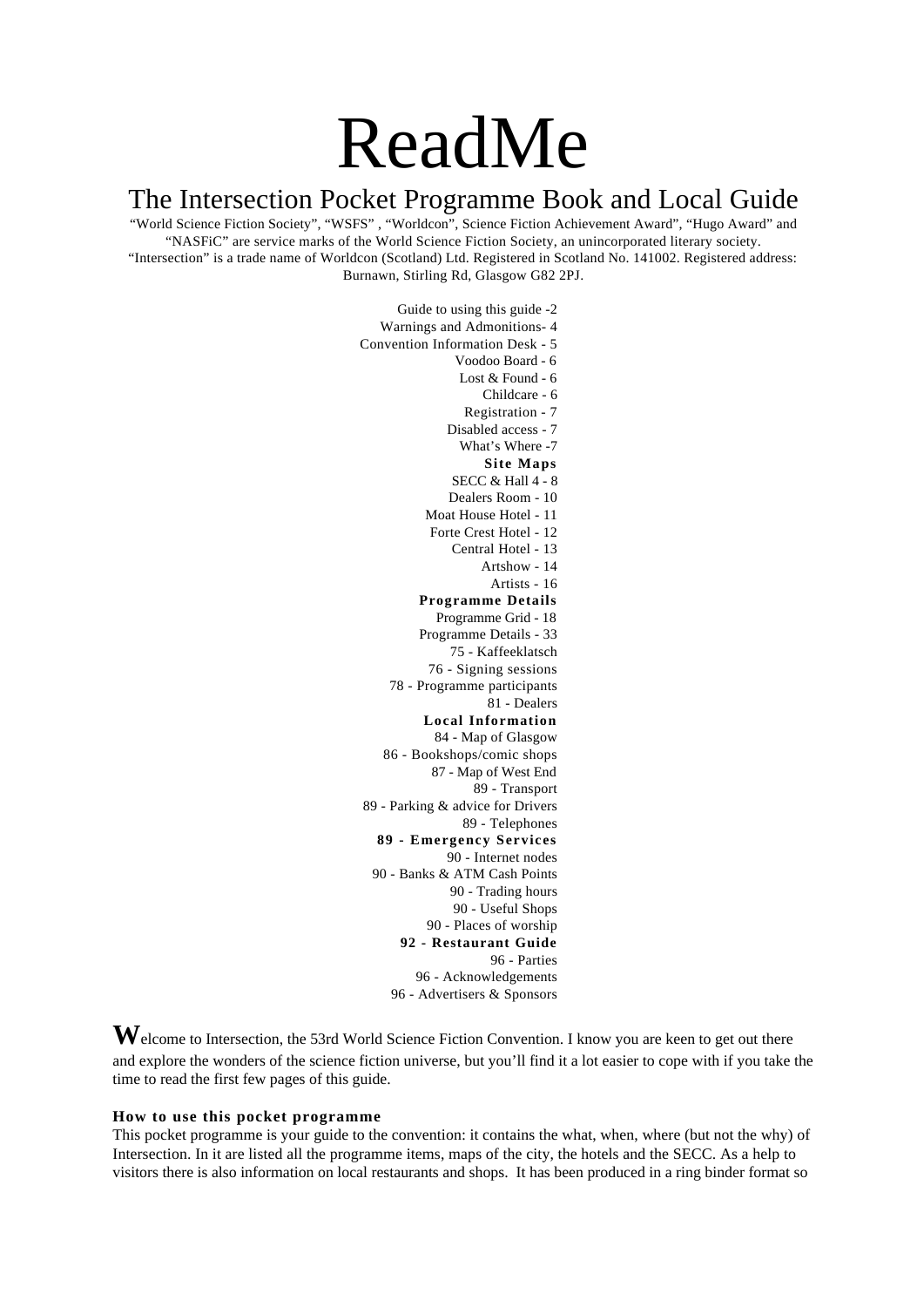that you can carry it in your pocket/bag without the pages becoming mangled, and so that you can remove pages to insert updates or simply to make it lighter!

# **First Time?**

If you haven't been to a science fiction convention before then the morning fan programme items in Hall 4 of the SECC will give you an excellent introduction to what we are all about. Everyone here is a potential friend, so don't be shy. Talk to people, get involved in anything that's happening. This is a fun event, so have fun!

# *Warnings and Admonitions*

The convention is a fun event and everyone attending expects to have a good time with no hassles. The easiest way to ensure this is to follow these simple rules:

- 1. Wear your badge so that it is easily visible at all times. It is your entry token to all events and convention areas. Keep it safe and do not allow anyone else to use it.
- 2. Obey the instructions of stewards or convention staff. Remember that they are volunteers and should be treated with great respect, even reverence, as they are working at the event at which they should really be relaxing.
- 3. Keep your belongings (bags, clothing etc.) with you at all times. Unattended bags may be removed by convention security. (See section on lost property.)
- 4. If you have a costume which includes a weapon of some sort (sword, gun, laser blaster) then you will have to leave it outside the convention or you will be requested to leave. The only exception to this is if you enter the Masquerade and have cleared the weapon with the Masquerade director (Gytha North) in advance, and you must carry it securely wrapped to and from the Masquerade.
- 5. Do not take food or drink into the Artshow or Dealers area. This is to prevent accidents damaging expensive goods.
- 6. You may not eat any food or drink brought into the SECC from outside. All food and drink must be obtained from the catering outlets within the SECC Also, do not bring take-away food into the hotels as this upsets them and can create a litter problem.
- 7. Do not smoke in any of the programme or display areas. Smoking areas are clearly signposted. If there isn't a sign, assume that you may not smoke.
- 8. Smile at people, talk to strangers, get involved in what's going on. Volunteer to do a shift as a gopher. Everyone has a badge with their name on it, so you're on first name terms with them the moment you meet.
- 9. Have fun.

# **Convention Information Desk**

Information is available at the desk on the SECC concourse near Hall 5. It is manned from 10.00 to 20.00 each day. There are noticeboards and signs around the desk giving programme changes, where the parties are and lots of other useful information. You can also pick up copies of the daily newsletter *"The Voice of the Mysterons"* here. The newsletter has news of changes to the programme and other info about people, events, parties etc. It is available at least once per day at points scattered throughout the SECC .

#### **Voodoo Board**

If you want to contact someone then you can leave a message for them at the Voodoo Board beside the Information Desk in the concourse of the SECC. It works like this: you write your message on a card, put it in the box in the correct alphabetical section, then stick a pin beside the person's name on the board - that's the Voodoo part.

#### **Lost & Found**

If you lose or find something in the SECC, go to the Information Desk. If the Information Desk is closed than you should try the Ops Room which is manned until 01.00. In the evening party hotels the hotel reception desks will handle lost & found enquiries. If you require a replacement copy of this guide or have lost your badge then you should go to the membership enquiries desk in Hall 1 on Thursday and Friday and in the main concourse from Saturday onwards.

### **Notices**

If you want to stick any notices on walls in the SECC please use Blu-Tack, not tape or pins.

### **Childcare**

Childcare and Kidcon are in Hall 4. Childcare costs £1.00 per child per hour. Please note that baby changing should be done using the toilets in the childcare area of Hall 4.

#### **Registration**

Opening times for registration are Thursday 10.00 - 21.00, Friday, Sat, Sun, 10.00 - 20.00 and Monday 10.00 - 17.00.

### **Disabled Access**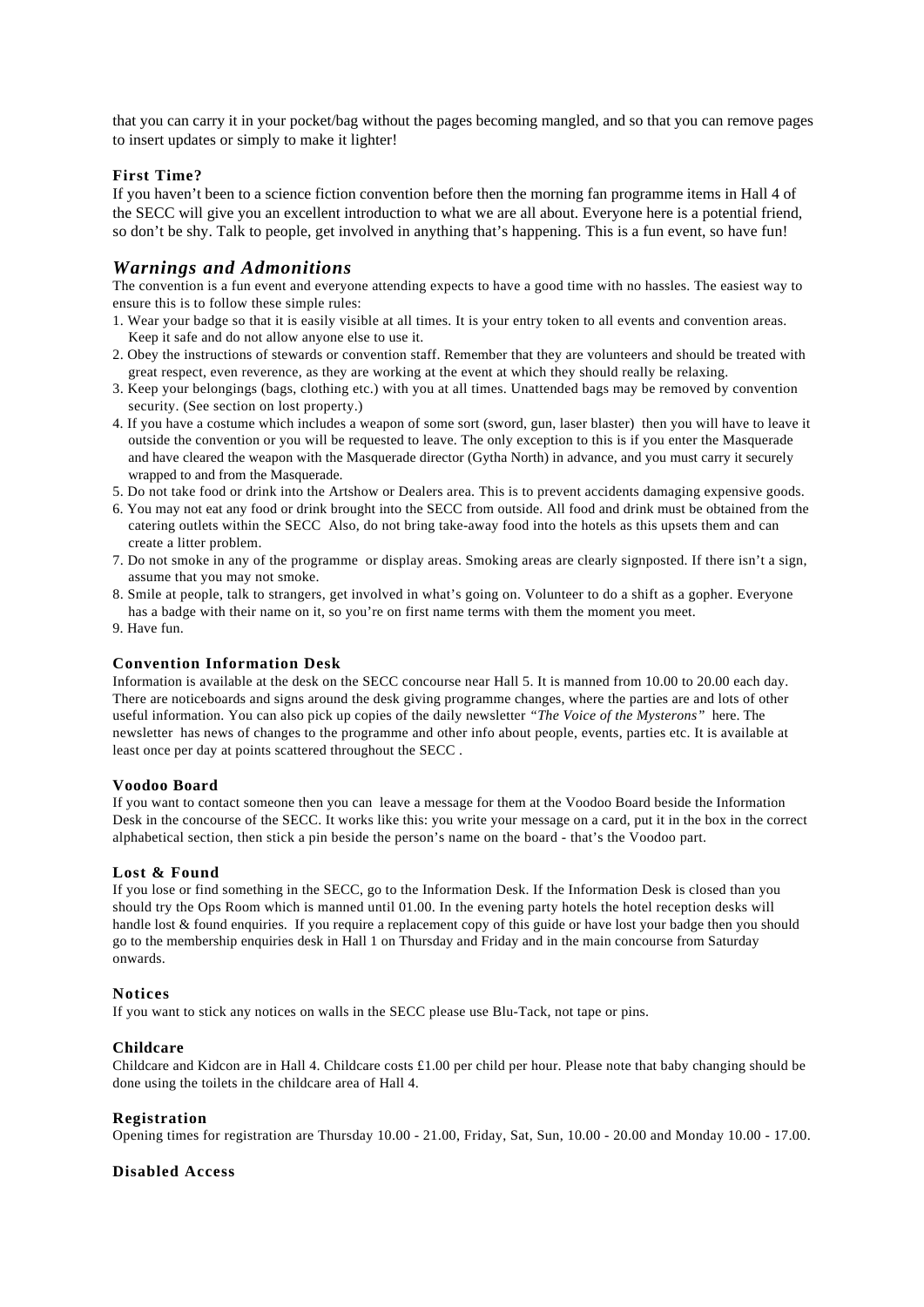Help is available for anyone with mobility problems or who requires some other help to be able to enjoy the convention. There is a desk beside the registration area where copies of a help guide are available. This is also where you can request a wheelchair, for which there will be a small fee.

# *What's Where*

# **SECC**

Daytime programme, evening extravaganzas, dealers room, artshow, daytime fan programme, fan lounge, science exhibition, computer area, fan fair.

**Moat House**

All day videos, various programme items, workshops, WSFS business meeting.

# **Central Hotel**

Evening fan programme, evening science programme, small parties.

# **Forte Crest**

Evening bid parties, evening filking, Ceilidh, Jazz workshop

Please note that the maps and layouts that follow are not to scale: they are provided simply to give you an idea of the layout of the convention. The Moat House Hotel is beside the SECC. The Forte Crest Hotel is in Bothwell St and the Central Hotel is in Hope St, beside Central Station.

# **Plan of SECC, Plan of Hall 4, Plan of Dealers room**

Hall 1 Mon-Fri Registration, Sat-Mon Program Hall 2 film programme Hall 3 The Wizards' Cave, Legend Room, Dan Dare and H G Wells Programme rooms. Hall 4 Dealer's Room, Fan Fair, Fan Market, Fan Lounge, Fixed Exhibits, Art Show, Dealer's Room, Science Workshop Room & Computer Area, Kidcon, LEGO Zone, Theatre Area, Kaffeeklatsch, Signings, Various Food Stalls, Bar Areas Hall 5 Extravaganzas Upstairs offices Green Room, Newsletter, Fan Repro On Concourse Information Desk, Voodoo Board, First Aid post. From Saturday - Registration Desk

# **Plan of Moathouse**

Moathouse Argyle 1, 2/3, Programme. Castle 1, 2, 3 Video

Shuna, Staffa, Barra, Jura, Board room: Programme Rockall, Malin: Games

Forte Crest Bothwell/Douglas Suite Bid parties (evening), Ceilidh (Sat), Jazz (Sun) Cabin Bar Thursday filk, non-smoking bar. Iona/Ailsa suites - Evening filking. Gallery Suite overnight filking.

### **Plan of Central Hotel**

Entresol floor: Carradale - non-smoking bar, Logie Baird - Friday night beach party, Court Lounge: smoking bar Kintyre: nonsmoking lounge and evening Fan Program First Floor: Arran: Science programme. Syndicate rooms - parties.

# *Art Show*

Art GOH: LES EDWARDS, Sculptor in Residence: VINCENT C.L. JO-NES, Artist in Residence: HEATHER SPEARS

Areas include:MAIN EXHIBITION, FAN SECTION, PRINT SHOP, SKETCH BIN

### **"THINGS TO COME"**

Special exhibition in collaboration with the BRITISH DIABETIC ASSOCIATION in honour of H.G. WELLS, layfounder of the B.D.A. An exhibition of work about and inspired by Wells including archival material from the H.G. Wells Society collection at the University of North London, the Wells Collection at the Bromley Central Library and private collectors. Signings and an auction of donated books and art work to be presented by the ART SHOW and Book Room with the support of our ART GOH LES EDWARDS and HARRY HARRISON.

# **OPENING TIMES FOR ART SHOW.**

 Changes will be subject to programming. When possible the Print Shop and ART SHOW FOYER will remain open while preparing for special events such as the Main Auction.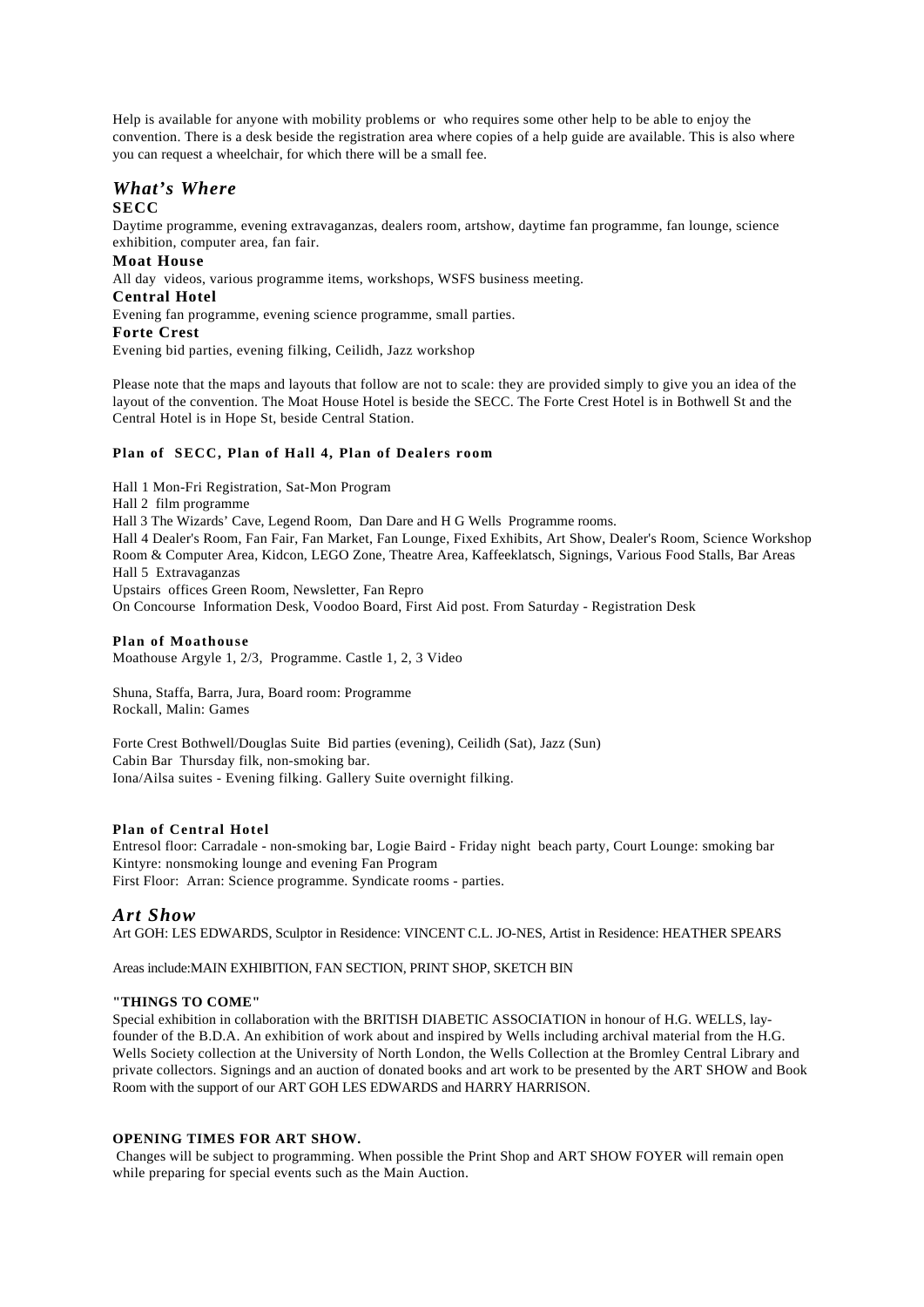Thursday open 1800, closed 2100 Friday 1000 to 2100 Saturday 1000 to 2200 Sunday 0900 to 1200 and 1700 to 2100 Monday 0900 to 1700

**SALES** may be made in the following ways: Direct, by Auction, from the Print shop(direct). All sales must be paid in Sterling. INTERSECTION will accept VISA, ACCESS, EuroCheques, Travellers Cheques and personal cheques (UK with guarantee card). Further information on sales will be made available in the ART SHOW catalogue and art show.

# **AUCTIONS**

There will be two auctions.:

1. "THINGS TO COME AUCTION" Charity Auction benefiting Diabetic research. Signed Books, Specially donated artwork, etc. SUNDAY 1000 until 1130. Auctioneers: Stephen Jones and Jo Fletcher. Location to be announced.

2. "MAIN AUCTION" 'Voice auction' on work made available for auction in the main exhibit. SUNDAY 1300 to 1600 Auctioneer: jan howard finder. Location Hall 1

Art show programming and times will be announced at the convention. We plan a series of internal art show workshops, interviews, signings and other special events. Items already scheduled include: WORKSHOPS, DEMONSTRATIONS, TOURS and many other events taking place in the Art Show Area. Full details are in the Art Show Catalogue.

# **List of Artists**

| Les Edwards (Art GoH) | Brian Aldiss/Rosemary Chorley  | David Angus            | Chris Baker (Fangorn)                 | Eugenia Bancui        |
|-----------------------|--------------------------------|------------------------|---------------------------------------|-----------------------|
|                       | Ioana Bancui                   | Rodica Bancui          | Graham Bleathman                      | Martine Blond (Ty)    |
| Kadrak)               | Michael Bossom                 | Jason Brookes          | Ian Brooks                            | Scott Brown Liyi      |
| Tan                   | Jackie Burns                   | Jim Burns              | Roger Burton-West                     | Paul Campion          |
|                       | Steve Crisp                    | Judith Clute           | Darlene Coltrain                      | Ctein                 |
| James S. Dougherty    | Larry deSouza                  | Chuck Divine           | <b>Bob Eggleton</b>                   | Michelle Ellington    |
|                       | Peter Elson                    | Mike Farnworth         | Danny Flynn                           | Craig Forrester       |
|                       | Gilles Francescano             | Peter Francis          | Fred Gambino                          | Wendy Gamble-         |
| Stevens               | Nicu Gesce                     | <b>Beckett Gladney</b> | Mary Hanson-Roberts                   | David HardyJason      |
| Hurst                 | Kayoko Isozaki                 | Clephren Janeman       | Leslie Janneman                       | Nik Jardine           |
| Robert Jeffrey        | Camelia Jelesneac              | Silviu Jelesneac       | Angela Jones                          | Vincent Jo-Nes        |
|                       | Jean-Dominique Lavoix-Carli    | <b>Todd Lockwood</b>   | James Logan                           | Don Maitz             |
| Aurel Manole          | Denys Martynets                | Sue Mason              | Juraj Maxon (Mad Max) Ellen McMicking |                       |
| (Blade)               | Lucinda McNary                 | Franz Miklis           | Ian Miller                            | Rolf Mohr<br>Chris    |
| Moore                 | Dave Mooring                   | Luisa Nadalini         | Tom Nanson                            | Ione Neagu            |
| Ingrid Neilson        | John Nelson                    | Marina Nicolaev        | <b>Andy Patterson</b>                 | Arthur Payn Peter     |
| Peebles               | Martina Pilcerova              | Michael Porjes         | Jean Porter                           | Jim Porter            |
| Sergey Poyarkov       | Mary Prince                    | Marion Radu-Ricu       | Allan Richardson                      | Keith Scaife Yuri     |
| Sherbatykh            | Kate Soley                     | Spring Schoenhuth      | S.M.S.                                | <b>Heather Spears</b> |
|                       | Colin Sullivan                 | Jon Sullivan           | Paul Swendsen                         | Brian Waugh           |
|                       | Chris Williamson               | Wizards of the Coast   | <b>Janny Wurts</b>                    | Mick Van Houten       |
|                       | Chris Varian                   | Adrian Vlasceanu       | Paul Youll                            | University of         |
| North London          | <b>Bromley Central Library</b> |                        |                                       |                       |

#### **Parties (not used in final version)**

What would a Worldcon be without parties? The following list is as up to date as possible but check the parties board at the Information Desk and look in the Newsletter for the complete list. Groups bidding to hold future Worldcons are mostly in the Forte Crest. Smaller parties are in the Central Hotel. If you want to hold a party of your own then ask at the Information Desk for details.

#### **Thursday**

In the Forte Crest Ballroom (Bothwell/Douglas Suites): Atlanta in 98, Baltimore in 98, Boston in 98, Niagara Falls in 98

In the Central Hotel: Zagreb in 99 Room 108, Kansas City in 2000 Room 105

#### **Friday**

It's Beach party night in the Logie Baird room of the Central Hotel from 22.00 as the Fan Programme puts on its most garish shirt and parties. In the Moat House the British Publishers are hosting an open party at 22.30. In the Forte Crest Ballroom(Bothwell/Douglas Suites): Atlanta in 98, Baltimore in 98, Boston in 98, Niagara Falls in

98 In the Central Hotel: Boston in 2001 Clydesdale Room, Boston in 2001 Douglas Room, Norwegian/agents' party

Room 106, Zagreb in 99 Room 108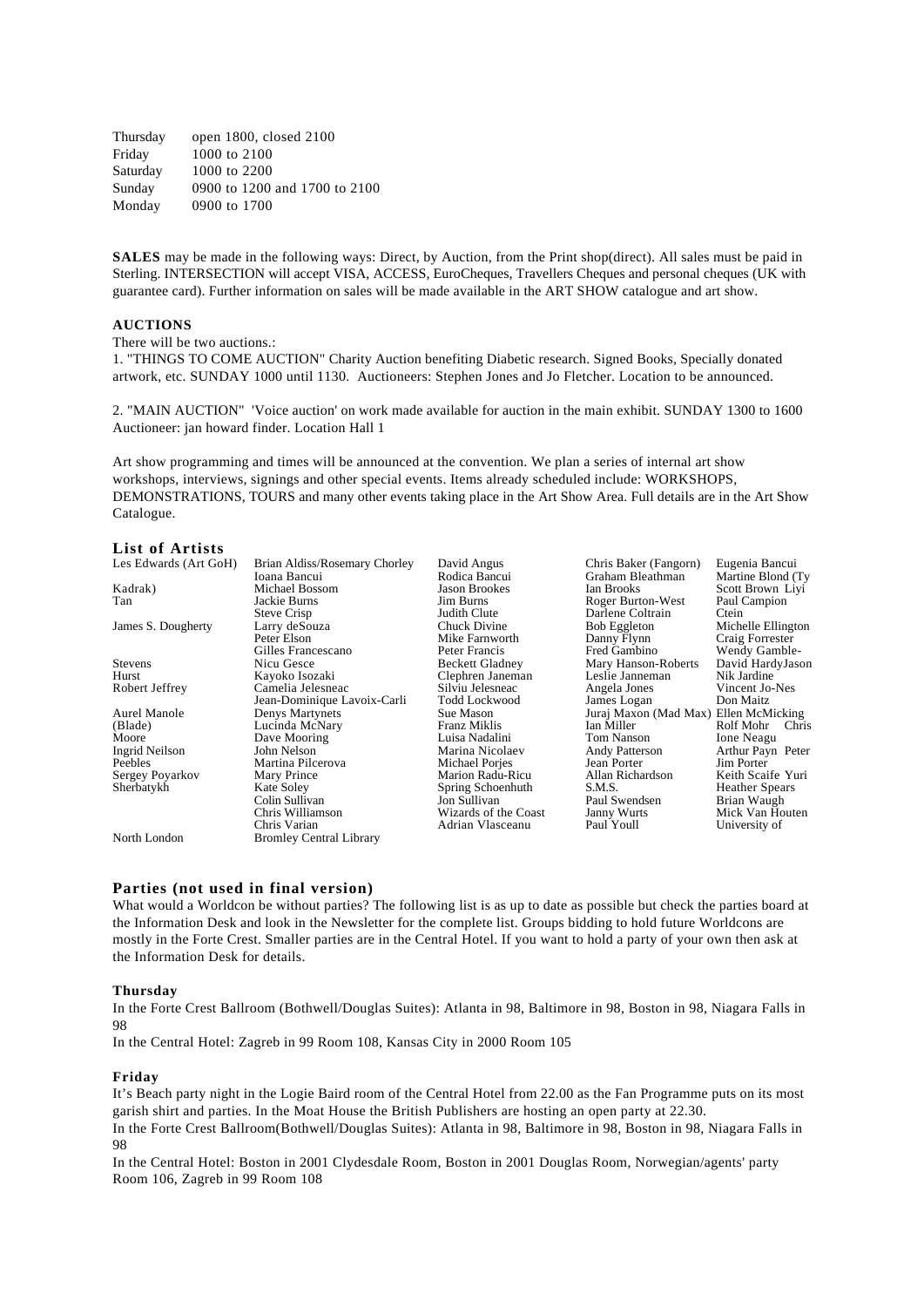#### **Saturday**

In the Central Hotel: Chicago in 2000 Rooms 104 & 105, Kansas City in 2000 Room 105, Zagreb in 99 Room 108, Moscow in 2017 Room 150, Antarctica in 99 Room 151

#### **Sunday**

Standing WorldCon party, '98 Winner, ConAdian Thank You party. Venues to be announced.

#### **Monday**

Gopher party Forte Crest Ballroom (Bothwell/Douglas Suites)

#### **Other Parties**

| Location | Time |
|----------|------|
|          |      |

# *Programme Times and Details*

As with all conventions, the programme is constantly being updated. Please note that the programme is subject to change and you should check the Information Desk and convention newsletter for details of changes. This is the programme as available 2 weeks before the convention. Please read the following notes which will help to guide you through the complexities of a 20 stream programme spread across five days in four venues.

The listings shown as grids give only the time, location, title and code number of each programme item. To get more detail on any item you should look up its code number in the section that comes after the grids. Note that there are 2 separate types of grid: one for daytime programme in the Moat House and SECC, the other for evening pogramme in the Moat House, SECC, Central Hotel and Forte Crest. These are followed by the other programme items like signing sessions and kafeeklatsch.

 Films are listed separately in the film and video programme. Videos are not listed at all: you have to see the programme displayed outside the video rooms in the Moat House and at the Information Desk.

#### **Extravaganzas**

The Masquerade is on Saturday. The Hugo Award Ceremony on Sunday will be followed by a firework display sponsored by Creed.

#### **Feedback**

There is one programme item not shown on any of the programme grids, and that is the daily Feedback Session in the Hall 4 Performance Area at 1500. This gives you the chance to tell us what you think of the convention. Each session will be attended by one of the co-chairs of the convention.

# *Programme Grids*

# *Programme Items in Index Number Order*

Note: Apart from a few late changes, the index number list is pretty much in chronological order.

- 001 Breakfast Club / 15 Minute Fandom. The chance for early birds to meet and discuss the day ahead. There will be information on upcoming programme items and parties for each day and people to ask about these. Thu 1030 Hall 4 Fanroom<br>Survivors Guide to Intersection. Is this your first Worldcon? Don't know anyone? No accommodation? On a tight budget? This ite
- 
- 3003 Survivors Guide to Intersection. Is this your first Worldcon? Don't know anyone? No accommodation? On a tight budget? This item will give<br>you good advice for each of these circumstances and many more. Thu 1100 Hall 4
- 
- 
- 
- even aware of their origin? (Repeat the first three sentences, substituting the word 'mundane'.) Stephen Dedman, Samuel R. Delany, Andy<br>Nimmo, Paul Smit Thu 1200 Legend Room<br>11 Olementine. A talk on the results from last y
- 
- 
- 
- Room<br>12 Traditional Dress. Thu 1300 Wizard's Cave<br>12 Traditional Dress. Thunderbirds is probably Gerry Anderson's most remembered work in the world of supermarionation. What is it about<br>13 A Comparison Between WSFS and ESF
-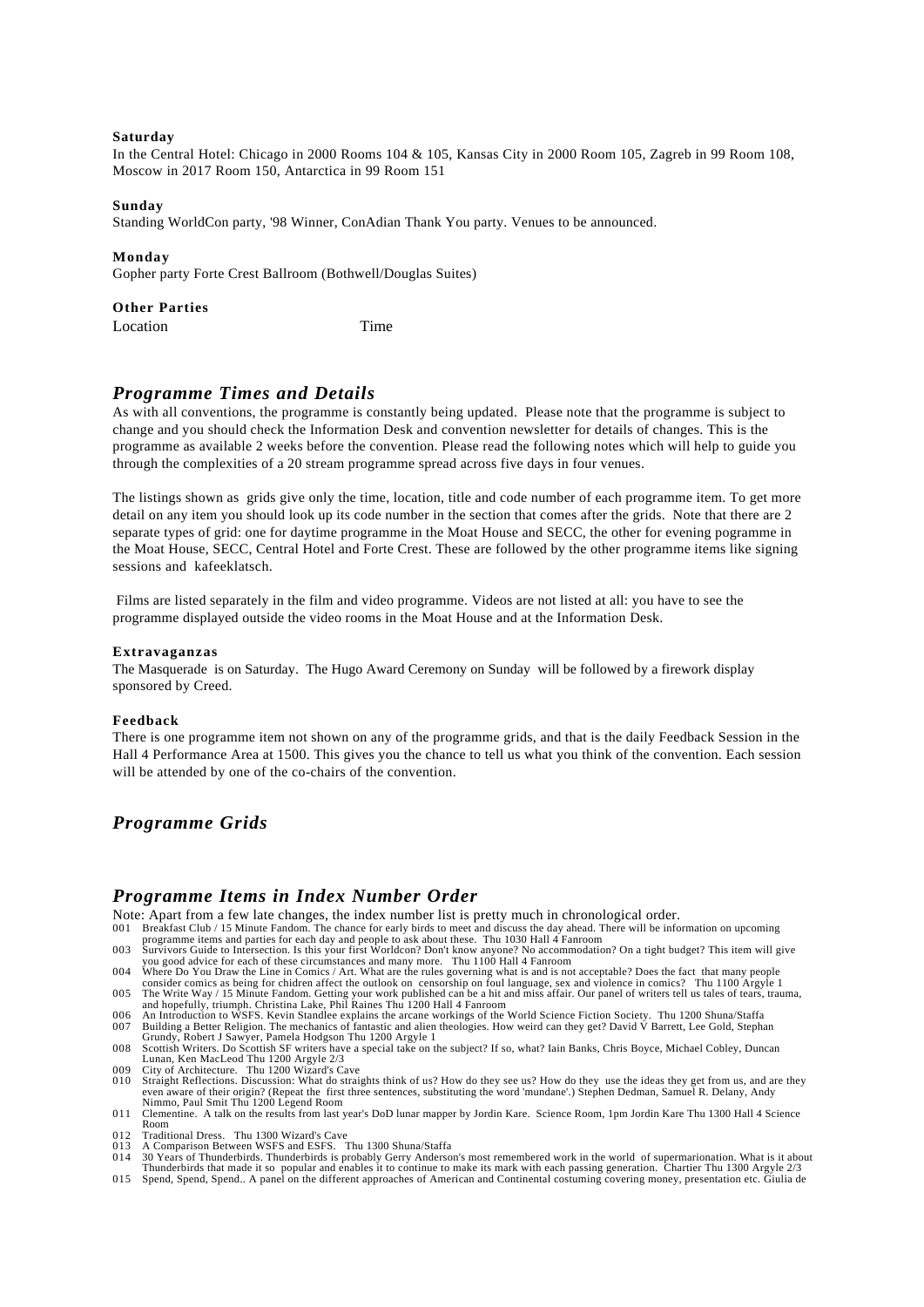- Cesare, Shirlee Dunlop, Teddy Thu 1300 HG Wells Room<br>
16 Of Apper paradobe? Iain hasn't, and he wants to get to the bottom of all these<br>
1016 Apper parameters. Did you hear the one about Banksie and the flying wardrobe? Ia
- 
- 019 Welcome to the Fan Programme. A way of matching faces to names Jenny Glover, Steve Glover, John D. Rickett Thu 1400 Hall 4 Fanroom 020 Slideshow. Don Maitz, Janny Wurts Thu 1400 Argyle 2/3
- 
- 021 Critical Standards. Writers who are critics how does each role inform the other. Samuel R. Delany, Colin Greenland, Pat McMurray, Norman<br>Spinrad Thu 1400 Legend Room<br>22 Trading Cards. They're tare ! They're taking ov
- 
- 023 Gaelic. A brief intoduction Thu 1400 Shuna/Staffa 024 Terraforming The Science of Green Mars. Martyn Fogg introduces the subject. See also a panel on the ethics of the subject. Martyn Fogg Thu 1400 HG Wells Room
- 025 Fear of Being the Same. Discussion: Are Orson Scott Card and Sheri S. Tepper homophobic? Was Robert Heinlein homophobic? Why are<br>straight more accepting of lesbians? Jane Carnall,<br>Meg Davis, Antony Gilbert, Jim Mearns,
- 026 Comsats Wireless World to Wired World. Intersectionwill mark the 50th anniversary of Arthur C Clarke's paper in Wireless World on<br>geostationary communications satellites. Simon Bradshaw reviews the conception and dev
- 
- new developments coming Simon Bradshaw Thu 1400 Argyle 1<br>027 ET Encounter. This item is 2 hours long. Chris Boyce Thu 1400 Hall 4 Science Room<br>028 Worldcon for Beginners. Big, isn't it? How to get the most out of a W
- 
- 
- 029 Space Treasure Trail. Andy Nimmo talks about a proposal for the Millenium Fund to launch a solar sailing project. With Gregory Beckman,<br>Duncan Lunan, and Gordon Ross. Gregory Beckman, Duncan Lunan, Andy Nimmo, Gordon R
- language, sex or violence? Thu 1500 HG Wells Room<br>034 Whats WSFS. Did you know you are a member of the World Science Fiction Society? Come along and find out what this means, and what you<br>can do about it… A not too serious
- 035 Life in the Art Lane. How does an artist take a written story or premise and bring it to life on the page? Chris Claremont, Lilian Edwards Thu 1500 Dan Dare Room
- 036 Geography of Space 1. First of 2 talks by Henry Spencer looking at the Useful Bits of the Solar System Henry Spencer Thu 1500 Legend Room<br>037 Protofilk. A discussion with some performance of what a few filkers sang bef Whitaker Thu 1500 Shuna/Staffa
- 
- 038 Opening Ceremony. Thu 1600 Hall 5<br>
039 Fanzine Reading and Review. A Hugo-nominated fan-editor takes a sideways glance at fanzines: these may include his own, "Lan's Lantern", and<br>
perhaps a couple of the ones publishe
- 041 Horizon 10 Real & Virtual Communities. The future of the urban physical area contrasted with the virtual urban area. Thu 1700 HG Wells
- Room
- 042 Ops Radio Procedures. Thu 1700 Dan Dare Room<br>043 Are Two Heads Better Than One. How do people collaborate and why. Cynthia Felice, Michael F. Flynn, Kathleen Gear, W Michael Gear, Paul Harland Thu 1700 Legend Room 044 Why Was Scotty Scottish ?. Thu 1700 Wizard's Cave
- 045 Who Goes Normal. Discussion: The use of homosexuality as Normal in order to prove that it's not. Pamela Sargents 'City of Women',<br>"Homo/Hetero', an STNG episode 'Outcast', Joe Haldeman's 'The Forever War'... Michael
- Ryman Sat 1600 Barra 046 Filk in Mainstream Fandom. Thu 1700 Argyle 1
- 
- 047 Millenial Foundation. Marshall Savage talks about his plans to bootstrap space colonies using private funds. 2 hours including Q and A<br>session. You might also like to look at The Oceania Homepage and at Marshall's home
- 'Nojay' Sneddon Thu 1700 Hall 4 Fanroom 049 Handling Sex in RPG's. What do you do when your players switch the script from Conan the Barbarian to Melrose Place. Alexandra
- 
- 
- 
- Honigsberg, Amanda Leeds Thu 1800 Wizard's Cave<br>1960 WiFS Mark Protection Group Meeting. Thu 1800 Jura<br>1951 Further Visions. A talk on sequels to HG Wells's The Time Machine'. Stephen Baxter Thu 1800 Argyle 1<br>1952 ET Encou Room
- 054 Fandom and the Net. Will rec.arts.sf.fandom survive the Invasion of the Fannish Fans? Every day it seems that another fanzine fan goes electronic<br>and these new people bring their own ideas on written communication to a
- 
- 056 Building a List. How do you build an SF imprint with a distinct image. Tom Doherty, Bill Fawcett, Jane Johnson, Caroline Oakley, Janna Silverstein Thu 1800 Legend Room
- 057 Brass Band. One and a half hours long. Thu 1830 Hall 5
- 058 Filkers Felidae. A sign up concert of cat songs. No roadkill songs today please! Thu 1900 Shuna/Staffa<br>059 Crack Cocaine and the Mythepoeic Tradition. Can fantasy handle contemporary life? Iain Banks, Samuel R. De
- 
- 060 African Stories. Safari stories from Mike Resnick. Mike Resnick Thu 2030 Hall 5<br>061 Anoraks of Fire. The thesis of this panel is that as SF becomes a more assimilated part of the mainstream (cyberpunk, Star Trek, Inter
- 062 SF Myths Physics. Geoffrey Landis (subject to availability), Stephen Baxter, Howard Davidson, Jordin Kare, Del Cotter (mod), and Hal<br>Clement look at scientific misconceptions that authors have inadvertently promoted
- 
- 
- 
- 064 Fanzines Do They Have An Attitude. Do fanzines have to want to change the world Andy Hooper, Simon Ounsely, Greg Pickersgill, Chris<br>
Reed, Geri Sullivan Thu 2200 Kintyre<br>
1065 Minneapolis in '73 Party. Thu 2300 Kinty
- finally brought this breakthrough? Andrew A Adams, Amanda Baker, Pat McMurray, Maureen Speller Fri 1000 Argyle 1 071 WSFS. Fri 1000 Shuna/Staffa
- 
- 072 We Have The Technology. In all SF we catch glimpses of what the future might be, and technology plays a great part in this. How close to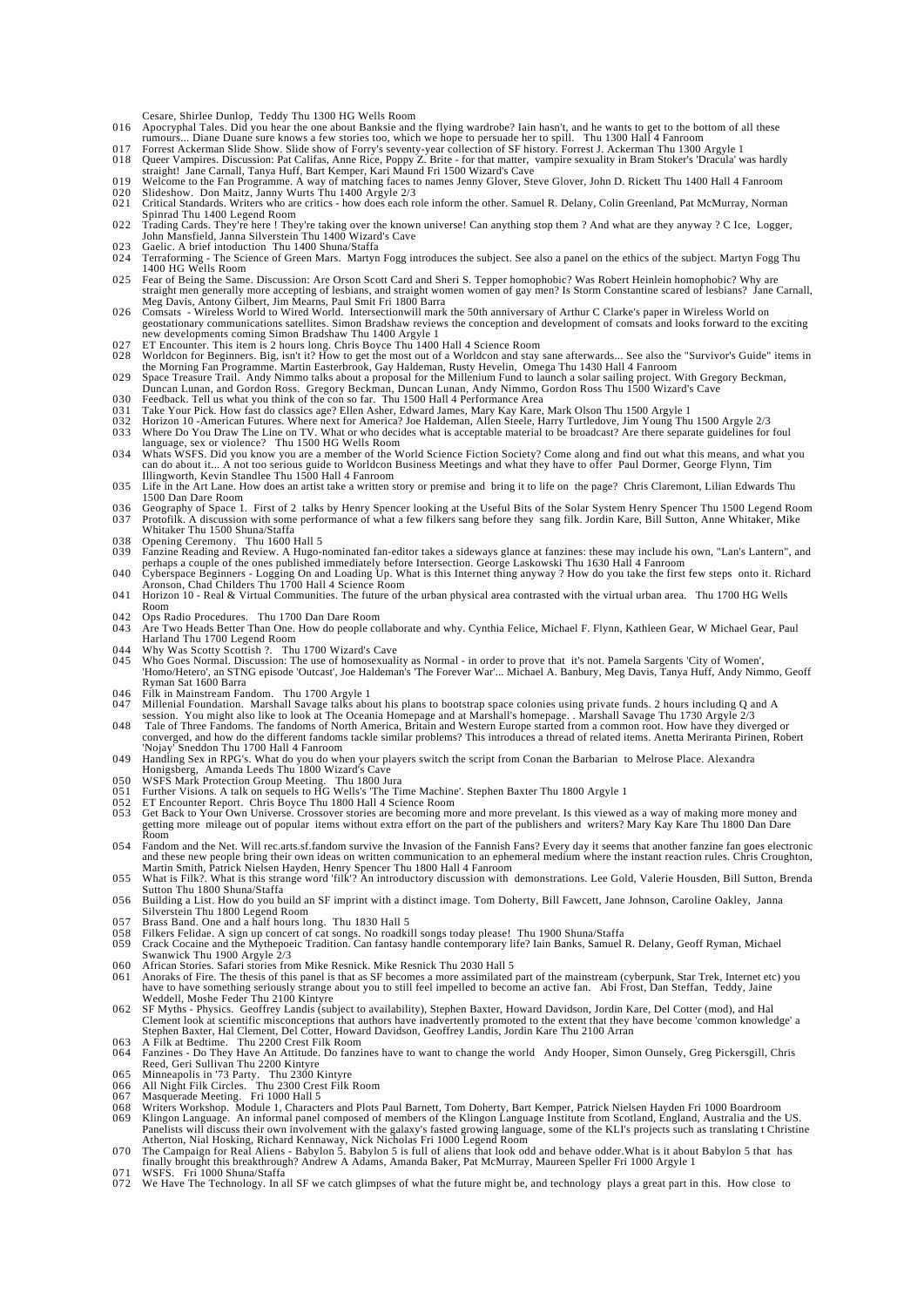- reality are these technological leaps? Jack Nimersheim, B Pearson Sat 1000 Barra 073 ESFS. Fri 1000 Jura
- 
- 074 Contact Game Session. Chris Boyce Fri 1000 Hall 4 Science Room 075 Women in Uniform. What is it like to be a woman writing hard/milit 075 Women in Uniform. What is it like to be a woman writing hard/military SF? Lois McMaster Bujold, Elizabeth Moon, Jennifer Stevenson, Diann Thornley Fri 1000 Argyle 2/3 076 Breakfast Club / 15 Minute Fandom. The chance for early birds to meet and discuss the day ahead. There will be information on upcoming
- 
- programme items and parties for each day and people to ask about these Fri 1030 Hall 4 Fanroom<br>077 Retreating to the Golden Age. Is fantasy an inherently reactionary genre? Paul Kearney, Katherine Kurtz, George R.R. Martin
- 079 Campbell's Children. Current and previous Campbell Award nominees in discussion. Nicholas A. DiChario, David Feintuch, Daniel Marcus, Laura Resnick Fri 1100 Wizard's Cave
- 080 A Thousand Abandoned Cities. A slide show and talk on the Fate of the Anasazi Indian Culture and its Implications for Our Times. M.Shayne Bell Fri 1100 Barra 081 Research in Writing SF. How you do it, and the surprises you get along the way. Tanya Huff, Duncan Lunan, Terry McGarry, Sheila Williams,
- Connie Willis Fri 1100 Argyle 1<br>083 Aliens. The alien otherness of foreign fans and their fandoms. Examining how their differing cultures affect their fandoms and what we can learn<br>from them. Ellen Andressen Fri 1100 Hal
- 
- 
- 084 Planet Colonisation Simulation. 2hours Jo Walton, Ken Walton Fri 1100 Hall 4 Science Room<br>085 Wene is a Comic not a Comic. Who decides what is a comic and what is a graphic novel? Fri 1100 Legend Room<br>087 Negative Matt
- between several thousand radio amateurs will be introduced, and it will be shown that the hardware and software which Paul Shuch Fri 1100 Dan Dare Room
- 090 Great Cover! Shame about the Game.. Artists are often better at creating imaginary worlds than game designers. How should art and game design<br>complement each other. Westerman Fri 1200 Wizard's Cave<br>091 Telling Stories
- 
- 093 Tale of a Tale. From inspiration to publication, the story of 'Seasons of Plenty' Patsy Antoine, Jim Burns, Merryl Futerman, Colin Greenland, Jane Johnson Fri 1200 HG Wells Room
- 094 17th Century Schizoid Fan. Andy Sawyer suggests that what we know today as "fandom" began in the 17th Century. This item was first<br>presented at Confabulation, the 1995 Eastercon, and is repeated by popular demand. Andy
- appreciated or, at least, read and remembered. This item will consider some of the fannish awards like the Novas or the Hugos. Christina Lake, Janice Gelb, Simon Ounsley Fri 1200 Barra
- 097 SF Encyclopaedia The End of the Story. Does the existence of the SF Encyclopaedia mean that genre SF has become a Told Story? John Clute, Peter Nicholls Fri 1200 Legend Room
- 098 Why Have a Director. Why have a director when the film we see is not necessarily the one he filmed? Simon Ings, Mike Jittlov, Stephen Jones Fri 1200 Argyle 2/3
- 099 Redesigning The Human Body for Fun and Fornication. A talk by Jack Cohen. (speaker control). Hall 5, 12pm Jack Cohen Fri 1200 Hall 5<br>100 15 Minute Fandom. Fri 1200 Hall 4 Fanroom<br>102 Give Up the Day Job. People who sta
- enjoy. John-Henri Holmberg, Linda Krawecke, Stephen Payne Fri 1230 Hall 4 Fanroom<br>103 The Mind's Eye. What are the problems caused by writing for soemthing which has already appeared on screen, since there a writer cannot
- 

104 Incestuous Costuming. The future of British costuming in a Tea Party atmosphere. Michelle Dennis Fri 1300 Barra<br>105 The Turtle Sells. Peter Morwood interviews Terry Pratchett. Peter Morwood, Terry Pratchett Fri 1300 Ha

- 106 Alternate Technological Histories. Alternate Histories generally the decisions of individuals or the outcome of wars as their turning points. But<br>history could equally well have been altered through differences in the
- 
- Duncan Lunan Fri 1300 Shuna/Staffa<br>108 Con Runners Anonymous. "Okay, so I ran a con..." Conrunning is an insidious addiction which creeps up unnoticed until suddenly it is time<br>108 Con Runners Anonymous. "Okay, so I ran a
- 
- 110 Vinc Clark Guest of Honour Discussion. Vincent Clarke, Geri Sullivan Vinc Clarke chats up Geri Sullivan (and vice versa).This is the place to<br>find out about young British fandom when SF readers were proud and lonely, w
- 
- 112 ET Encounter. Chris Boyce Fri 1300 Hall 4 Science Room<br>114 Horizon 10 Asia Rising. The rise of the Asian Tigers and its challenge to the West. Charles Shinichi Adachi, Greg Benford, Philip Chee, Patrick<br>Collins, Step
- 116 Kipling: SF's Unknown Uncle. How many of you know Rudyard Kipling was an Uncle of SF? Come and hear more! Johannes Berg, John<br>Brunner, Stephen Clark, Marcus Rowland, Tom Whitmore Fri 1300 Dan Dare Room<br>117 Slide Sh
- 
- 
- 118 Writers Workshop. Module 2 Descriptions and Symbols, Mythos and Meaning Sue Thomas Fri 1400 Boardroom<br>119 Married to the Mob. A fairly light item to discuss the ups and downs of being married to an SF&F writer. And doe
- 120 Filkwriting (Workshop). Do you have problems writing filk songs? Come and pick up some tips from the experts. Jordin Kare, Bill Sutton,<br>Brenda Sutton, Mike Whitaker Fri 1400 Shuna/Staffa<br>122 Real World SF. Is it easier
- McDonald Fri 1400 Wizard's Cave
- 123 Fanzines in a Flash (workshop). Sometimes it seems too late to produce a fanzine in the run-up to a con: there are so many other things to get<br>ready. So here is a practical workshop chance to produce a fanzine actually
- 
- 125 Planet Colonisation Simulation. 2hours Jo Walton, Ken Walton Fri 1400 Hall 4 Science Room<br>126 Fans of the Frozen North. The fandoms of Canada and Scotland are overshadowed by their better-known neighbours to the So
- showed, with the Worldcon last year, that it has a thriving fandom which can hold its own and which has its own national flavour. Michelle "Cuddles" Drayton, Ben Giraud, John Mansfield, Tibbs Fri 1400 Hall 4 Fanroom
- 127 Lagging Laws Copyright. Technically, the laws of copyright are clear and apply no matter how a work is published, but what constitutes<br>"publication" in the world of computers disks, networks and the World Wide Web. A what Howard Campbell, Sarah Goodman, Michael Ward, Laura Majerus Fri 1400 Legend Room<br>129 The Shadow of the City. Fictional treatments of real cities. Steve Casper, Charles de Lint, Keith Ferrell, Jeff Noon, Walter Jon Wil
- Hall 5 130 The Spaceship and the Bilges. Should fictional spaceships work? Diane Duane, David Feintuch, Robert L. Forward, Geoffrey Landis, Elizabeth
- Moon Fri 1400 Argyle 2/3 132 Feedback. Tell us what you think of the con so far. Fri 1500 Hall 4 Performance Area
- 
- 133 Into the Unknown. Discussion: Some novels are well-known in gay sf fandom but virtually unknown outside it (like 'Chrome' or 'Daughters of<br>Bgalia') some are just never widely known at all. Jane Carnall, Meg Davis, Pa
-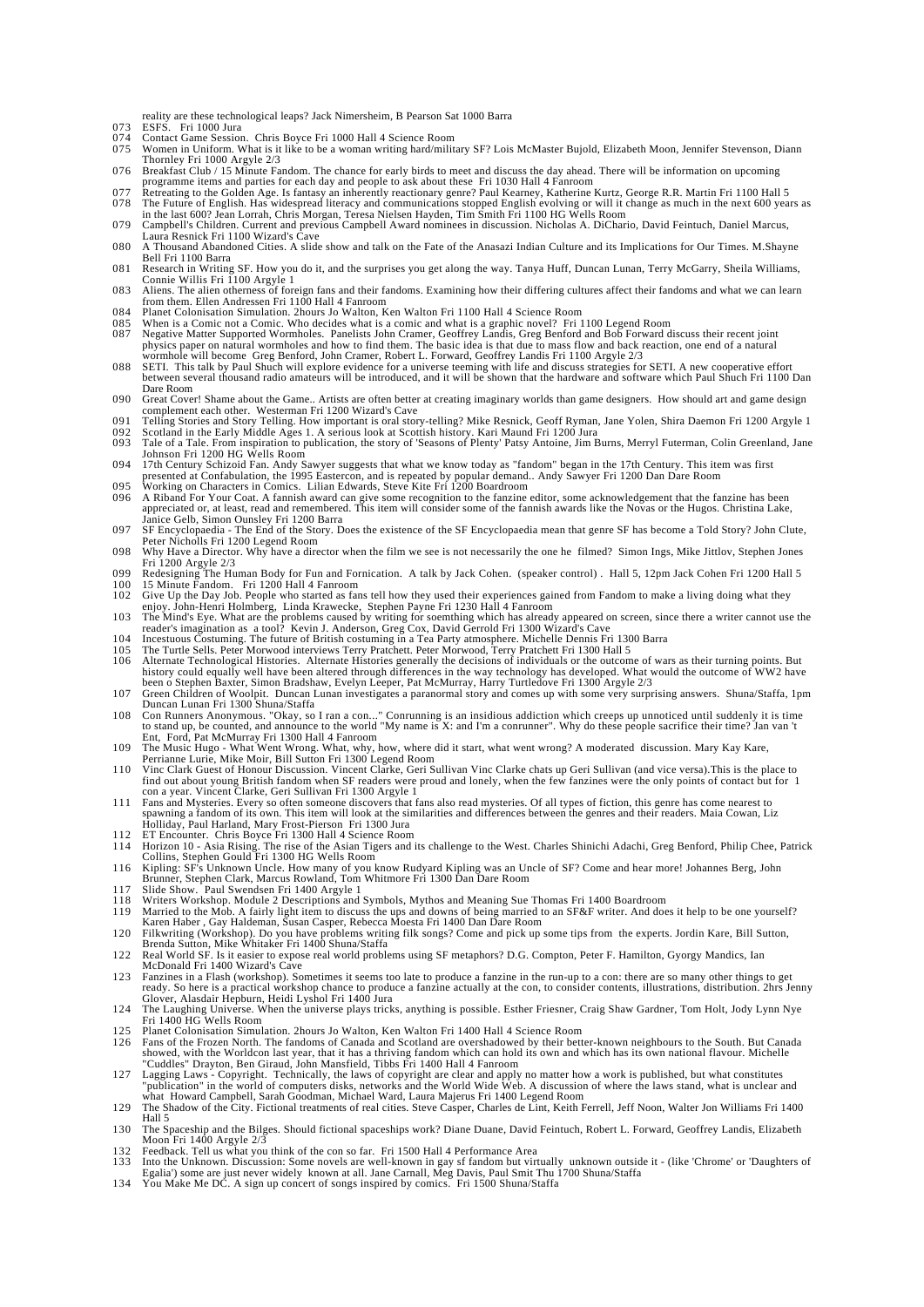- 135 Deus Ex Machina.. or How to Achieve a Climax. A talk by Brian Stableford on how to achieve the perfect science fictional climax. Brian Stableford Fri 1500 Argyle 1
- 136 Quantum Mechanics. John Cramer will describe his Transactional Interpretation of Quantum Mechanics, published in Reviews of Modern<br>Physics and recently featured in John Gribbin's new book Schroedinger's Kittens. The TI John Cramer Fri 1500 HG Wells Room
- For Busman's Holiday. Editors who write and writers who edit. Pete Crowther, Scott Edelman, David S. Garnett, Stan Schmidt Fri 1500 Legend Room<br>138 Exit Stage Left. What are the problems of presenting science fiction on th
- 
- 138 Exit Stage Left. What are the problems of presenting science fiction on the stage? Does SF lend itself to live performances or does it work best<br>with the facilities available in a TV or film studio? Mike Cule, Shira Da
- Allen Steele Fri 1500 Argyle 2/3 143 Geography of Space 2. Second of 2 talks by Henry Spencer looking at the Useful Bits of the Solar System. Henry Spencer Fri 1600 HG Wells
- Room
- 145 Desert Asteroids, Filk. Filk guest of honour Bob Kanefsky talks to Sue Mason about life, the universe and everything, and chooses 8 songs<br>(by others) that he would like to have with him on that fabled desert asteroid.
- 147 The Theatre of Memory. What is this mysterious art and why is it so popular with contemporary fantasists? Gill Alderman, Andy Sawyer, Jennifer Stevenson, Michael Swanwick Fri 1600 Wizard's Cave
- 148 As Easy as Apa. APAs, or Amateur Press Associations, are a slightly more intimate form of communication than fanzines. Are they for you? Come and find out.. Jenny Glover, Lynne Ann Morse, Barry Traish Sun 1530 Hall 4 F
- 149 The Most Alien Alien. How can writers evoke a genuine sense of otherness in their aliens? Jack Cohen, David Gerrold, Paul McAuley, Walter Jon Williams Fri 1600 Hall 5
- 150 SF Poetry Jam. A DIY poetry session coordinated by Mary Turzillo. Read or listen! Mary Turzillo Fri 1600 Barra 152 Forensics. Patricia MacEwan Fri 1600 Argyle 1
- 153 Art Workshop. Fri 1600 Boardroom
- 
- 
- 154 SF & Postmodernism. A talk by Graham Head. Graham Head Fri 1600 Jura<br>155 My Life Writ Large. The blend of autobiography and fiction. Samuel R. Delany, Joe Haldeman, David Pringle Fri 1600 Argyle 2/3<br>156 What Makes a Cu name just a few. But what is it in these shows that attracts such a following. John L. Flynn, Lichtenberg, H McCarthy, Bjo Trimble Fri 1600 Dan Dare Room
- 157 3 Fandoms Clubs or Groups. SF Groups exist all over the world and, in Britain at least, can vary in size and style from a small group who drink<br>together every week (FORTH, in Edinburgh) to a monthly group with rented
- 
- 
- Turtledove, Toni Weisskopf Fri 1700 Hall 5<br>159 Terraforming Can We' Should We?. A panel discussion hosted by Martyn Fogg, with Kevin J Anderson, Dave Hardy, and Marshall Savage<br>2018 See also the introduction to terraform
- 
- 
- 162 Economics of Space Tourism. Patrick Collins Fri 1700 Hall 4 Science Room 163 The Wheels of If. A talk on alternate history theories. Herman Ritter Fri 1700 Jura
- 164 What are the Limits to Science. Are there things man was not meant to know? Are there things we can't find out? Are there questions we can't ask? Does science have any limits? Scientists and SF authors discuss. With Ho
- Thomson Fri 1700 Argyle 2/3 165 Need Hard SF Be Hard?. Does hard SF have to be tough, masculine, or scientific? Greg Benford, Kathryn Cramer, Valerie Freireich, Geoffrey
- Landis Fri 1700 Legend Room<br>166 Filkers Playtime. Two teams battle it out through increasingly silly filk-based games. Gwen Funnell, Peter Wareham Fri 1700 Shuna/Staffa<br>167 The Value of Style. How important is literary sty
- 169 Agony Column. Do you have a problem? Do you need some help? Are you too shy to come out of the closet and admit that you don't know<br>how to pub an ish? Here is the opportunity to ask the fannish agony aunts all those th Lynch, David Kushner, Roger Sims, Andy Hooper Fri 1700 Hall 4 Fanroom<br>171 Con Running Workshop. Fri 1730 Boardroom<br>172 Slide Show. Dave Hardy Fri 1000 Wizard's Cave<br>173 Beyond the Round Table. (Ab)uses of Arthurian l
- 
- 
- 
- 1800 Argyle 1<br>174 Show and Tell. Discussions, presentation and displays of costumes that are inelligible for entry into the Masquerade. Possibly aligned in themes<br>to other parts of the programme. Michelle Dennis, Marisa Me 175 Asteroid Deflection 1. An asteroid has been discovered on a collision course with Earth. How could we stop it? How much notice would we Actroid Deflection 1. An asteroid has been discovered on a collision course with E
- need? Is the technology available? Bill Higgins explains how to Save the World before the issue is discussed by a panel. . Bill Higgins Fri 1800 HG Wells Room
- 176 ET Encounter Game Report. Chris Boyce Fri 1800 Hall 4 Science Room 177 Ceilidh dance workshop. Fri 1800 Arran
- 
- 
- 178 Arthur, Merlin and Camelot Were They Scottish?. Fri 1600 Legend Room<br>179 From Computer to Camera. In this talk we get to see behind the scenes and see some of the tricks of the trade as divulged by Alan Marques from<br>
- Dare Room
- 
- 181 Filk Feeding Frenzy. Fri 1800 Shuna/Staffa 183 Fan Room Beach Party. Party generously sponsored by North London's leading SF and fantasy bookstore, Fantasy Centre Day 2 2200 Logie Baird
- 184 Why is So Much Crap Published?. If SF readers are so discerning, why is there so much rubbish in print? Ellen Datlow, Harry Harrison, John Jarrold, Patrick Nielsen Hayden Fri 1800 Argyle 2/3<br>185 Glasgow Gay Society. The Glasgow Gay SF Society's 1st birthday party. With haggis! Andy Nimmo Fri 1900 Jura/Barra<br>186 Regency Dance - Scottish Style. Fri 1930 Crest F
- 
- 
- 
- 
- 
- 
- 
- 
- 
- 192 Glasgow Fortean Society. Fri 2000 Arran<br>193 Reading Kahleen Ann Goonan. Kahleen Ann Goonan Fri 2030 Argyle 1<br>194 Reading David Gerrold. David Gerrold Fri 2100 Argyle 1<br>195 Dune or "The Sand of Music". A cast of tho
- 196 Pass the Hat Concert. You write down songs on slips of paper, and whatever is drawn out of the hat has to be played. Valerie Housden Fri 2100 Shuna/Staffa
- 
- 197 Reading George R.R. Martin. George R.R. Martin Fri 2130 Argyle 1<br>198 UK Publishers Party. Sponsored by Boxtree, Gollancz, HarperCollins, Hodder & Stoughton, Legend, MacMillan, Millennium, Orbit,<br>8ignet/Creed, Titan,
- 
- 
- 
- 200 Reading Terry Bisson. Terry Bisson Fri 2230 Argyle 1<br>201 In Conversation. Paul McAuley, Kim Newman Fri 2300 Argyle 1<br>202 All Night Filk Circles. Don't you people ever get tired? Fri 2300 Crest Filk Room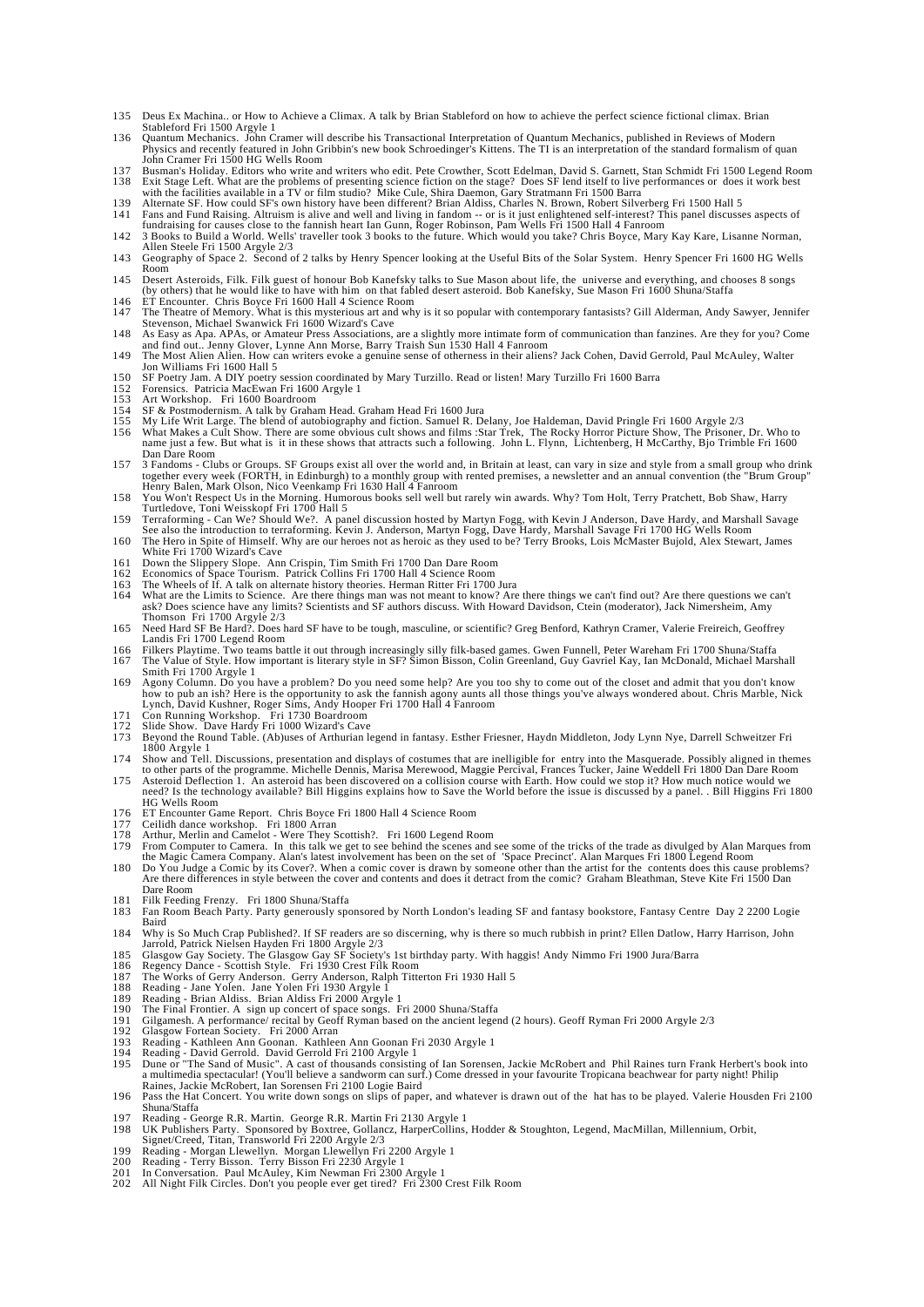- 
- 203 Lovecraft Filk & Readings. Gary Stratmann, Linda Stratmann, Mike Whitaker, Anne Whitaker Fri midnight Argyle 1<br>204 Costuming the Hard Way. It is difficult enough to create costumes when you have the physical evi
- 205 Biting the Hand. SF has had to produce its own critics what impact has this had? John Clute, Brett Cox, Samuel R. Delany, Andy Sawyer,<br>Brian Stableford Sat 1000 Argyle 1<br>206 More Than The Sum of the Parts. What makes
- Stephen Jones, Mike Resnick, Alex Stewart Sat 1000 Argyle 2/3 207 ET Encounter. Chris Boyce Sat 1000 Hall 4 Science Room
- 208 Writers Workshop. Module 3 Worldbuilding Research and Rubber Science Stephen Baxter, Bayers, Katherine Kurtz, Diann Thornley, David Wingrove Sat 1000 Boardroom
- 
- 209 WSFS. Sat 1000 Shuna/Staffa 210 How Green is SF. A talk by Jonathan Cowie. 2 screens. Jonathan Cowie Sat 1000 HG Wells Room
- 211 Virtual Reality. The Internet, Virtual Reality And Cyberspace : Games, Science Fiction and work. John Mariani Sat 1000 Dan Dare Room 212 ESFS. Sat 1000 Jura
- 213 The Breakfast Club / 15 Minutes Fandom. The chance for early birds to meet and discuss the day ahead. There will be information on upcoming<br>215 King Kong is and parties for each day and people to ask about these. Sat 1
- 1100 Argyle 1
- 
- 216 View from the Foreign Legion. While the idea of having foreign agents to sell a con overseas is not new, Intersection tried to update and<br>streamline their role. Heidi Lyshol, Helen Ryder, Toni Jerrmann, Neyir Cenk Goke
- 219 From Maria to Marvin. The mechanical man has been a popular premis in many films and series. Why create something that is supposed to be able to do many things that man can't and then burden him with all of the human c Room
- 220 You're the Alien. What does our depiction of aliens tell us about our own attitudes? Scott Edelman, Valerie Freireich, Gwyneth Jones, Martha Soukup, Karen Haber Sat 1100 Argyle 2/3 221 Headlong into the Drink. A talk by Julian Headlong on the biology and biochemistry of why you get drunk, why it can hurt so much
- 
- afterwards, and perhaps how to stop hangovers. No tech required. Julian Headlong Sat 1100 HG Wells Room<br>222 Online Martian Atlas. A talk by Bob Kanefsky on his on-line atlas of Mars, plus work he's been doing on enhanc Kanefsky Sat 1100 Dan Dare Room
- 223 Authors are just Role Players without Friends. What can authors and role players learn from each other. Are they doing the same thing or is there<br>realy an inherent difference between the two genres. Howell, C Ice, Terr
- 
- 
- 226 15 Minute Fandom / Around the Con (cont). Sat 1130 Hall 4 Fanroom<br>227 Cyberspace Intermediate. OK, so you've started cruising the Infobahn, where are the best places to pull over and hang out. Dale Amon,<br>Butterwort 228 Enough is Enough. How far should a series goes before a halt should be called? Manning-Schwartz, Bjo Trimble, Dave Wolverton Sat 1200
- Wizard's Cave 229 21 Years of Glasgow Fandom. A celebration and a look back at those years of Glasgow cons and meetings with memories and anecdotes Ann
- Mair, John McShane, Bruce Savile, Bob "fake" Shaw Sat 1200 Barra 230 To Spend or Not to Spend. How much do you spend on our costume and is it really necessary to spend vast amounts. Shirlee Dunlop, Teddy
- Sat 1200 Legend Room
- 231 You'll Scare the Children. How far can you go in YA horror? And is it a good idea to be writing it anyway? Jo Fletcher, Craig Shaw Gardner,<br>Jenny Jones, Stephen Jones, Stan Nicholls Sat 1200 HG Wells Room<br>232 The I
- 
- Katherine Kurtz, Lisanne Norman, Robert Subiaga Sat 1200 Argyle 1 233 Scotland in the Early Middle Ages 2. A serious look at Scottish history. Kari Maund Sat 1200 Jura
- 
- 234 Art Workshop. Sat 1200 Boardroom 235 Laughter Lines. SF and humour do they go together easily? Our panel proves that a sensawunder can have a sensafun. Iain Banks, Tom Holt, Simo Sat 1200 Hall 4 Fanroom 236 Why Are Artists So Underused. Dave Mooring, Sue Mason, Miklis, C. Forrester, Avery Sat 1400 HG Wells Room
- 
- 239 A Cruise Through the Hard Fantasy Archipelago. What is hard fantasy myth, reality, or label? Greer Gilman, Eileen Gunn, Brian Stableford, Michael Swanwick Sat 1200 Argyle 2/3 240 21st Century Propulsion. How do you drive spaceships without rockets? Robert L Forward gives a talk on the possibilities. . Hall 1, 12pm Robert L. Forward Sat 1200 Hall 1
- 
- 
- 241 ET Encounter. Chris Boyce Sat 1300 Hall 4 Science Room 242 Beyond Cyberpunk. Where next in the area of super-hard and shiny SF? Brett Cox, Simon Ings, Jeff Noon, Michael Marshall Smith, Jim Young Sat 1300 Argyle 2/3 243 Canadian SF. Does Canada have a distinctive SF, and how does it relate to that of the US? John Clute, Candas Jane Dorsey, David G. Hartwell,
- 
- Cath Jackel, Geoff Ryman, Robert J Sawyer Sat 1300 Wizard's Cave 244 My Hovercraft is Full of Eels. The problems of translating language. Sylvie Denis, Gay Haldeman, Harry Harrison, Eva Hauser Sat 1300 Legend
- Room 246 The Great Silence. Where are the Extraterrestrials? Why haven't we been contacted? A goldmine for SF ideas, the academic study of this problem has come a long way in the last 10 years. Are we victims of a galactic conspiracy, or is the forrest full of wolves? Dave Clements Greg Benford,<br>Dave Clements, Jonathan Cowie, Martyn Fogg, Duncan Lunan, Paul Shuch Sat 1300
- 247 Special Effects Maketh The Film. For many of us the most memorable parts of films and TV programmes are the special effects Mike Jittlov, Alan
- Marques, B Pearson Sat 1300 Hall 1<br>248 Sodall ? Sodit. Discussion: The gay sf apa, The Sodality of the Holy Bride and Sompanions of St Aeired, is seven years old this year; a<br>1988 respectable age for an apa. Why have so fe
- Frances Tucker Sat 1300 Barra<br>249 Fan History for Beginners: Why Bother. One way to see where we're going is to look back at where we've come from. Vincent Clarke and Greg<br>Pickersgill discuss the changes they've seen, and 1300 Jura
- 251 World at One. A panel discussing what is happening where, filkwise, in the world; where and when filk cons are etc. Lissa Allcock, Julianne Honisch, Mary Kay Kare, Bill Sutton Sat 1300 Shuna/Staffa
- 252 The Ego has Landed. Fanzines were once the lifeblood of Fandom they were around before conventions and were the main form of fannish interaction. They mix creativity with social interaction. Fanzines are still around
- Simon Ounsley, Dan Steffan Sat 1300 Hall 4 Fanroom<br>253 Batman vs Batman. One of the most longlasting super heroes of our era is Batman. But is the Batman we remember the true one? Greg Cox,<br>Craig Shaw Gardner, Michael Reav
- 
- 255 Horizon 10 A United States of Europe?. The future of the EC expansionist or fortress Europe? Johannes Berg, Jurgen Marzi, Alexandru Mironov, Ian Watson Sat 1400 Dan Dare Room
- 256 Lagging Laws Computers. Legal systems tend to rely heavily on precedent. When a new technology comes along, the law looks for ways in which it is similar to things which have come before, and trys to apply the appropriate rules from the past. Can appropriate metaphors and analo<br>Henry Balen, Lilian Edwards, Sarah Goodman, Laura Majerus, James Whalen Sat 1
- 
- 
- 
- Boardroom<br>258 Samuel R. Delany Guest of Honour Speech. Come and hear our literary Guest of Honour. Samuel R. Delany Sat 1400 Hall 1<br>259 Samuel R. Delany Guest of Honour Speech. Come and hear our literary Guest of Honour. S
-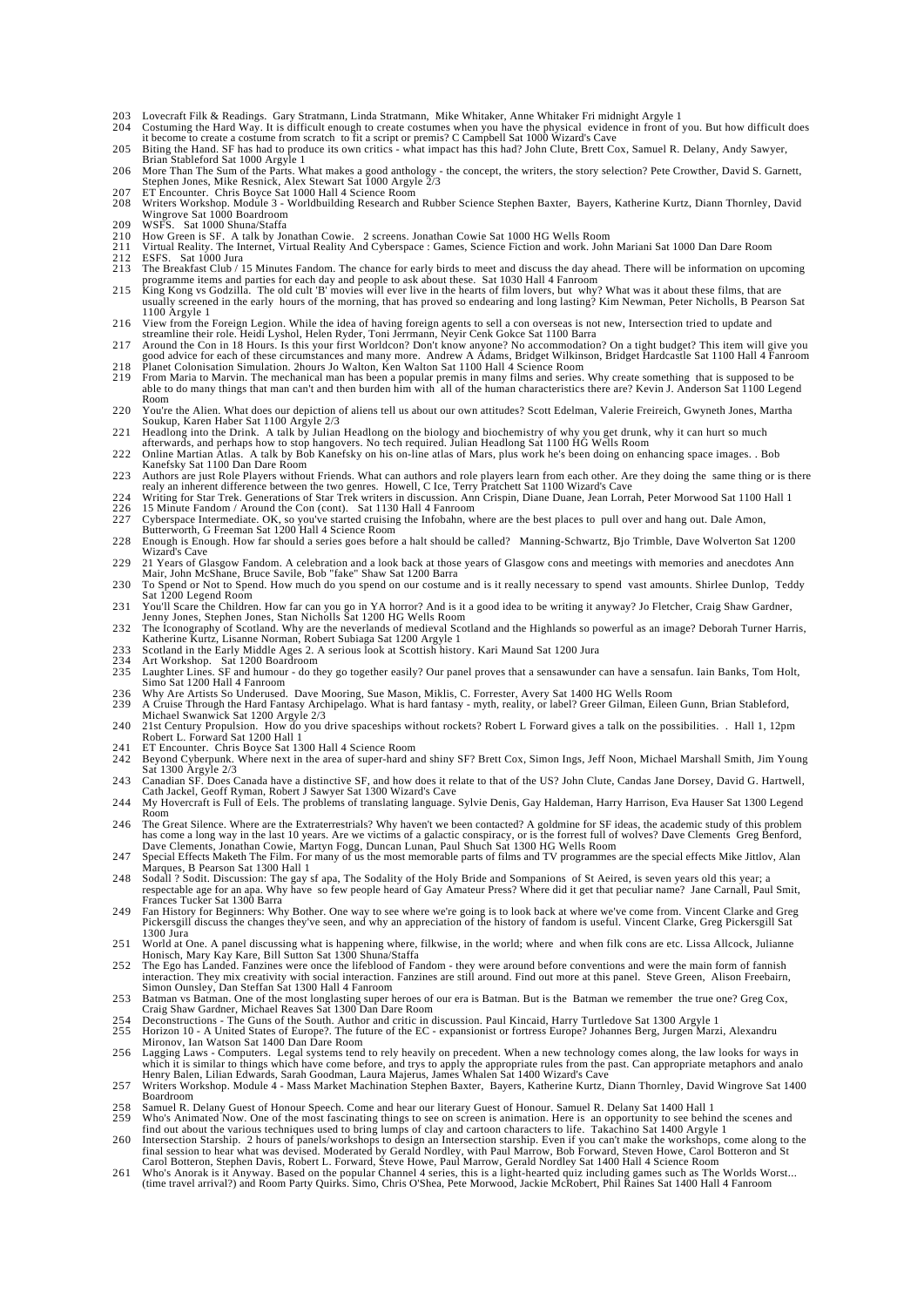- 
- 264 Hypertext Fiction Demonstration. A reading and presentation with Kathryn Cramer. Kathryn Cramer Sat 1400 Barra<br>265 Great Contributors to Screen SF. There have been many great contributors to the film and TV portrayal o
- Sat 1400 Argyle 2/3<br>266 Finding Fanne Some of us found fandom through picking up a flyer in a book shop. For others, the first trip to a con came at<br>the suggestion of an agent. Why is it that some writers become regular co
- Jenny Jones Sat 1400 Legend Room<br>267 A Con of Your Own. A workshop to discuss the running of small to medium sized conventions, with special ephasis on UK conrunning. This<br>item will run in "floating panel" format, so if yo
- 268 Steal from the Best. What makes a good parody? Explanations from the best/worst filkers... Phil Allcock, Barry Gold, Bob Kanefsky, Rennie Levine Sat 1400 Shuna/Staffa
- 269 Gays in Comics. Discussion: What made Marvel decide to get Northstar to come out? What's the attraction of bishonen in Japanese anime/manga? Cat Anestopoulo, Paul Cockburn, Sue Mason Sun 1100 Legend Room
- 270 Does Fiction Warp Your Mind?. Reality and fiction are blurring in the 'real' world: does this distort our perception? Charles N. Brown, Maia
- Cowan, Moshe Feder, Simon Ings, Allen Steele Sat 1500 Legend Room<br>271 Jack Barron to Pictures at Eleven: 25 Years of the Media in SF. A talk on the changing role of the media and its treatment in SF. Norman Spinrad<br>Sat 150
- 272 A Certain Age. How does writing for teens and juveniles differ from writing for an 'adult' audience? Ann Crispin, Diane Duane, Garry Kilworth, Jane Yolen Sat 1500 Dan Dare Room
- 273 Pass Me The Deux Ex Machina. What are the best and worst cop-outs and plot twists in SF? John Brunner, Jack Chalker, Bob Shaw, James White Sat 1500 Hall 1
- 274 Judging Dredd. Amid much publicity the new Judge Dredd film has hit the streets. How does the film differ from the well read comic character and<br>how well received has the film been amongst the comic's staunch readers?
- 276 Technology & the Genocide of Native Peoples. Henry Balen, Maggie Flynn, Daniel Marcus, Dale Skran, Amy Thomson Sat 1500 Wizard's Cave<br>277 Harmony. What it says, a workshop on how to make the most of your voice whe Shuna/Staffa
- 279 Live Action Fanzine. Can a live action fanzine be produced like a convention "one-shot"? Come along and find out... Nicki Lynch, Teresa Nielsen Hayden + others Sat 1500 Hall 4 Fanroom 280 Feedback. Tell us what you think of the con so far. Sat 1500 Hall 4 Performance Area
- 
- 281 Cannot Load File "Sistine Chapel". Dave Hardy, Sally Meyer, Beckett Gladney, Porjes Sat 1700 Wizard's Cave<br>283 Asteroid Deflection 2. Assuming we can move asteroids, should we? Some people, eg Carl Sagan, feel that suc
- Shuna/Staffa
- 285 Contact Game Session. Chris Boyce Sat 1600 Hall 4 Science Room 286 The Impossibility of Truth. Why is SF increasingly using historical characters? Paul McAuley, Jack Nimersheim, Mark Olson, Connie Willis Sat 1600 Legend Room 287 The Time Machine, 100 Years On. What does Wells offer to modern SF? Stephen Baxter, Robert J Sawyer, Robert Silverberg, Brian Stableford
- Sat 1600 HG Wells Room 288 The Villian is Always in Black. Why is the villain so often seen as having dark hair and wearing dark clothes? Is there a fundemental need to
- portray evil as dark and good as light to help distinguish between the two? Jean Lorrah, George R.R. Martin, H McCarthy, Peter Nicholls, David Prowse, Takachino Sat 1600 Dan Dare Room
- 289 Cyberpunk to Gothic Horror. Is the Role Playing Game just moving into all the existing areas of SF and Fantasy or is it creating new ones. Richard Aronson, Marcus Rowland, Tweet Williams Sat 1600 Wizard's Cave
- 290 Whose Mythology?. Celtic mythology in fantasy perversion or natural development? Greer Gilman, Morgan Llewellyn, Diana L Paxson, Michael Scott Sat 1600 Argyle 1
- 291 TV / TS. Discussion: Transsexuality; the concepts as used in SF, how they differ and how they actually are, in fandom and outside it. John Varley's Ophiuchi Hotline future history? Virginia Worlf's Orlando? Can one rea
- 292 How to Suppress Fannish Feminism. If the personal is political, why isn't fandom feminist? Eva Hauser, Caroline Mullan Sat 1600 Hall 4 Fanroom
- 293 No Strings Attached. Ken Houghton Sat 1600 Boardroom<br>294 The Making of Space Precinct. Gerry Anderson's latest proje
- 294 The Making of Space Precinct. Gerry Anderson's latest project has been Space Precinct. Here we can see not only what happened on screen but<br>behind it with a unique insight into the processes that went into putting this
- 295 Jackpot!. Intersection has bought a lottery ticket. It will win the jackpot. How will we use this money to better scientific and technological<br>research? The panel of experts discusses grant proposals from the audience.
- 296 More Utopias. Why does SF produce so many utopias? What makes them useful? Brian Aldiss, Terry Bisson, Edward James, Walter Jon Williams, Scott Bradfield Sat 1600 Argyle 2/3
- 299 Don't Tell Me What to Write!. What do we censor or suppress in SF, consciously, or not? Terry Bisson, Suzy McKee Charnas, Gwyneth Jones, Lucian Merisca, Jaroslav Olsa Fri 1800 Wizard's Cave
- 300 Concentration: A Compressed Con. All the main features of a con crammed kicking and screaming into a two hour slot. "Guests" and "Panellists" to be announced in the con newsletter. Barry Traish, David Levine, Pat McMur
- 301 Translators Workshop / Seminar. A chance to meet, greet and compare notes. 2 hours Bridget Wilkinson Sat 1700 Jura
- 302 Filk Feeding Frenzy. Sat 1700 Shuna/Staffa<br>303 The Hero's Journey. The journey is a central feature of fantasy. What can it tell us? John L. Flynn, Deborah Turner Harris, Guy Gavriel Kay, Paul<br>- Kearney, Elizabet
- 304 Post Nuclear Family. SF has suggest numerous alternatives to the husband-wife-and-2.4 kids that became the supposed norm in the fifties. Many people are now living these alternatives for real. Does the Nuclear family h Sarah Goodman, Amy Thomson Sat 1700 Hall 4 Science Room 305 SF Poetry Jam. A DIY poetry session coordinated by Mary Turzillo. Read or listen! Mary Turzillo Sat 1700 Barra
- 
- 307 Reinventing ... Vampires. How do you do something different with the vampire story? Greg Cox, Nicu Gecse, Scott MacMillan, Kim Newman Sat 1700 Legend Room<br>308 Horizon 10 - The Information Economy. Email, Ecash, and E-economics - the world is getting wired, and pretty soon information will be the<br>main source of wealth in the West. What will this mean? Will th
- 
- a flowering Dale Amon, Simon Bisson, Howard Frank, Michael Ward Sat 1700 Dan Dare Room<br>310 Combined Fan Fund Auction. An explanation of the Fan Funds, and why they are still important, followed by an auction to raise funds
- 
- 312 One Rule for All. Why do we never see Batman on trial for breaking and entering? How do we distinguish between breaking the law for good and breaking the law for good paral and breaking the law for good and breaking th
- 313 A Filk at Bedtime. A sign up concert where people read extracts from stories and then perform the songs they inspired. Rhodri James, Hugh<br>Mascetti, Anne Whitaker Sat 1800 Shuna/Staffa<br>314 Ceilidh Dance Workshop. Sat 18
- 
- 315 Your Legend, My Inspiration. Myths and legends rewritten as fantasy and SF. Grania Davis, Charles de Lint, Garry Kilworth, Peter Morwood, Ian Watson Sat 1700 HG Wells Room
- 316 Women Scientists, From Marie Curie to Susan Calvin. What impact have women had on science; and science on women; and how accurately is<br>this portrayed in SF? Amanda Baker moderates Perrianne Lurie, Renee Seiber, Aleta J
- 
- 318 ET Encounter Report. Chris Boyce Sat 1800 Hall 4 Science Room 319 From the Underworld. Where should SF stand with respect to the mainstream? Should we aspire to the heights or be happy in our ghetto? Iain Banks, Samuel R. Delany, Paul Kincaid, Norman Spinrad, Sue Thomas Sat 1800 Hall 1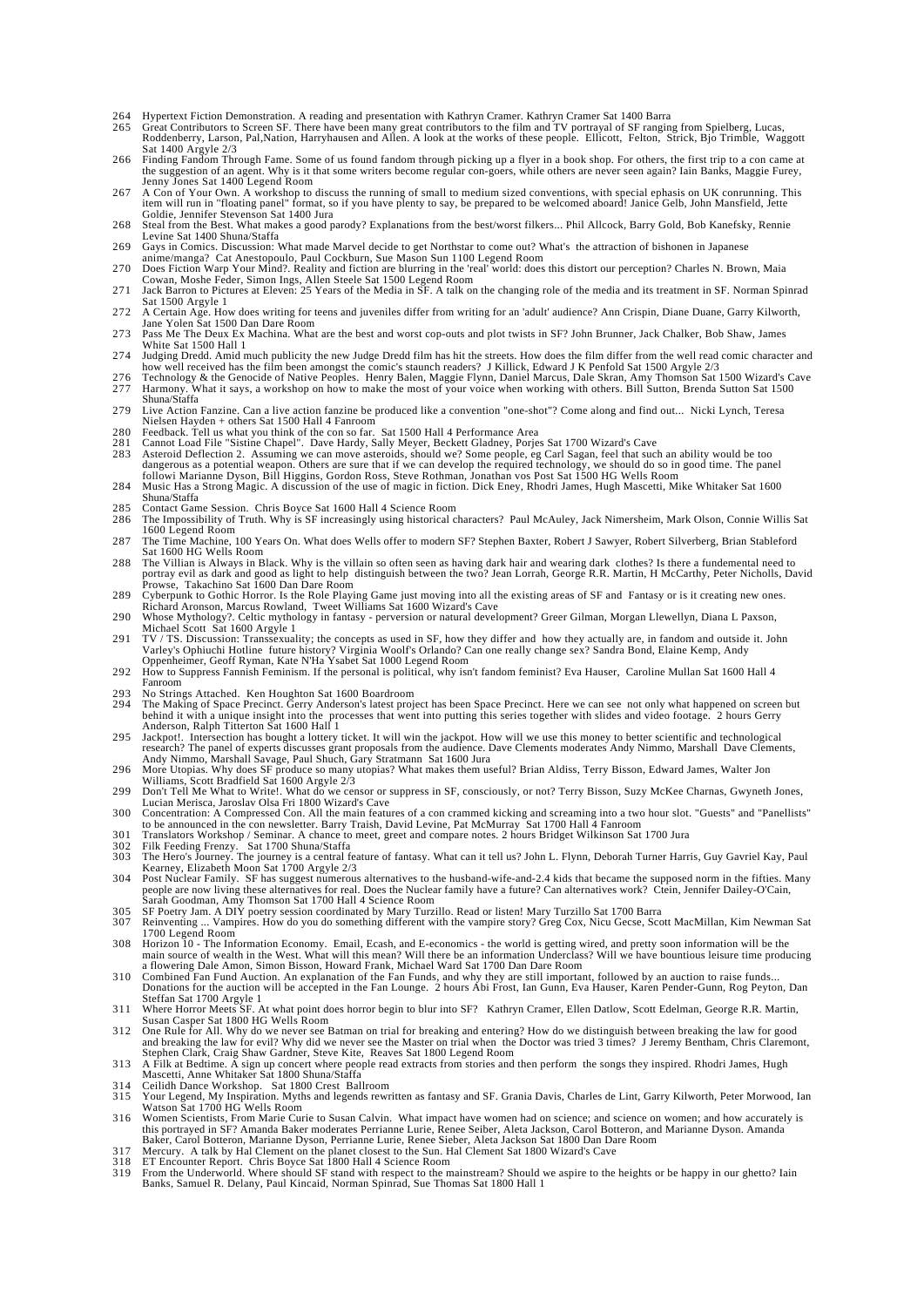- 320 If We Ruled The World. What WOULD SF authors do if they were in control? Graham Joyce, F. Gwynplaine MacIntyre, Bob Shaw, James Bibby Sat 1800 Argyle 2/3
- 321 The Not-the-Masquerade Circle. A relaxed circle for people who don't want to go to the Masquerade. Please note the location. Sat 1900 Crest Filk Room
- 322 College of Piping. Bagpipe fever. Sat 1900 Crest Ballroom 323 WSFS. Sat 1900 Jura
- 
- 
- 324 Masquerade. The big one: more sequins than stars in the heavens. Sat 1900 Hall 5<br>325 Verse Story MacIntyre. F. Gwynplaine MacIntyre Sat 1930 Argyle 1<br>326 SF Myths Biology. Del Cotter moderates Jonathan Cowie, Julia
- 
- 
- 329 Reading M. Shayne Bell. M.Shayne Bell Sat 2030 Argyle 1 330 Ceilidh. Come and join in an event someone once descibed as "a distillery set to music"! Sat 2100 Crest Ballroom
- 
- 
- 331 Reading Ian McDonald. Ian McDonald Sat 2100 Argyle 1 332 Is There Life After Intersection ?. Conspiracy delivered a near death blow to fanzine fandom, but was the ship that launched a thousand
- conventions. Is it the turn of conrunning fandom now to roll over and die? Donaldson, Hardcastle, Siclari, Simo, Pam Wells Sat 2100 Kintyre<br>333 Tall Technical Tales. This will be a late-evening, carry-on-in-the-bar-afterwa
- 
- science, engineering, spaceflight, military tech and the like... This idea grew out of a "There I was... / A mate of mine once... Simon Bradshaw,<br>Dermot Dobson, Bill Higgins, Jordin Kare, Geoffrey Landis Sat 2100 Arran<br>334
- 2230 Kintyre 337 Rendezvous Concert. A small concert to kick-start the night. Bill Sutton, Brenda Sutton, Anne Whitaker, Mike Whitaker Sat 2300 Crest Filk
- Room
- 338 Eternicon Party. Come anytime. Sat 2330 Kintyre
- 339 All Night Filk Circle. Onward they filk, into the night... Sat midnight Crest Filk Room 340 ET Encounter. Chris Boyce Sun 1000 Hall 4 Science Room
- 341 Horizon 10 Armed and Dangerous. Nerve gas on the Tokyo Underground, homemade bombs kill hundreds in Oklahoma. The world is getting<br>a dangerous place where technology gives even individuals the capacity for making wea
- like? Are we all really mad scientists who want to rule the world? 'Pass me that brain Igor, I must build a panel member' Dave John Brathwaite,<br>M.K. Brett-Surman, Patricia MacEwen, Wil McCarthy, Steve Rothman, Gary Stratma
- 343 It's a Kind of Magic. What makes a magical world work? Terry Brooks, Graham Edwards, Maggie Furey, Janny Wurts Sun 1000 HG Wells Room<br>344 Space in 1999. Gerry Anderson's view of the period surrounding the year 1999 i
- 
- we rapidly approach the year itself is this view still valid? Chartier Sun 1000 Argyle 2/3<br>345 Writers Workshop. Module 5 On the Slab Sun 1000 Boardroom<br>346 Mike Jitlov Talk. Mike Jitlov is most famous for his film "The Wi
- 347 Triple Marriages. Discussion: 'Babel-17',' Dhalgren',' The tale of Five' Marriage between two people is assumed the norm in this culture; the idea<br>of human 'pairbondong' uses pseudoscientific speech to make it a univer
- 348 The Funny Bone's Connected to the Headbone. Can humour help you to put across serious points? Eileen Gunn, Mike Resnick, Connie Willis, Jody Lynn Nye Sun 1000 Argyle 1<br>349 ESFS. Sun 1000 Jura/Barra<br>350 WSFS. Sun 1000 Shuna/Staffa<br>351 Breakfast Club / 15 Minute Fandom. The chance for early birds to meet and discuss the day ahead. There will be information o
- 
- 
- programme items and parties for each day and people to ask about these. Sun 1030 Hall 4 Fanroom<br>353 Reinventing ... Genre Fantasy. With so much genre fantasy being published, what can be done to refresh our jaded palates?
- 
- available on the net. How can the computer help you wade through all this stuff and leave you enough time for a life back in the real world, or<br>in fandom. Butterworth, Howell, meier Sun 1100 Hall 4 Science Room<br>355 Dr Horr
- 357 How Do We Get There from Here?. What do SF writers do when they invent the future? John Brunner, Moshe Feder, Peter F. Hamilton, Alexandru Mironov Sun 1100 Wizard's Cave
- 
- 358 Expanded Universes. Expansions, sharecrops, sequels, shared worlds. Stephen Baxter, George R.R. Martin, Jody Lynn Nye, Robert Silverberg<br>Sun 1200 Argyle 1<br>359 Just a Shade Off Beam. Often comic versions of films and TV
- 
- 361 Fantasy on Trial. Is commercial fantasy killing science fiction? John R. Douglas, Malcolm Edwards, David G. Hartwell, John Jarrold Sun 1100 Argyle 2/3
- 362 In the Niche. Niche marketing, small press publishing, and their role in SF? John D. Berry , Ivan Adamovic, Roelof Goudriaan, Jack Nimersheim, Chris Reed Sun 1100 Dan Dare Room
- 363 Constructive Criticism. Why do the films and programmes you like most seem to be the ones that are slated by the critics? John Brosnan, Myra Cakan, Kim Newman, Peter Nicholls Sun 1100 Argyle 1
- 
- 364 15 Minute Fandom / History of the Hugo's. The current Hugo administrator and winner of rather a lot of the little rockets tell you about their<br>365 SF and the Death of God. Is SF an Atheist Literature? David V Barrett,
- 368 (Ab)Uses of Popular Science. An enquiry into the uses and abuses of popular science moderated by Caroline Mullan, with Steve Brewster, Christine Carmichael, Keith Ferrell, and Daniel Marcus. Steve Brewster, Christine Carmichael, Keith Ferrell, Daniel Marcus, Caroline Mullan Sun 1200 Dan Dare Room
- 369 The Music of "The War of the Worlds". Sony Music is releasing a revised version of the music of War of the Worlds. In celebration of the works H.G. Wells and the superb soundtracks we have a question and answer session
- Sheila Williams Sun 1200 Wizard's Cave 371 Adapting to Circumstances. What constitutes a good adaptation from screen to book and book to screen? Diane Duane, Liz Holliday, Peter
- 
- Morwood, Michael Marshall Smith Sun 1200 Legend Room<br>372 History of the Hugos (Cont). There's an entire evening dedicated to the awarding of these much coveted trophies, authors careers can virtually be<br>guaranteed when the
- 374 Intersection Starship. Carol Botteron, Stephen Davis, Robert L. Forward, Steve Howe, Paul Marrow, Gerald Nordley Sun 1200 Hall 4 Science Room
- 375 Publishing in the International Market. A Talk by N. Lee Wood. N. Lee Wood Sun 1200 Jura/Barra
- 
- 
- 376 Con Running Workshop. Sun 1200 Boardroom<br>377 15 Minute Fandom. Sun 1230 Hall 4 Fanroom<br>378 An Interview with Scott Bradfield. Scott Bradfield in conversation with Stan Nicholls. Scott Bradfield, Stan Nicholls Sun 1300
- 379 The Rough Guide to Fantasy Worldbuilding. Starting points, tips and tricks. Don Callander , Rosemary Kirstein, Adam Nichols, Diana L. Paxson Sun 1300 HG Wells Room
- 380 It'll be Ready Any Day Now .... The revision process how do you know when to stop? Kathleen Ann Goonan, Terry McGarry, Donald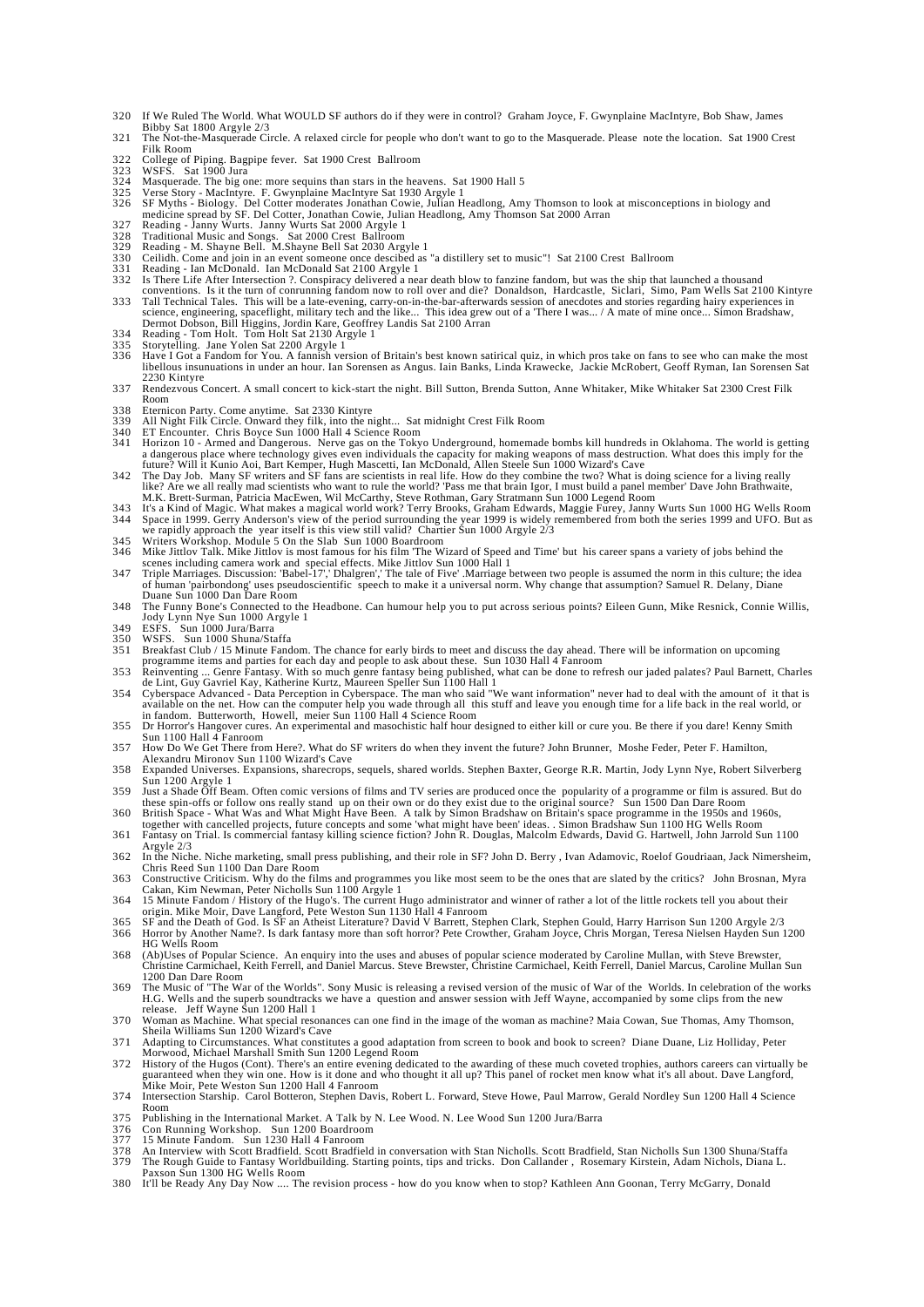- McQuinn, Diann Thornley, Karen Haber Sun 1300 Dan Dare Room<br>1811 Promoting in the Public Sector. There was a mammoth campaign to call the first Shuttle 'Enterprise'. How<br>1900 general public and can it help to change people
- 383 ET Encounter. Chris Boyce Sun 1300 Hall 4 Science Room
- 384 Costume Post-Mortem. Post Masquerade opportunity for discussion with Masquerade participants, hopefully in or with costumes. Divided into two parts; Purely Costume and Technical applications. Sun 1300 Jura/Barra
- 385 Dinosaurs as Aliens. A panel discussing the differences and similarities in the evolutionary solutions adopted by prehistoric creatures, and how<br>this might give a handle on the range of alien creatures that could exist Surman, Stephen Dedman, Gardner Dozois, Robert J Sawyer Sun 1300 Argyle 1
- 386 Privacy. New technologies like digital telephony and strong encryption are fighting it out against governments who want to make tapping easy;<br>smart cards with your ID and medical records may soon be intervoduced that c
- 
- 387 Art Auction. 3 hours of bidding for art bargains Sylvia Starshine Sun 1300 Hall 1<br>389 The Second Coming. Of these sub-genre fans, who is the true messiah. Which are the false prophets? Will feature Thor, God of Thunder
- 390 High Tech. Meets Low Tech.. How well does contemporary SF treat the Third World? Brian Aldiss, Gwyneth Jones, Sam Lundwall, Ian McDonald, Jaroslav Olsa Sun 1300 Argyle 2/3
- 
- 391 Space Access 1 DCX. 30 min talk by Mitch Burnside Clapp, Aleta Jackson and Henry Spencer. . Mitchell Burnside Clapp, Aleta Jackson,<br>Henry Spencer Sun 1400 Legend Room<br>The Epona Project. 2 hours of talks and panels on
- evil parodies... Bob Kanefsky Sun 1400 Shuna/Staffa 396 Encore Un Fin de Siecle. Why is late Victorian fiction back in fashion? Michael Scott Rohan, Darrell Schweitzer, Maureen Speller, Brian
- Stableford Sun 1400 Argyle 1
- 397 Hopes and Dooms of the Next Century. The world faces great problems of our own creation, but there is much to be hopeful about as well. We<br>examine the hopeful prospects as well as some of the problems. With Gregory Ben
- 398 Six String Futures. SF and film and rock music all belong to contemporary culture, and SF has always had common interests with rock music in<br>particular. Rock stars use SF motifs (Bowie, Hawkwind, Rocky Horror ...), SF
- Norman Spinrad, Jim Young Sun 1400 Wizard's Cave<br>399 From Hektography to the WWW. Is the "message" of a fanzine medium-independent? In the days when fanzine production was (to us idle<br>moderns) a long hard task, a fanzine e
- 400 Samuel R. Delany Interviewed. Samuel Delany reveals almost all to Paul Kincaid. Samuel R. Delany, Paul Kincaid Sun 1400 Argyle 2/3<br>402 Thog's Fliegenklatsch. The item is to be based on the Thog's Masterclass "awful lin
- 
- project manager for it. Mitchell Burnside Clapp Sun 1430 Legend Room 405 Star Wars The Saga Continues .... Where could/should the saga go next? Roger MacBride Allen, Kevin J. Anderson, John L. Flynn, Frank P.
- Mann, Rebecca Moesta, Dave Wolverton Sun 1500 Argyle 2/3 406 The 2nd Foundation Lecture. The Academy and Science Fiction: Symbiosis or Parasitism A lecture by Peter Nicholls Peter Nicholls Sun 1500 Argyle 1
- 407 Pilotted by Puppets: Gerry Anderson's Extraordinary Vehicles. Futuristic aircraft, rockets, and submarines figured prominently in such technophilic TV series as Thunderbirds, Stingray, and Fireball XL5. Take a tour of
- 
- 
- 408 Getting Your Game Published. Open the door of the Games Publishing houses. Throw two dice and find out what you see. What are the skils<br>you will need in this particular labyrinh. Liz Holliday, Marcus Rowland, Tweet Wil Fanroom
- 413 Guessing Games. Does the acceleration of change invalidate extrapolative fiction? Maia Cowan, Laura Frankos, Ken MacLeod, Paul McAuley Sun 1500 HG Wells Room
- 414 Space Access 4 Artemis Moonbase. 30 min on the Artemis lunar base design project by Geoffrey Landis Geoffrey Landis Sun 1530 Legend Room
- 415 Postcard From Romania. A snapshot of fandom in a society which is constantly changing: a short talk and a video. Felix Moga Fri 1600 Hall 4 Fanroom
- 416 The Bugs Bite Back. Strep throat turns into a flesh eating killer; Ebola comes out of the jungle and melts its victims; resistant TB on the rise in<br>New York; a mysterious agent turns cows' brains to mush. Is the age of
- 417 Deconstructions The Iron Dragon's Daughter. Author and critic in discussion. John Clute, Michael Swanwick Sun 1600 Argyle 1<br>418 Producing a Filk Tape (workshop). What goes into one, what do you need to think about? C
- Anne Whitaker Sun 1600 Shuna/Staffa 419 Magazines. What is the role of magazine publishing today? Ivan Adamovic, Ellen Datlow, Gardner Dozois, David Pringle, Darrell Schweitzer Sun 1600 Dan Dare Room 420 Well it Was Funny in English. How well does humour travel? Piotr Cholewa, Jennifer Dailey-O'Cain, Esther Friesner, Annemarie van Ewyck Sun
- 1600 Legend Room 421 Les Edwards Artist Guest of Honour. Sun 1600 Argyle 2/3
- 
- 422 Planet Colonisation Simulation. 2hours Jo Walton, Ken Walton Sun 1600 Hall 4 Science Room<br>424 Art Workshop. Sun 1600 Boardroom<br>427 Simon Ings, Media Presentation. A-behind the scenes look at the film making ind
- 
- involved in the making of one or all of the short films he currently has in production. Simon Ings, Simon Pummell Sun 1600 Hall 1<br>1988 Body Image: Self Image. Once upon a time there was "Fat, Feminism and Fandom"... This p
- Hall 4 Fanroom 429 Take Five Women. Where do women stand in the SF field today? Teresa Nielsen Hayden , Eva Hauser, Kathleen Ann Goonan, Myra Cakan,
- Tricia Sullivan Sun 1600 Jura/Barra 430 Greybeards. Do the SF classics stand rereading? Why? And why not? Jack Chalker, Moshe Feder, Cyril Simsa, Toni Weisskopf, Jim Young Sun 1600 HG Wells Room
- 431 Which Comes First, Character or Setting?. Where do you start to create a fiction? Gill Alderman, Lois McMaster Bujold, Jenny Jones, Jean Lorrah Sun 1700 Argyle 2/3 434 Rheingold. A talk by Stephan Grundy about his reworking of the Ring myth. Sun 1700 Jura/Barra
- 
- 
- 435 The Fan in the High Castle. Fandoms of If. How changes in history and technology would have affected fandom... And what about changes<br>purely internal to fandom itself? Simon Bisson, Andy Butler, Mike Resnick Sun 1700 H
- 
- 437 Talking Guitars. A workshop in which various filkers compare experiences, and show you how they get some of their weirder notes. Phil<br>AllCock, Bill Sutton, Mike Whitaker Sun 1700 Shuna/Staffa<br>Losing our Heritage. What
- 
- 
-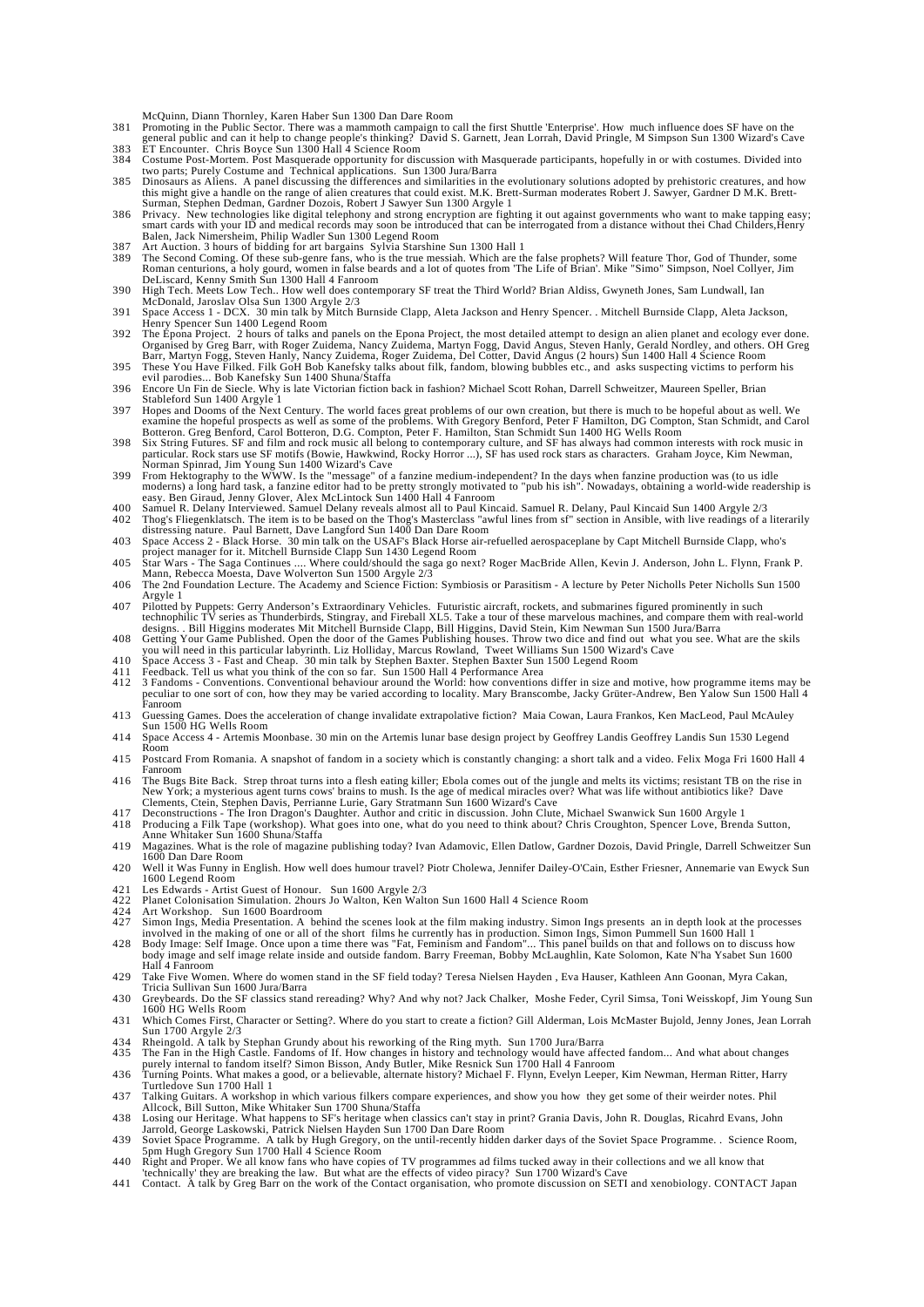will also present their clubs activities in worldbuilding with Masamichi Osako, Takashi Nakamura, and Tetsuya Ochiai. See also a ta Greg Barr, Masamichi Osako, Takashi Nakamura, Tetsuya Ochiai Sun 1700 Argyle 1

- 442 Family Ties. The traditional family is often a central theme of fantasy but not in SF. Why? Pauline Ashwell, Suzy McKee Charnas, Candas Jane Dorsey, Alexandra Honigsberg Sun 1700 Legend Room<br>143 SF & Addictions - Babylon 5. Babylon 5 is worth considering as an interesting example of addictions and addictive behaviour in Media SF.<br>Claire Brialey, Jacky Grüter-
- 
- 
- 
- 444 Computer Graphics. The Pixel Pushers Workshop. J Clark, Martin Easterbrook Sun 1730 Boardroom<br>445 ET Encounter. Chris Boyce Sun 1800 Hall 4 Science Room<br>446 Can You Really Learn How to Write?. The phenomenon of "how to
- 
- 448 The World of Anime. Most fans have heard of the terms Anime and Manga and associated it with Japanese cartoons. But is there more to the world of anime? A look at the effects of Anime on fandom by Roe Adams. R Adams II
- 449 Making the Break. Professional authors don't just suddenly appear: together with the many years of writing and improving one's craft, sometimes the authors start off as fans and use their fannish environment to help th Lisanne Norman Sun 1800 Jura/Barra 450 The Monsters and the Critics. Critical reviews often seem to place importance above enjoyment. Is criticism useful? John Clute, Ian Watson,
- 
- Charles N. Brown, Tom Doherty Sun 1800 HG Wells Room<br>451 Bob Shaw's Serious Scientific Talk. Need we say more ... Bob Shaw Sun 1800 Hall 1<br>452 Myths, Legends and Taboos. Who \*did\* saw Courthey's Boot? And what was Courthey
- Shuna/Staffa
- 
- 454 Escape From SF: The Appeal of the Detective Story. Why do disaffected SF readers turn to Detective stories? Steve Carper, Claire Eddy, Mary<br>Frost-Pierson, Gary Stratmann Sun 1800 Legend Room<br>Computer Risks. The perils
- 
- 457 Reading Greer Gilman. Greer Gilman Sun 2000 Argyle 1 458 Jazz. Sun 2000 Crest Ballroom
- 459 Acoustic Filk Concert. The main Filk Concert, a much better option than the Hugos! Rhodri James, Mike Whitaker Sun 2000 Hall 1<br>460 Live and Dangerous Ansible Review of the Worldcon: . Dave Langford asks How was it for
- 
- 
- highway? Do these relationships have different codes of conduct than terrestrial affairs? Sun 2100 Kintyre
- 
- 463 Burns, Auld Scots and Poetry. Sun 2100 Crest Ballroom<br>463 Burns, Auld Scots and Poetry. Sun 2100 Crest Ballroom<br>465 Brewing & Distilling in Space. A panel on the problems/advantages of making hooch in space. If this to
- 
- 
- 
- 
- 
- Greg Pickersgill, Pam Wells, Karen Pender-Gunn Mon 1400 Barra<br>171 All Night Filk Circle. We'll sing for hours and hours and... Sun 2300 Crest Filk Room<br>172 Fannish Blind Date. Just what you think it is, only possibly tacki
- 474 ET Encounter. Chris Boyce Mon 1000 Hall 4 Science Room 475 WSFS. Mon 1000 Shuna/Staffa 476 ESFS. Mon 1000 Jura
- 
- 
- 477 Space Warps and Time Machines. How to make a time machine? Robert L Forward tells us how. Hall 1, 10am Robert L. Forward Mon 1000 Hall 1
- 478 Something Eldritch This Way Comes. The continuing success and resurgence of Lovecraft. Bill Fawcett, Stephen Jones, Darrell Schweitzer, Linda
- 
- Stratmann Mon 1000 Argyle 1<br>479 Writers Workshop. Module 6 By Popular Demand Mon 1000 Boardroom<br>480 I Didn't Know They Could Read. Babylon 5 withstanding, the gulf between 'media' fans and 'bookie' fans, still seems
- 481 Readers and Fans. Most fans start as readers who become active, but the difficulty can be finding out how to become active: who to contact, what<br>to do, even what to say. Here are some pointers to suggest ways of leapin Mon 1600 Hall 4 Fanroom
- 482 Breakfast Club / 15 Minute Fandom. The chance for early birds to meet and discuss the day ahead. There will be information on upcoming<br>programme items and parties for each day and people to ask about these. Mon 1030 Ha
- 1100 Hall 4 Fanroom
- 485 From the Frozen North. Nordic SF does it exist, and if so, what is it? Niels Dalgaard, Sam Lundwall, Heidi Lyshol, Johanna Sinisalo Mon 1100 HG Wells Room
- 486 Time Travel in RPG's. From "All you Zombies" to "Back To The Future" SF stories delight in the plot convolutions time travel can bring. How
- can the gamer cope with all the possibilities that yesterday might offer. Mon 1100 Barra<br>187 Space Access 5 Wrap-up Panel. 1 hr 'wash-up' panel with all participants from the Space Access short talks, plus Patrick Collin
- 488 Personality Trades. Can you really change places with someone's mind? Anne Gay, Simon Ings, Andy Nimmo, Michael Swanwick Mon 1100 Argyle 1
- 
- 490 Sci-Fi, Who Wants It?. It is regarded as being for 'kids' and as such it is put on early in the evening and then edited to remove the unsuitable<br>bits. Why is SF treated so shabbily? Mon 1100 Dan Dare Room<br>491 Seen the
- new approach to complex chaotic systems, simple laws of nature, and why the real world is understandable. The book was released in paperb Jack Cohen, Mike Scott Mon 1300 Hall 1
- 494 15 Minute Fandom / Attack of the Evil Subversives. Graham Joyce, Steve Green, George Houston Mon 1130 Hall 4 Fanroom<br>495 Porn by Women, for Women, With Love. Atropos, Jane Carnall, Jane Mailander, Kari Maund M
- 
- 496 Attack of the Evil Subversives (cont). Are the people involved in dark fantasy and horror evil subversives or just ordinary people? What draws people to this darker side of literature, film, media and fannish fandom? W Mon 1200 Hall 4 Fanroom
- 497 Is It A Plane or is it Airfix. B Pearson Mon 1200 Boardroom 499 Diane and Peter S Desert Planet Discs. Diane Duane and Peter
- 499 Diane and Peter's Desert Planet Discs. Diane Duane and Peter Morwood meander through a multimedia reminiscence. Diane Duane, Peter Morwood Mon 1200 Argyle 2/3
- 
- 500 Conan Doyle and Forensic Science. Mon 1200 Legend Room 501 After the Walls Came Down. How has SF in E.Europe been affected by the removal of the Iron Curtain? Alexandr Korzhenevsky, Krsto Mazuranic, Bridget Wilkinson Mon 1200 Dan Dare Room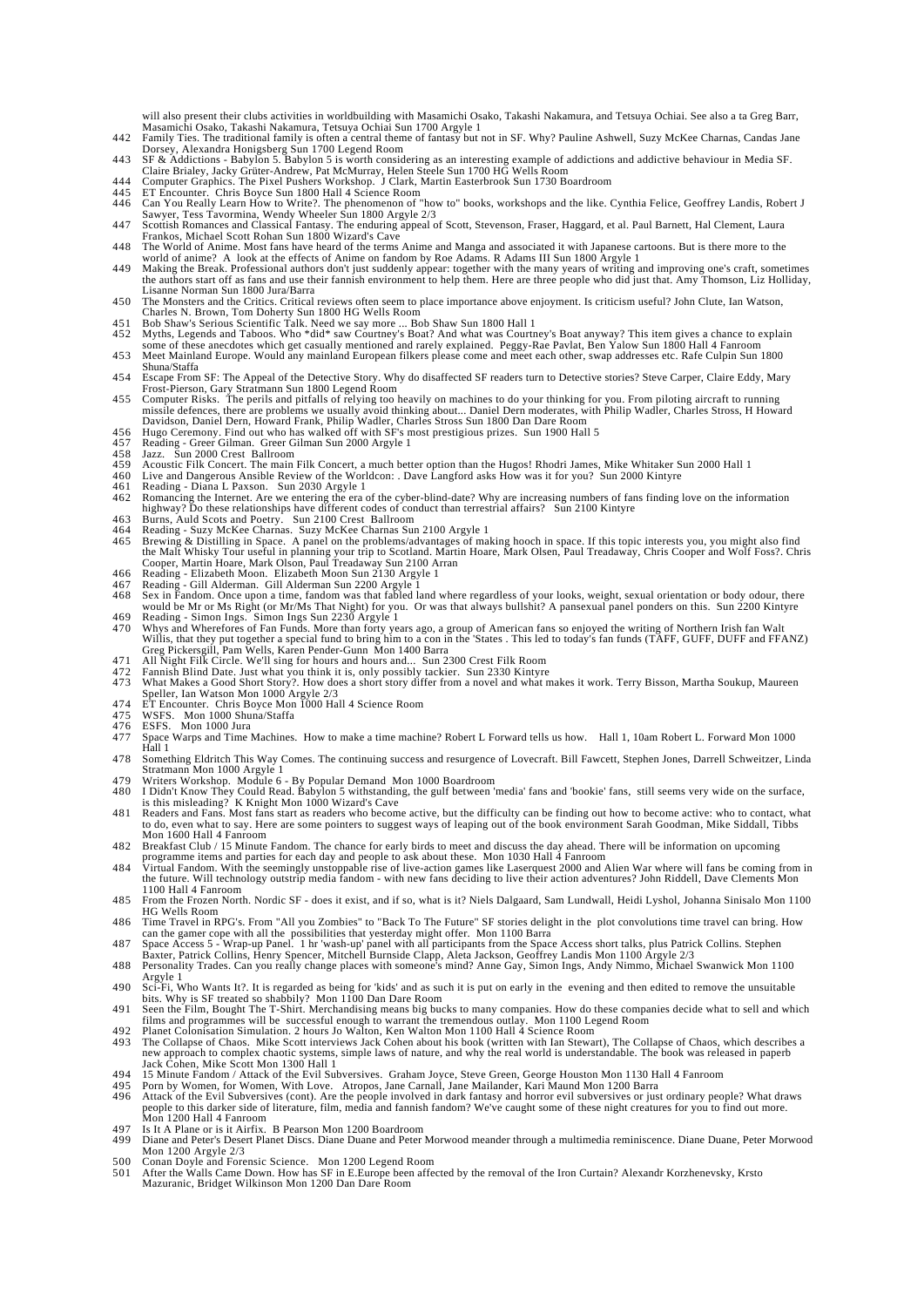- 502 The Threepenny Space Opera. Is scientific and technical literacy killing sensawunda in space opera? Roger MacBride Allen, Jack Chalker, Hal Clement, Peter F. Hamilton, Simon Bisson Mon 1200 Argyle 1
- 504 100 Years of Cinema. The Cinema celebrates its 100th year and Channel 4 have reflected this anniversary by screen many of it's most famous films, in addition to the series of Science Fiction films shown. Mon 1200 Hall 1
- 505 The Myth of Fannish Tolerance. "Conventional" wisom has it that fandom is tolerant in the extreme. Has open-mindedness become Political Correctness? Vicki Rosensweig, Brendan Ryder, Nina Watson,, Kate N'ha Ysabet Mon 1
- 15 Minute Fandom. Mon 1230 Hall 4 Fanroom<br>
507 To Last a Thousand Years. What can mankind realistically achieve in the next millenium? Colonising planets, trips to the stars, and what else?<br>
To Last a Thousand Years. What
- 1300 Argyle 1
- 510 Other Fandoms. One assumption often made of fans is that they read SF: yet fans, being multidimensional people, can have other equally<br>absorbing interests: railways, real ale and reenactment being just a few examples.
- 
- 513 The Fantasy Encyclopaedia. A sneak preview of the forthcoming Fantasy Encyclopaedia. Paul Barnett, John Clute, Dave Langford Mon 1300 Dan Dare Room
- 514 The Word for World is Dingblat. Does the structure of language determine how you perceive the world? Greer Gilman, Eileen Gunn, Richard
- Kennaway, Tim Smith Mon 1300 Legend Room<br>515 I'm Too Sexy for my Beany. KIM Campbell MC's this irreverently hilarious fashion show displaying some of the weird things for which fans<br>seem to have particular penchants. Mon
- 516 Nanotechnology. What would the world be like if molecular technology proved feasible? Would it become a dystopia far worse than anything<br>imagined by Huxley or Orwell, as dictators used machines to spy on their people a
- Jackie McRobert Mon 1330 Hall 4 Fanroom<br>519 Intersection Starship Final Report. Carol Botteron, Robert L. Forward, Steve Howe, Gerald Nordley Mon 1200 Wizard's Cave<br>520 Choosing the Best Bits. Maxon, Bob Eggleton, Da
- 
- 
- 1400 Hall 1
- 522 International Cooperation in Space. Are international projects a good idea? What happens when one partner pulls out (as happened with the US half of the Ulysses mission)? What if the main partner moves the goalposts and other participants can't keep up? With the International Space<br>Station Dale Amon, Janet Johnston, Jordin Kare, Wil McCarthy, Andy Nimmo Mon 140
- Sutton Mon 1400 Shuna/Staffa
- 
- 524 Other Styles of Conrunning. Mon 1400 Jura 525 Fanzine Reading and reviewing. This fanzine reading can look back at fanzines distributed at the convention and pick out a few favourites, with
- a sideways look at the fanzines nominated for the Hugos. Andy Hooper, Mike Siddall Mon 1400 Hall 4 Fanroom<br>526 The Reviews We Deserve. Do reviews have a function? If so, what is it? David V Barrett, Greg Cox, Kathleen Ann 1400 HG Wells Room
- 527 3 Fandoms Travellers. This short item will explore culture clash, and will feature people who have travelled to other countries for fan meetings, who have lived in other countries and who have perceived the differenc 1430 Hall 4 Fanroom
- 
- 528 Out of the Closet, Into the Universe. Mon 1500 Barra 529 Culture Crossings. The problems of translating worldviews and ideas. John Brunner, Wikto Bukato, Joe Haldeman, Krsto Mazuranic Mon 1500 Wizard's Cave 530 So What Use is an Editor?. What difference can an editor really make to a book? Bill Fawcett, Patrick Nielsen Hayden, Janny Wurts, Jane Yolen
- Mon 1500 Argyle 1 531 Feedback. Tell us what you think of the con so far. Mon 1500 Hall 4 Performance Area
- 
- 532 Armageddon and Beyond. There have been many films and TV shows which depict man living in domes amid desolate wastelands of humans<br>mutated as a reslt of a great war. With the break down of the East -West barriers and t
- Flynn, Craig Shaw Gardner, Takachino Mon 1500 HG Wells Room<br>533 The Art of Fanzines. Too often, art in fanzines consists of taking an illustration at random and plugging it into a blank space. What is the case<br>for integrat
- 534 Trekkie Beams Down. No matter what you tell them or how hard you try ,the newspaper, TV and radio are still hell bent on pursuing the 'weirdos' in fancy costumes. Can we do anything to alter these perceptions? Bart Kem 535 Urban Spaceman. Mon 1500 Jura
- 
- 536 Love and Rockets. Sex and eroticism in SF. Terry Bisson, Ellen Datlow, Samuel R. Delany, Norman Spinrad, Alex Stewart Mon 1500 Hall 1<br>537 WSES Business Meeting Mon 1500 Dan Dare Room
- 537 WSFS Business Meeting. Mon 1500 Dan Dare Room 538 You've Played the Game. Once games were a spin off from films. Now even films can be spin offs from games. Can the merchandisers give gamers
- 
- what they want ? Mon 1500 Argyle 2/3<br>
S39 Community by Perverts, for Perverts, with Love. Cat Anestopoulo, Arwen Grune, Sue Mason, Frances Tucker Mon 1600 Argyle 1<br>
S40 I'll Sing the Low Road. A sign up concert of Nessie s
- 142 Horizon N. Freeman Dyson thinks life can survive in the universe for ever. Frank Tipler agrees, but also claims that life will create god and<br>
resurrect everyone who has ever lived in the process. Are these escientists
- 
- 
- 545 Carry on Laughing. How well does humour lend itself to SF? Should there be more humour? Terry Bisson, Mike Cule Mon 1600 Legend Room
- 546 Closing Ceremony. Mon 1700 Hall 1<br>547 Where Do We Go From Here. Our Wor
- 547 Where Do We Go From Here. Our Worldcon is over (almost). What will happen next? This item will look back to Conadian in 1994 to see what<br>effect a Worldcon has had on Canada's fandom and forward to LAcon John Mansfiel
- 
- 
- 549 Gripe Session. Mon 1800 Argyle 2/3<br>550 Filk Feeding Frenzy. Mon 1800 Shuna/Staffa<br>551 Eurovision Filk Contest. Trot out your worst songs, your trite songs, your Abba filks! Prize for the worst! Valerie Housd Mon 1900 Shuna/Staffa
- 552 Good Child Care Guide. Mon 1930 Crest Filk Room 553 A Filk at Bed Time. The con ends here. Mon 2100 Shuna/Staffa
- 554 Black Technology. Just what sort of high-tech super-secret military hardware is being cooked up these days? Charlie Stross, Dermot Dobson, Simon Bisson, and others discuss. Simon Bisson, Simon Bradshaw, Dermot Dobson,
- 555 Fannish Question Time. Come along and debate the issues of the day Mon 2200 Kintyre 556 Dead Dog Filk. Mon 2300 Crest Filk Room 557 Evolution Party. Mon 2300 Kintyre
- 
-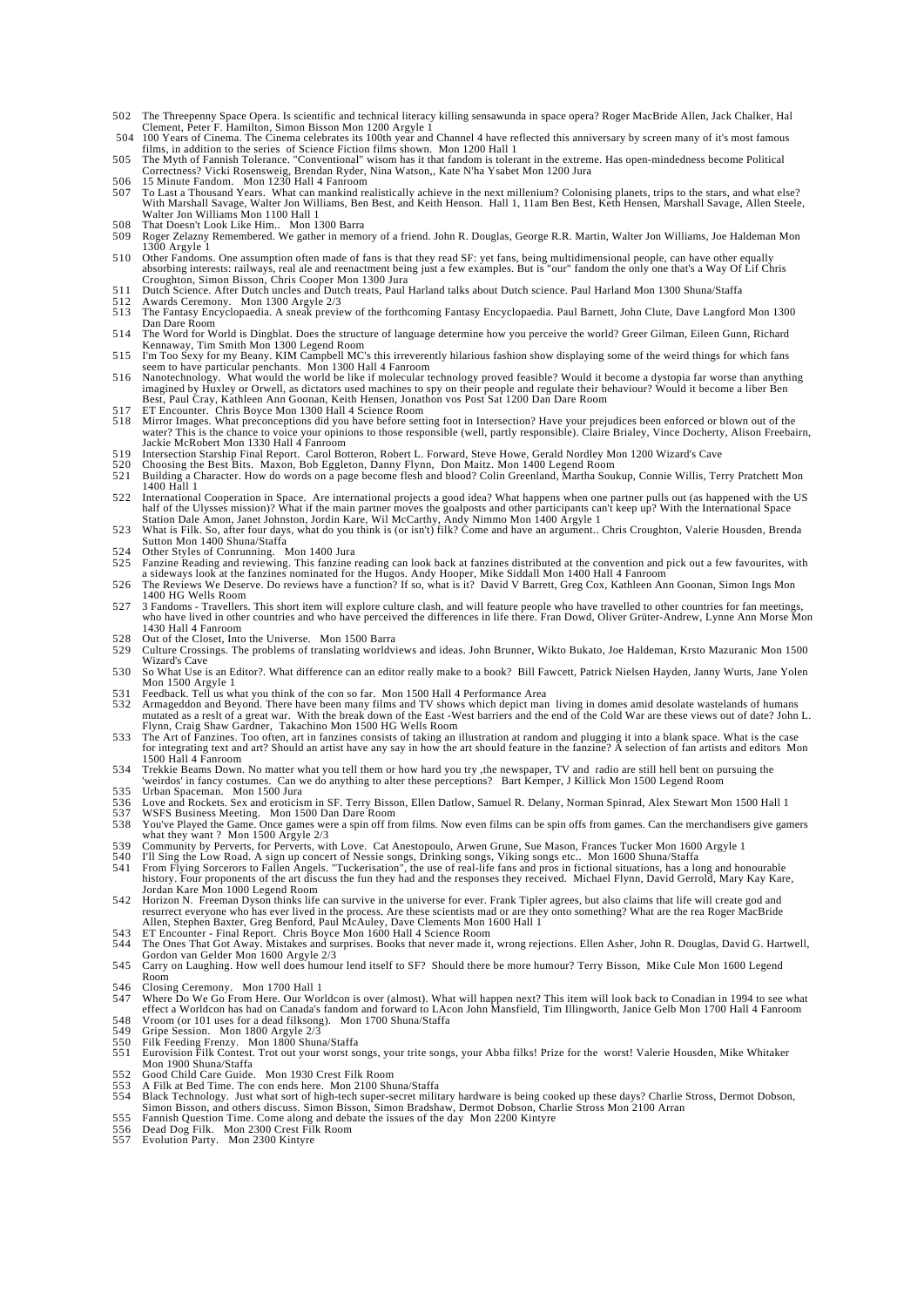# *Film and Video Programme*

# **Film Programme (Hall 2)**

# **THURSDAY - SEND IN THE COMICS**

| 1200 | Biggles $(1986)$          |
|------|---------------------------|
| 1400 | Modesty Blaise (1960)     |
| 1630 | Superman the Movie (1978) |
| 1930 | Akira (1988)              |
|      |                           |

2130 Close

# **FRIDAY - PROFOUND EFFECTS**

1000 2001

- 1200 The Wizard of Speed of Time (1988)
- 1400 In person Mike Jittlov<br>1500 King Kong (1933)
- **King Kong (1933)**
- 1700 Memoires of an Invisible Man (1992)
- 1900 Lawnmower Man (1993)
- 2200 Close

# **SATURDAY - SLIME, SCIENTISTS AND METAL MEN**

- 1000 My Step-Mother is an Alien (1988)
- 1200 The Thing from another World (1951)<br>1400 Nigel Barton Guest Talk
- Nigel Barton Guest Talk
- 1530 Tremors (1989)
- 1730 Tetsuo The Iron Man (1990)
- 1930 The Mask (1994)
- 2200 Close

# **SUNDAY - SPACE OPERA AND OTHER MUSICALS**

- 1000 The First Men in the Moon (1964)
- 1200 Battle Beyond the Stars (1980)
- 1400 Shock Treatment (1981)
- 1600 Forbidden Planet (1956)
- 1800 Phantom of the Paradise (1974)
- 2000 Little Shop of Horrors (1986)
- 2200 Close

# **MONDAY - PROGRAMMED FOR COMEDY**

- 1000 Bill & Ted's Bogus Journey (1991)
- 1200 Dr G & the Bikini Machine (1965)
- 1400 Final Program (1973)
- 1600 Close

In addition, there will be some 35mm films screened at the Glasgow Film Theatre, Rose St, off Sauchiehall St. Entry can be gained to the Theatre by production of a valid membership badge and proof of ID.

#### **Video Programme (Castle 1,2,3)**

There will be three separate video programmes, the first will show the works of Gerry Anderson, the second will show British programmes, the third will show the products of other countries. Details are available at the Information Desk and posted outside the video rooms in the Moat House Hotel.

In addition, the following companies have given us permission to screen certain items;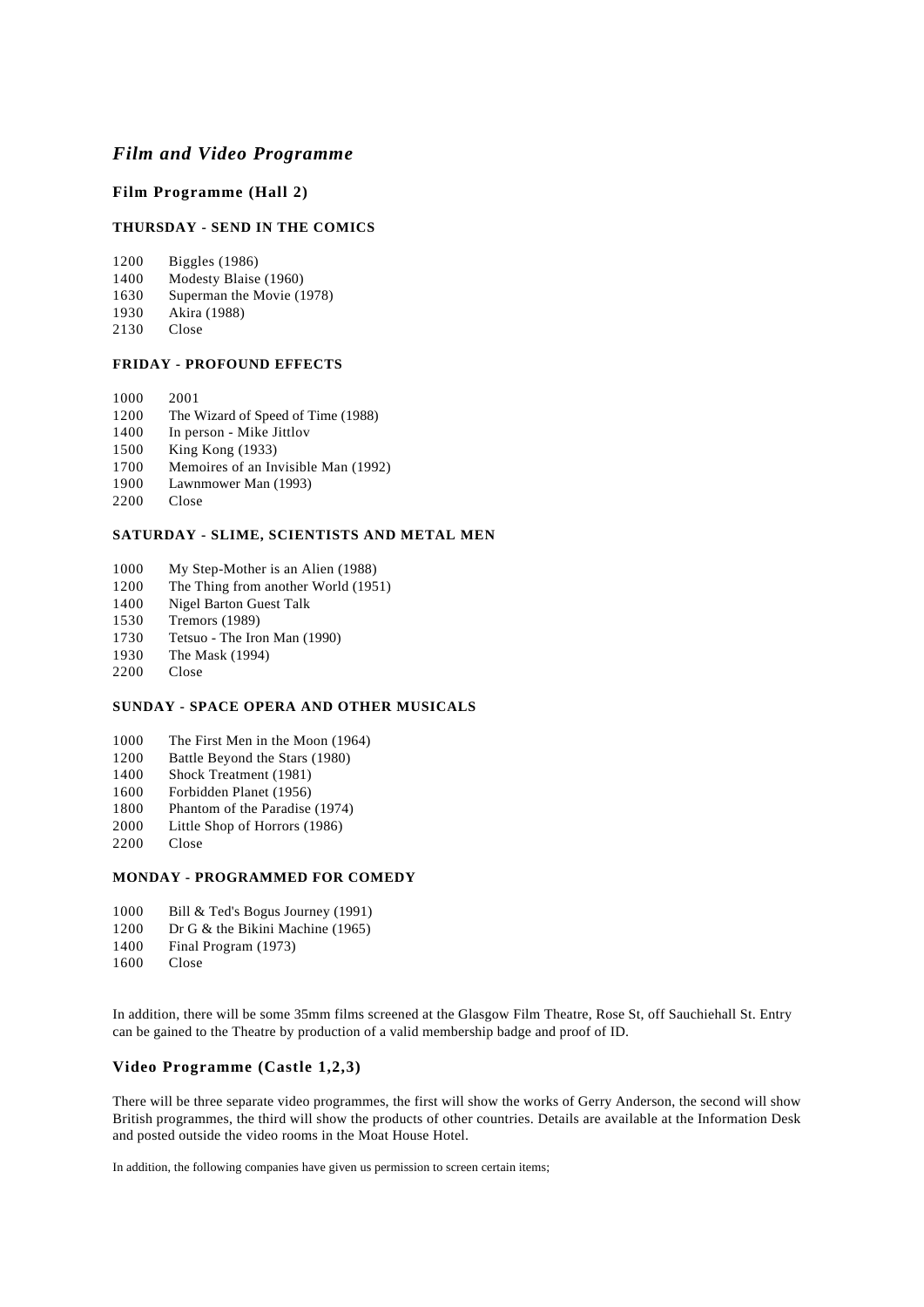'Bantam Books present the 'Star Wars Triology' by kind permission of Fox Video.

'A Ghost Story' (Kaidan) is presented courtesy of Central Park Media Corporation. Original Japanese version 1986 Nippon animation Co., Ltd. English version 1994 Central Park Media Corporation. Central Park Media and logo are trademarks of Central Park Media Corp. All rights reserved.

'MD Geist' is presented courtesy of U.S. Manga Corps. Original Japanese version 1986 Nippon Columbia Co. English versions 1992 & 1994 Central Park Media Corporation, US Manga Corps and logo are trademarks of Central Park Media Corporation. U.S. Manga Corps & logo are trademarks of Central Park Media Corp. All rights reserved.

#### **Author Readings**

Intersection will be presenting a programme of author readings on Friday, Saturday and Sunday night in Argyll 1 in the Moat House Hotel. Most readings will be arranged in 30 minute slots, starting from 7.30 pm. Members are welcome to drop in for a single reading or the whole evening.

Mixed in with the readings are a couple of special events. On Friday night we offer a late night conversation with Paul McAuley and Kim Newman, followed by a midnight session of filk and readings celebrating the work of HP Lovecraft. On Saturday we include an improvised verse story from F. Gwynplaine MacIntyre, and a live storytelling from Jane Yolen.

#### **Kaffeeklatsch**

A Kaffeeklatsch is the opportunity to sit down over a tea or coffee with your favourite author or artist and discuss their work of with them and a small number of other fans. There will also be scientists and publishers keen to discuss what is happening in their field. Sign up sheets are available from the Intersection Information Desk, but you can only sign up for a maximum of 3.

#### **Celebrities Attending Kaffeeklatsch**

| Forrest J Ackerman                  | Sat 1500                    |          |
|-------------------------------------|-----------------------------|----------|
| Gill Alderman                       | Sat 1300                    |          |
| Brian Aldiss                        | Sat 1300                    |          |
| Roger MacBride Allen                | Sat 1400                    |          |
| Kevin J Anderson                    | Sat 1700<br>Fri 1300        |          |
| Iain Banks                          |                             |          |
| Greg Barr                           | Fri 1400                    |          |
| Stephen Baxter                      | Sat 1200                    |          |
| M.Shayne Bell                       | Sat 1200                    |          |
| Greg Benford                        | <b>Sat 1700</b>             |          |
| Terry Bisson                        | Sat 1100                    |          |
|                                     | Sat 1400                    |          |
| Scott Bradfield<br>Terry Brooks     | Sun 1500                    |          |
| Eric Brown                          | Sun 1200                    |          |
| John Brunner                        | Sun 1500                    |          |
| Lois McMaster Bujold                | Sat 1700                    |          |
| Jim Burns                           | Sat 1500                    |          |
| Susan Casper                        | Sat 1400<br>Fri 1200        |          |
| Jack Chalker                        |                             |          |
| Suzy McKee CharnasFri 1500          |                             |          |
| Mitchell Burnside Clapp             |                             | Fri 1600 |
| Hal Clement                         | Fri 1600                    |          |
| Jack Cohen                          | Sat 1300                    |          |
| D.G Compton                         | Sat 1100                    |          |
| John Cramer                         | Sun 1500                    |          |
| Ann Crispin                         | Fri 1300                    |          |
| Ellen Datlow                        | Sun 1400                    |          |
| Dr Stephen Davis                    | Sun 1300                    |          |
| Grania Davis                        | Sun 1300                    |          |
| Samuel R Delany                     | Fri 1100                    |          |
| Nicholas A DiChario Sat 1200        |                             |          |
| Candas Jane Dorsey Fri 1600         |                             |          |
| Gardner Dozois                      | Sat 1400                    |          |
| Diane Duane                         | Fri 1100                    |          |
| Les Edwards                         | Sun 1200                    |          |
| Bob Eggleton                        | Sun 1100                    |          |
| Fangorn                             | Fri 1200                    |          |
| <b>Bill Fawcett</b>                 | Sun 1700                    |          |
| Michael F Flynn                     | Fri 1500                    |          |
| Robert L Forward                    | Sat 1700                    |          |
| <b>Esther Friesner</b>              | Sun 1100                    |          |
| Maggie Furey                        | Fri 1700                    |          |
| Craig Shaw Gardner Sun 1200         |                             |          |
| Anne Gay                            | Sat 1300                    |          |
| Kathleen Gear                       | Fri 1500<br>Fri 1500        |          |
| W Michael Gear                      |                             |          |
| David Gerrold                       | Sun 1400                    |          |
| Greer Gilman<br>Kathleen Ann Goonan | Sun 1400                    |          |
|                                     | Fri 1200<br>Fri 1400        |          |
| Simon R Green                       |                             |          |
| Colin Greenland                     | Sun 1300                    |          |
| Gay Haldeman<br>Joe Haldeman        | Sat 1500                    |          |
| Peter F Hamilton                    | Sat 1500<br><b>Sat 1200</b> |          |
| Dave Hardy                          | Mon 1200                    |          |
| Deborah Turner Harris               | Fri 1700                    |          |
| Deborah Turner Harris               | Sun 1500                    |          |
| Harry Harrison                      | Sat 1500                    |          |
| Patrick Nielsen Hayden Fri 1300     |                             |          |
| Teresa Nielsen Hayden Fri 1300      |                             |          |
| Keith Hensen                        | Sun 1200                    |          |
| <b>Tom Holt</b>                     | Sat 1100                    |          |
|                                     | Sat 1100                    |          |
| Tanya Huff<br>Tanya Huff            | Sun 1400                    |          |
| Simon Ings                          | Sun 1100                    |          |
| Gwyneth Jones                       | Sun 1100                    |          |
| Stephen Jones                       | Sun 1400                    |          |
| Graham Joyce                        | Sun 1600                    |          |
| Guy Gavriel Kay                     | 1700<br>Sun                 |          |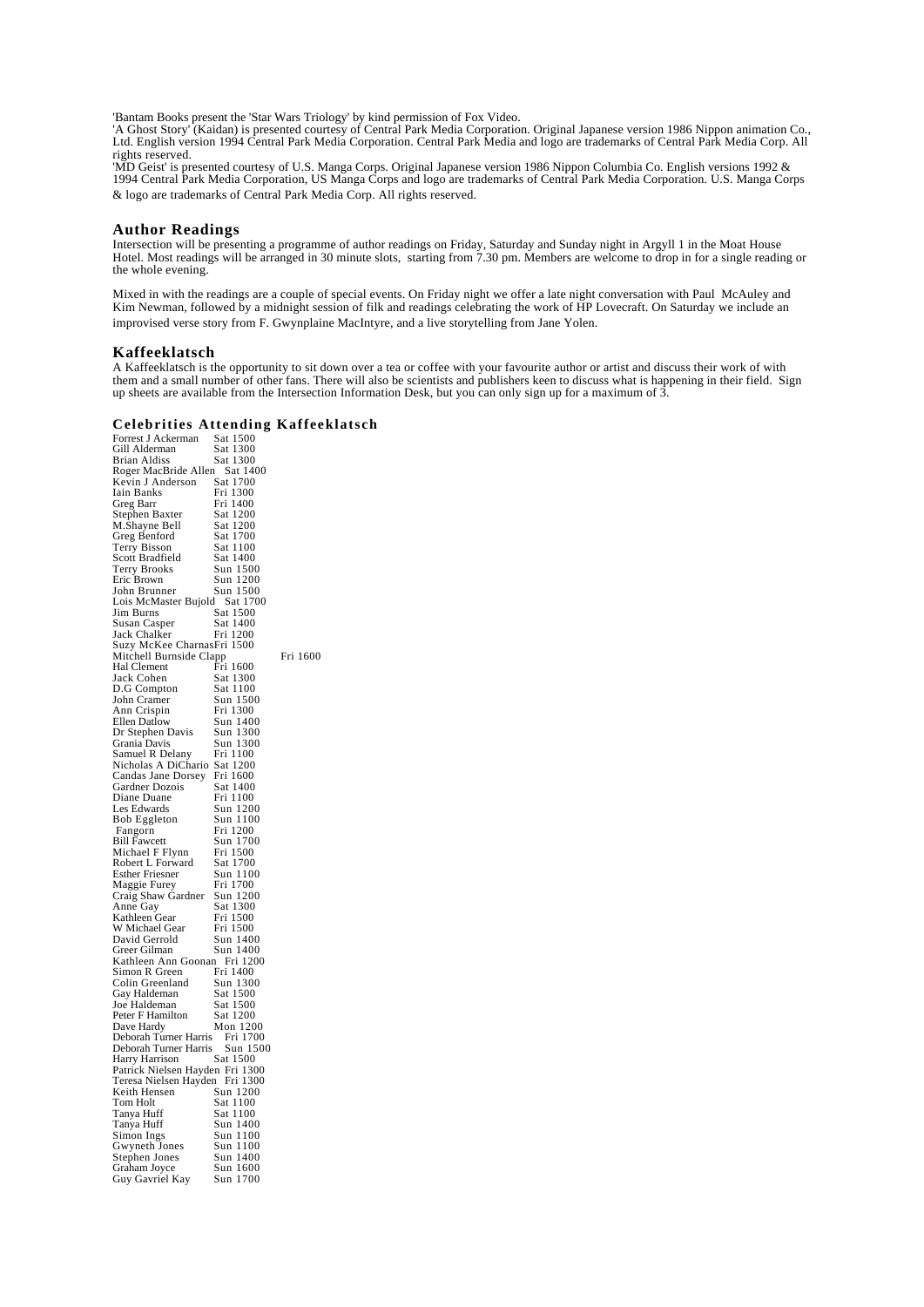| Garry Kilworth                  | Sun 1700               |
|---------------------------------|------------------------|
| Katherine Kurtz                 | Fri 1500               |
| Charles de Lint                 | Mon 1200               |
| Morgan Llewellyn                | Fri 1300               |
| Jean Lorrah                     | Fri 1700               |
| Scott MacMillan                 | Sat 1100               |
| Don Maitz                       | Sat 1400               |
| George R.R Martin               | Sun 1500               |
| Paul McAuley                    | Sat 1200               |
| Anne McCaffrey                  | Fri 1200               |
| Ian McDonald                    | Sat 1400               |
| Donald E McQuinn                | Sun 1600               |
| Rebecca Moesta                  | Sat 1700               |
| Elizabeth Moon                  | Mon 1200               |
| Peter Morwood                   | Fri 1100               |
| Kim Newman                      | Mon 1200               |
| Jack Nimersheim                 | Fri 1200               |
| <b>Jeff Noon</b>                | Fri 1700               |
| Gerald Nordley                  | Fri 1400               |
| <b>Lisanne Norman</b>           | Sun 1100               |
|                                 | Sun 1700               |
| Jody Lynn Nye<br>Diana L Paxson |                        |
|                                 | Sat 1300<br>Sat 1600   |
| Terry Pratchett                 |                        |
| Laura Resnick                   | Sat 1600               |
| Mike Resnick                    | Fri 1600               |
| Michael Scott Rohan             | Sat 1600               |
| Michael Scott                   | Fri 1300               |
| Geoff Ryman                     | Sun 1600               |
| Robert J Sawyer                 | Fri 1600               |
| Stan Schmidt                    | Sat 1600               |
| <b>Bob Shaw</b>                 | Fri 1400               |
| Norman Spinrad                  | Fri 1400               |
| <b>Brian Stableford</b>         | Fri 1100               |
| Allen Steele                    | Sun 1600               |
| Michael Swanwick                | Sat 1600               |
| Sue Thomas                      | Sun 1600               |
| Harry Turtledove                | <b>Sat 1700</b>        |
| James White                     | Sun $\frac{1300}{200}$ |
| Walter Jon Williams             | 1200<br>Sun            |
| Connie Willis                   | Fri 1700               |
| David Wingrove                  | Sun 1300               |
| Dave Wolverton                  | Mon 1200               |
| N Lee Wood                      | Fri 1400               |
| Janny Wurts                     | Sat 1400               |
| Jonathan Wylie                  | Sat 1500               |
| Jane Yolen                      | Sun 1700               |

#### **Signing Sessions**

We have arranged an extensive series of signings extending from Friday through Monday. These signings will take place in the Dealers room, starting on the hour from 11am to 5pm and running for 30-45 minutes depending on demand. There will inevitably be long queues in some cases. Please show consideration for the wrists and fingers of the writers by not asking them to sign excessive numbers of books. In some cases, specific limits may be applied to enforce this. Some signings will be run in support of charities. These will be indicated at the time.

#### **Authors Signing**

| Forrest J. Ackerman           | Fri 1200        |
|-------------------------------|-----------------|
| <b>Brian Aldiss</b>           | Fri 1700        |
| Roger MacBride Allen Fri 1300 |                 |
| Kevin J. Anderson Sun 1100    |                 |
| <b>Iain Banks</b>             | Sun 1300        |
| Stephen Baxter                | Fri 1700        |
| M.Shayne Bell                 | Sun 1300        |
| Greg Benford                  | Sun 1600        |
| James Bibby                   | Sun 1100        |
| <b>Terry Brooks</b>           | Fri 1300        |
| Eric Brown                    | Sat 1500        |
| John Brunner                  | Fri 1700        |
| Lois McMaster Bujold Sat 1300 |                 |
| Jim Burns                     | Sun 1500        |
| Jack Chalker                  | Fri 1400        |
| Suzy McKee CharnasFri 1200    |                 |
| Hal Clement                   | Fri 1200        |
| Kathryn Cramer                | Fri 1100        |
| Ann Crispin                   | Sat 1300        |
| <b>Ellen Datlow</b>           | Fri 1600        |
| Samuel R. Delany              | Mon 1100        |
| Nicholas A. DiCharioMon 1200  |                 |
| Gardner Dozois                | Fri 1700        |
| Diane Duane                   | Sun 1700        |
| <b>Graham Edwards</b>         | Sat 1600        |
| Michael F. Flynn              | Sun 1400        |
| Robert L. Forward             | Sun 1600        |
| <b>Esther Friesner</b>        | Sat 1100        |
| Maggie Furey                  | <b>Sat 1200</b> |
| David G. Hartwell             | Fri 1100        |
| Craig Shaw Gardner            | Sun 1400        |
| Anne Gay                      | Sun 1300        |
| Kathleen Gear                 | Sat 1400        |
| W. Michael Gear               | Sat 1400        |
| David Gerrold                 | Sat 1100        |
| Simon R. Green                | Sun 1500        |
| Colin Greenland               | Sat 1700        |
| Karen Haber                   | Sun 1600        |
| Joe Haldeman                  | Sat 1300        |
| Peter F. Hamilton             | Sat 1500        |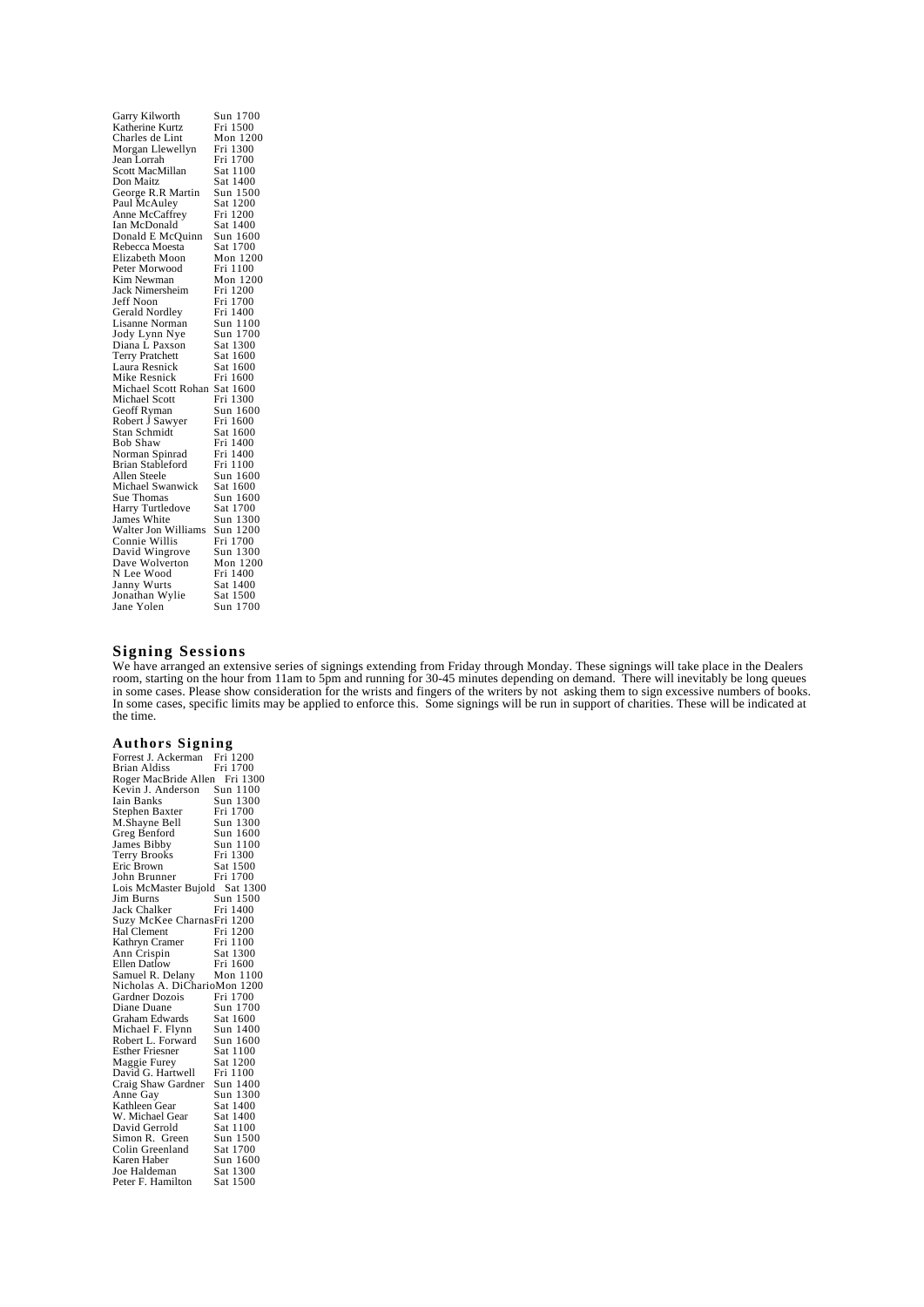| Andrew Harman                                          | Sat 1200                 |
|--------------------------------------------------------|--------------------------|
| Deborah Turner Harris                                  | Sat 1400                 |
| Harry Harrison                                         | Sun 1600<br>Sun 1200     |
| Tom Holt                                               |                          |
| Alexandra Honigsberg                                   | Fri 1100                 |
| Tanya Huff                                             | Sat 1600                 |
| Simon Ings                                             | Sat 1700                 |
| Stephen Jones                                          | Fri 1500                 |
| Gwyneth Jones                                          | Sat 1300                 |
| Jenny Jones                                            | Sun 1200                 |
|                                                        | Sat 1500                 |
| Graham Joyce                                           |                          |
| Guy Gavriel Kay                                        | Sat 1600                 |
| Garry Kilworth<br>Katherine Kurtz                      | Sun 1500<br>Sat 1400     |
|                                                        |                          |
| Charles de Lint                                        | Sat 1500                 |
| Morgan Llewellyn                                       | Fri 1600                 |
| Jean Lorrah                                            | Sun 1200                 |
| Ken MacLeod                                            | <b>Sat 1200</b>          |
| Scott MacMillan                                        | Sat 1400                 |
| George R.R. Martin                                     | Fri 1600                 |
| Paul McAuley                                           | Fri 1400                 |
| Anne McCaffrey*                                        | Sun 1200                 |
| Ian McDonald                                           | Sat 1700                 |
| Haydn Middleton                                        | Sat 1600                 |
| Rebecca Moesta                                         | Sun 1100                 |
| Elizabeth Moon                                         | Sat 1300                 |
| Peter Morwood                                          |                          |
|                                                        | Sun 1700                 |
| Kim Newman                                             | Fri 1500                 |
| Adam Nichols                                           | 1500<br>Sun              |
| Jeff Noon                                              | Sat 1700                 |
| Lisanne Norman                                         | Fri 1300                 |
| Jody Lynn Nye<br>Diana L Paxson                        | Sat 1300                 |
|                                                        | Fri 1400                 |
| Terry Pratchett                                        | Sun 1700                 |
| Mike Resnick                                           | Sat 1500                 |
| Michael Scott Rohan                                    | Fri 1400                 |
| Geoff Ryman                                            | Sun 1300                 |
| Robert J Sawyer                                        | Fri 1200                 |
| Stan Schmidt<br>Darrell Schweitzer                     | Fri 1700                 |
|                                                        | Mon 1200                 |
| Michael Scott                                          | Fri 1600                 |
| Bob Shaw                                               |                          |
| Robert Silverberg                                      | Sun 1500<br>Sun 1600     |
| Michael Marshall Smith Fri 1500                        |                          |
| Norman Spinrad                                         | Mon 1200                 |
| Brian Stableford                                       | Mon $1100$               |
| Allen Steele                                           | Sat 1100                 |
| Alex Stewart                                           | Mon 1100                 |
| Robert Subiaga                                         |                          |
| Tricia Sullivan                                        | Mon $1200$<br>Sun $1100$ |
|                                                        |                          |
| Michael Swanwick                                       | Sun 1200                 |
| Amy Thomson                                            | Fri 1100                 |
| Diann Thornley                                         | Sat 1100                 |
| Patrick Tilley                                         | Sat 1100                 |
| Harry Turtledove                                       | Sun<br>1400              |
| James White                                            | Sun 1500                 |
| Walter John Williams Sat 1200<br>Connie Willis Sun 140 |                          |
|                                                        | Sun 1400                 |
| David Wingrove                                         | Fri 1300                 |
|                                                        | Fri 1300                 |
| Dave Wolverton<br>Janny Wurts                          | Sat 1600                 |
|                                                        | Sat 1200                 |
| Jonathan Wylie<br>Jane Yolen                           | Mon 1100                 |
| Jim Young                                              | Fri 1500                 |
| * Sorry, max. 2 books                                  |                          |

# **Programme Participants**

The programme would not exist with out all the people who give of their time and talent to appear on it and so they are listed, along with the item number of the programme items where they appear. This list is provided as a help but is not exhaustive. Sorry if your favourite person is missed out!

Alphabetical List of Programme Participants See Also Signing Sessions and Kaffeeklatsch Forrest J. Ackerman 17 Charles Shinichi Adachi 114 Ivan Adamovic 362, 419

| Ivan Adamovic        | 362, 419           |
|----------------------|--------------------|
| Andrew A Adams       | 70, 217            |
| R Adams III          | 448                |
| Gill Alderman        | 147, 431, 467      |
| Brian Aldiss         | 139, 189, 296, 390 |
| Roger MacBride Allen | 405, 502, 542      |
| Dale Amon            | 175, 308, 522, 227 |
| Gerry Anderson       | 187.294            |
| Kevin J. Anderson    | 103, 159, 219, 405 |
| Cat Anestopoulo      | 269, 539           |
| David Angus          | 84, 218, 422, 492  |
| Patsy Antoine        | 93                 |
| Kunio Aoi            | 341                |
| Richard Aronson      | 40, 289            |
| Ellen Asher          | 31, 544            |
| Pauline Ashwell      | 442                |
| Christine Atherton   | 69                 |
| Amanda Baker         | 70, 316            |
| Henry Balen          | 157, 282           |
| Michael A. Banbury   | 45                 |
|                      |                    |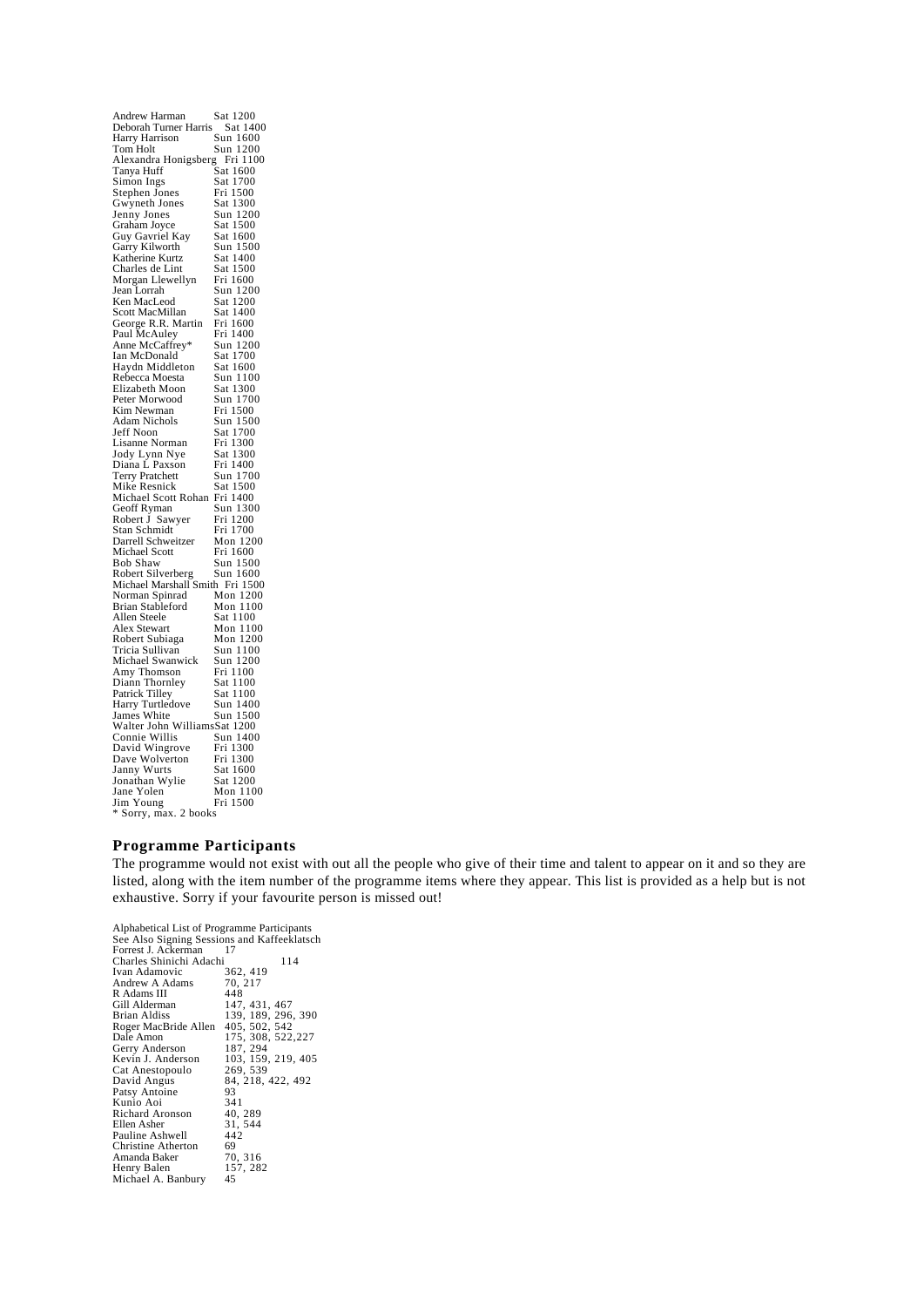Iain Banks 8, 59, 235, 266, 319, 336 Paul Barnett 68, 353, 402, 447, 513 Greg Barr 392, 441 David V Barrett<br>Stephen Baxter Stephen Baxter 51, 62, 106, 208, 257, 287, 358, 403, 410, 487, 542 Bayers 208, 257 Gregory Beckman 29 M.Shayne Bell 80, 329  $87, 114, 165, 246, 397, 542$ <br>312 J Jeremy Bentham<br>
Johannes Berg<br>
John Berry<br>
362 Johannes Berg 116, 255 John Berry 362 Ben Best<br>Simon Bisson Simon Bisson 167, 308, 435, 510, 554 Terry Bisson 200, 296, 299, 473, 536, 545 Terry Bisson 200,<br>Graham Bleathman 180<br>Sandra Bond 291 Sandra Bond<br>Carol Botteron Carol Botteron 260, 316, 374, 397, 519 Chris Boyce 8, 52, 74, 112, 176, 207, 445, 474, 543 Chris Boyce<br>Scott Bradfield<br>Simon Bradshaw  $26, 106, 333, 360, 554$ <br>412<br>342, 385 Mary Branscombe M.K. Brett-Surman 342, 385 Steve Brewster 368 Terry Brooks 160, 343 John Brosnan 363 Franks N. Brown 1363<br>
Charles N. Brown 139, 270, 450<br>
John Brunner 116, 273, 357, 529<br>
Lois McMaster Bujold 15, 160, 431<br>
Wiktor Bukato 529 John Brunner 116, 273, 357, 529 Lois McMaster Bujold 75, 160, 431 Esis memaster Eagera<br>Wiktor Bukato 52<br>Jim Burns 93 Jim Burns 93 Andy Butler 435 Chris Butterworth 227, 354 Chris Butterworth<br>Myra Cakan 363<br>Don Callander 379 Don Callander 379<br>C Campbell 204 C Campbell<br>
Howard Campbell 204<br>
Howard Campbell 21<br>
Malcolm Campbell 41, 256 Howard Campbell 127 Malcolm Campbell 41, 256 Christine Carmichael<br>Jane Carnall Jane Carnall 18, 25, 133, 248, 495 Steve Carper 119, 129, 454 Steve Carper 119, 129, 454<br>
Susan Casper 119, 311<br>
Jack Chalker 273, 430, 502<br>
Jack Charler 273, 442, 464<br>
Chartier 14, 344<br>
Chad Childers 40, 386 Jack Chalker 273, 430, 502 Suzy McKee Charnas 299, 442, 464 Chartier 14, 344 Chad Childers 40, 386 Piotr Cholewa 420  $\frac{391}{35}$ , 403, 407, 487<br>35, 312<br>444 Chris Claremont 35, 312 J Clark 444 Stephen Clark 116, 312, 365 Stephen Clark<br>Vincent Clarke<br>Hal Clement<br>Dave Clements Hal Clement 62, 317, 447, 502 Dave Clements 246, 295, 308, 342, 386, 416 John Clute 97, 205, 243, 417, 450, 513 Jack Cohen 99, 149, 493 Patrick Collins 114, 162, 403, 414, 487, 522 D.G. Compton<br>Del Cotter Del Cotter 62, 326 Maia Cowan 270, 370, 413 Jonathan Cowie 210, 246, 326 Brett Cox 205, 242 Francescher 210, 246, 326<br>
Brett Cox 205, 242<br>
Greg Cox 103, 253, 307, 526 John Cramer  $87, 136$ <br>165, 264, 311<br>516 Kathryn Cramer<br>Paul Cray Ann Crispin 161, 224, 272 Chris Croughton 54, 418, 523 Pete Crowther 137, 206, 366 Ctein 164, 304,407, 416 Mike Cule 138, 545<br>Shira Daemon 138 Shira Daemon Jennifer Dailey-O'Cain 304, 420 Niels Dalgaard 485 Ellen Datlow 184, 311, 419, 536 Howard Davidson<br>Grania Davis Grania Davis 315, 438 Meg Davis 25, 45, 133 Dr. Stephen Davis 235, 260, 374, 416 Charles de Lint 129, 315, 353, 489 Stephen Dedman<br>Samuel R. Delany Samuel R. Delany 10, 21, 59, 155, 205, 258, 319, 347, 400, 536 Sylvie Denis 244 Michelle Dennis 104, 174 Daniel Dern 455 Nicholas A DiChario 79 Tom Doherty 56, 68, 450 Candas Jane Dorsey 243, 442  $\begin{array}{c} 79 \\ 56, 68, 450 \\ 243, 442 \\ 361, 438, 509, 544 \\ 385, 419 \\ 272, 247 \end{array}$ John R. Douglas<br>Gardner Dozois 363, 412<br>
130, 224, 272, 347, 371, 499<br>
15, 230<br>
28, 444<br>
28, 444 Diane Duane<br>Shirlee Dunlop Marianne Dyson 283, 316 Martin Easterbrook 28, 444 Donald Eastlake III 386<br>Claire Eddy 454 Claire Eddy<br>Scott Edelman  $\frac{137}{343}$ , 220, 311 Graham Edwards<br>Lilian Edwards  $35, 95, 256$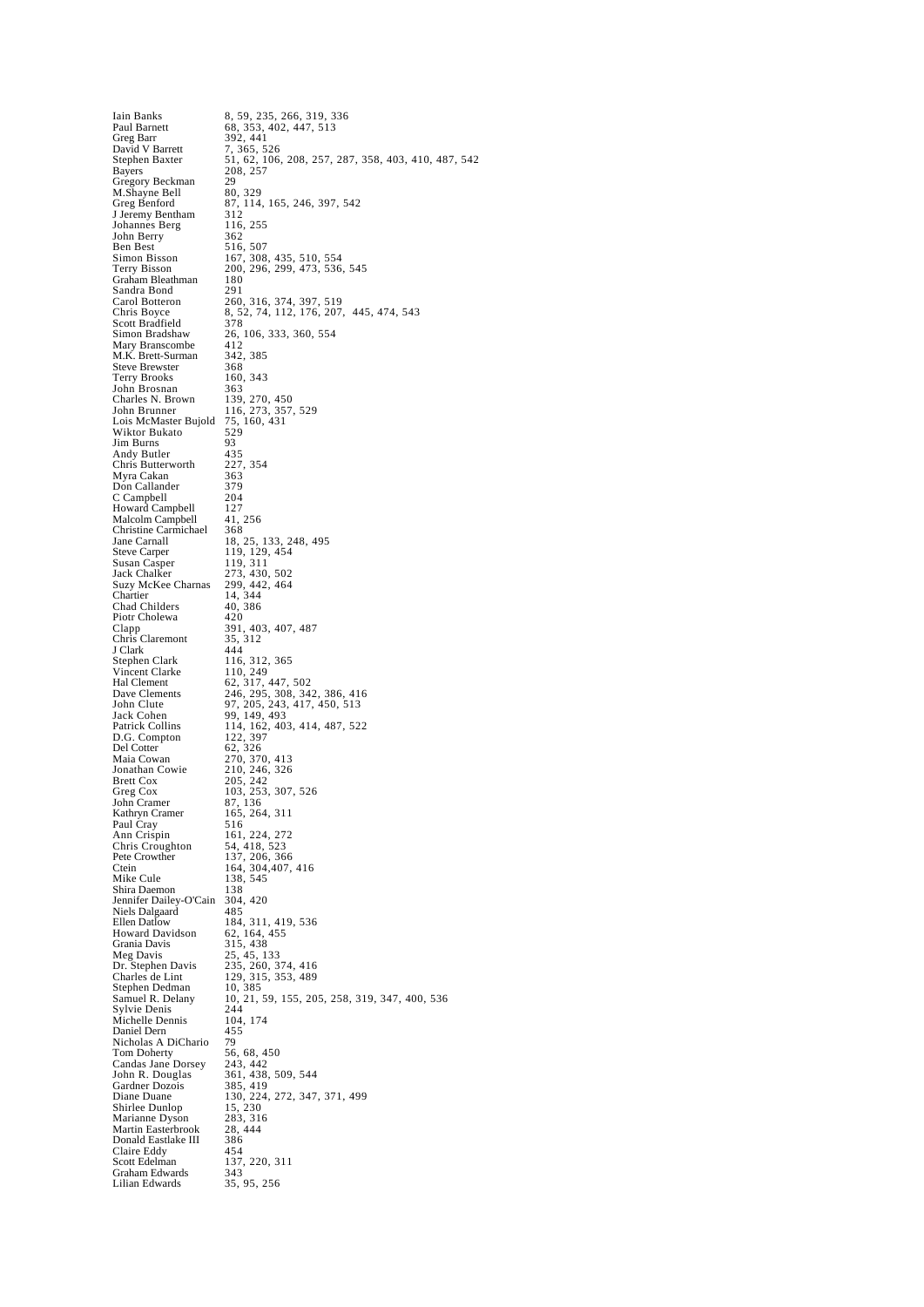Malcolm Edwards 361<br>Dick Eney 284 Dick Eney 284 Richard Evans 438 Bill Fawcett 56, 478, 530 Moshe Feder 270, 357, 430 David Feintuch<br>
David Feintuch 79, 130<br>
Cynthia Felice 43, 446<br>
Keith Ferrell 41, 129, 368 Cynthia Felice 43, 446 Keith Ferrell 41, 129, 368 George Flynn 34 John L. Flynn 156, 303, 405, 532 George Frym<br>John L. Flynn<br>Michael F. Flynn<br>Martyn Fogg Martyn Fogg 24, 159, 246, 392 Robert L. Forward 87, 130, 240, 260, 374, 477, 519 Robert L. Forward<br>Jim Fox-Davis<br>Howard Frank Howard Frank 308, 455 Laura Frankos 413,<br>Alison Freebairn 235 Alison Freebairn 235<br>Barry Freeman 428 Barry Freeman 428<br>G Freeman 227 G Freeman 227 Valerie Freireich 165, 220 Esther Friesner 124, 173, 420 Abi Frost 61, 310 Mary Frost-Pierson 454 Gwen Funnell 166 Maggie Furey 266, 343 Merryl Futerman 93 Craig Shaw Gardner 124, 231, 253, 312, 532 David S. Garnett 137, 206, 381 Anne Gay 488 Kathleen Gear 43 W. Michael Gear 43 Janice Gelb 96, 267, 547 W. Michael Geal<br>
Janice Gelb 96, 267, 547<br>
David Gerrold 103, 149, 194, 481 Antony Gilbert<br>Greer Gilman 25<br>239, 290, 457, 514<br>126, 399 Ben Giraud Jenny Glover 19, 123, 148, 399 Jenny Glover<br>Mike Glyer Lee Gold<br>Sarah Goodman Sarah Goodman 127, 256, 304, 481 Kathleen Ann Goonan 193, 380, 429, 516, 526 Kathleen Ann Goonan 193, 380,<br>Colin Greenland 21, 93, 14<br>Arwen Grune 259<br>Jackie Grüter-Andrew 412, 443<br>Oliver Grüter-Andrew 527 Arwen Grune 539 Jackie Grüter-Andrew 412, 443 Oliver Grüter-Andrew<br>Eileen Gunn Eileen Gunn 239, 348, 514 Ian Gunn 141, 310 Karen Haber Gay Haldeman<br>Joe Haldeman Joe Haldeman 32, 155, 529 Peter F. Hamilton 122, 357, 397, 511 Steven Hanly 392<br>Dave Hardy 159 Dave Hardy 159 Paul Harland 43 Andrew Harman 266 Deborah Turner Harris 232, 303 Harry Harrison 184, 244, 365 David G. Hartwell 243, 361, 544 426<br>
232, 303<br>
184, 244, 365<br>
243, 361, 544<br>
244, 292, 310, 429<br>
221, 326<br>
232, 333, 342 Eva Hauser<br>Julian Headlong<br>Bill Higgins<br>Liz Holliday Bill Higgins 175, 283, 333, 342, 407 Liz Holliday 371, 408, 449 Tom Holt 124, 158, 334<br>Alexandra Honigsberg 49, 442<br>Julianne Honisch 251 Alexandra Honigsberg 49, 442 Julianne Honisch 251 Andy Hooper 64, 169 Ken Houghton<br>Valerie Housden Valerie Housden 55, 196, 523, 551 Steve Howe 260, 374, 519 Howell 223, 354 Tanya Huff 18, 45, 81<br>C Ice 22, 223 C Ice 22, 223 Tim Illingworth 34, 547 Simon Ings<br>
Tim Illingworth 34, 547<br>
Simon Ings 98, 242, 270, 427, 449, 469, 488, 526<br>
Edward James 31, 296 Edward James<br>Rhodri James Rhodri James 284, 313, 459 John Jarrold 102, 184, 361, 438 Mike Jittlov 98, 247, 346 Jane Johnson 56, 93 Janet Johnston 164, 522 Gwyneth Jones<br>
220, 299, 390<br>
Jenny Jones<br>
231, 266, 431, 489<br>
Stephen Jones<br>
98, 206, 231, 478<br>
Graham Joyce<br>
320, 366, 398<br>
Bob Kanefsky<br>
145, 222, 268, 395<br>
Mary Kay Kare<br>
21, 37, 120, 333, 522<br>
Mary Kay Kare<br>
21, 53, 1 Mary Kay Kare<br>Guy Gavriel Kay Paul Kearney<br>Bart Kemper 31, 33, 109, 142<br>167, 303, 353<br>77, 303<br>18, 68, 341, 534 Richard Kennaway Jane Killick Garry Kilworth<br>Paul Kincaid 18, 08, 341, 3.<br>69, 514<br>274, 534<br>272, 315<br>254, 319, 400<br>379 Rosemary Kirstein 379<br>Steve Kite 95, 180, 312 Steve Kite 95, 180, 312 Keith Knight 480 Alexandr Korzhenevsky 501 Linda Krawecke 102, 336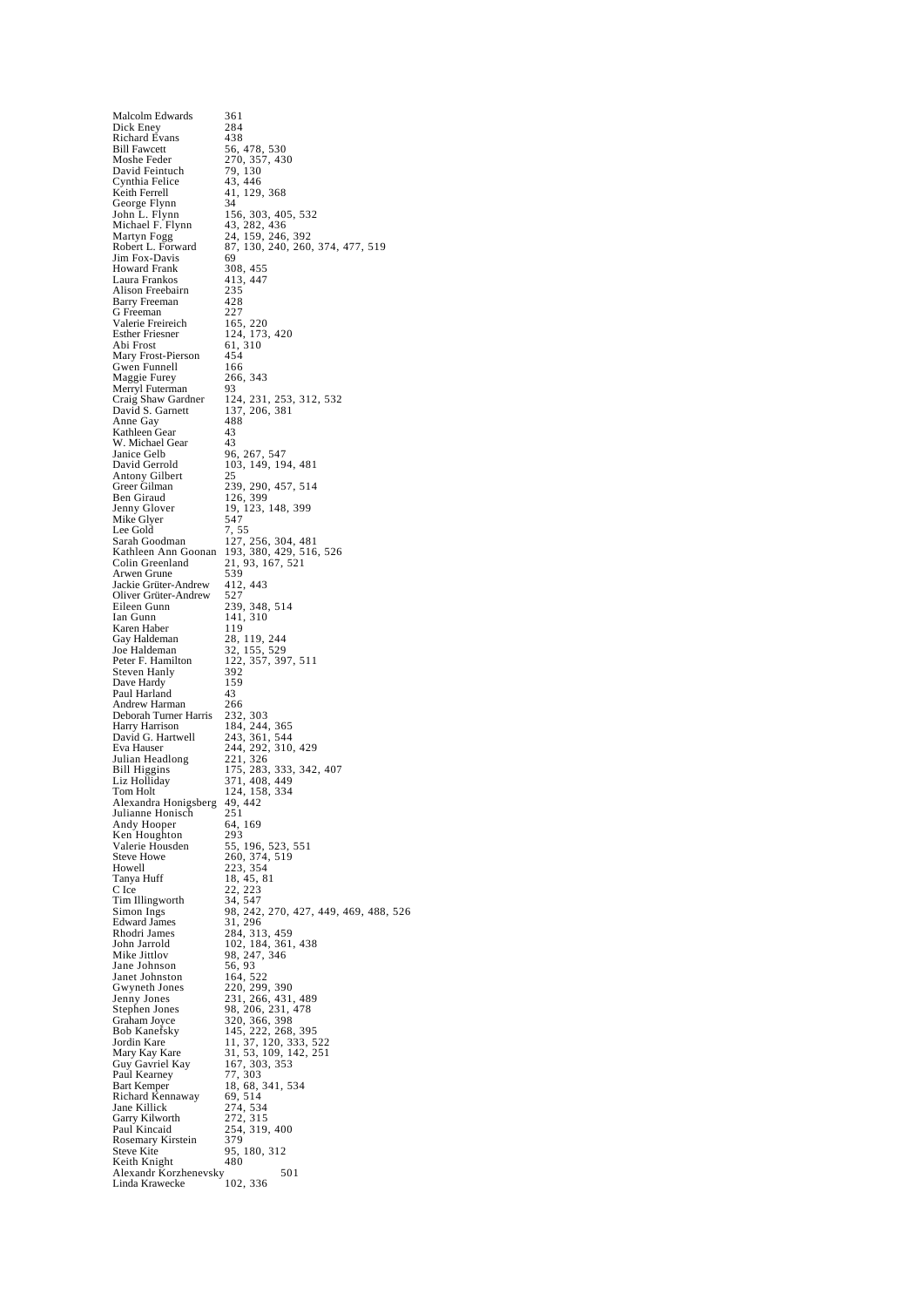77, 208, 232, 257, 353<br>169 Katherine Kurtz<br>David Kushner Christina Lake<br>Geoffrey Landis  $5,96$ <br>  $62,87,130,165,333,414,446$ <br>  $372,402,513$ <br>  $39,438$ Dave Langford 372, 402, 513 George Laskowski 39, 438 Evelyn Leeper 106, 436<br>
David Levine 300<br>
Rennie Lichtenberg 156<br>
Morgan Llewellyn 199, 290<br>
Jean Lorrah 78, 224, 288, 381, 431<br>
Spencer Love 418<br>
Duncan Lunan 8, 29, 81, 107, 246 Sam Lundwall 390, 485 Perrianne Lurie 109, 316, 416 Nicki Lynch<br>Heidi Lyshol Heidi Lyshol 123, 216, 485 F. Gwynplaine MacIntyre 320, 325 Ken MacLeod 8, 413 Scott MacMillan 307 Don Maitz 20<br>John Mansfield 22 John Mansfield 22, 126, 267, 547 Daniel Marcus 79, 282, 368 John Mariani 211 Alan Marques 179, 247 Paul Marrow 260, 374 George R.R. Martin 77, 197, 288, 292, 311, 358, 509 Jurgen Marzi<br>Hugh Mascetti Hugh Mascetti<br>
Hugh Mascetti<br>
284, 313, 341<br>
Sue Mason 145, 269, 539<br>
Kari Maund 18, 92, 233, 4 Sue Mason 145, 269, 539 Kari Maund 18, 92, 233, 495 Krsto Mazuranic<br>Paul McAuley 901<br>
149, 201, 286, 413, 542<br>
156, 288<br>
342, 522 H McCarthy 156, 288 Will McCarthy 342, 522  $122, 167, 331, 341, 390$ <br>81, 380 **Terry McGarry** Bobby McLaughlin 428  $\frac{428}{21, 70, 108, 106, 300, 443}$ <br>380 Donald McQuinn 380 Jackie McRobert 261, 336 John McShane<br>
Jim Mearns 229<br>
Marisa Merewood 174 **Jim Mearns** Marisa Merewood 174<br>
Lucian Merisca 299 Lucian Merisca 299 Haydn Middleton 173 Alexandru Mironov 216, 255, 357 Rebecca Moesta 119, 405 Felix Moga 148, 415 Mike Moir<br>
Elizabeth Moon 75, 130, Elizabeth Moon 75, 130, 303, 466 Chris Morgan 78, 366 Lynne Ann Morse 148, 527 Peter Morwood 105, 224, 261, 315, 371, 499 Peter Morwood<br>Caroline Mullan<br>Kim Newman  $201, 215, 307, 363, 398, 436$ Nick Nicholas<br>Peter Nicholls Nick Nicholas<br>
Peter Nicholls 97, 215, 288, 363, 406<br>
Stan Nicholls 231, 378 Stan Nicholls<br>
Patrick Nielsen Hayden 54, 68, 184, 438, 530<br>
Patrick Nielsen Hayden 78, 279, 366, 429<br>
Jack Nimersheim 41, 72, 164, 286, 362, 386, 489<br>
Andy Nimmo 10, 29, 45, 185, 295, 488, 522<br>
Jeff Noon 129, 242<br>
Leff No Lisanne Norman<br>
142, 232, 426, 449<br>
Jody Lynn Nye 124, 173, 358<br>
Caroline Oakley 56 Caroline Oakley 56 Jaroslav Olsa 299 Mark Olson 31, 157, 286, 465 Andy Oppenheimer 291 Chris O'Shea 261 Simon Ounsely 64, 96 Peggy-Rae Pavlat 452 Diana L. Paxson 290, 379 Example 18 Avenue 1862<br>
Diana L. Paxson 290, 379<br>
B Pearson 22, 215, 247, 497<br>
Kacen Pender-Gunn 310 Karen Pender-Gunn Rog Peyton 310 Greg Pickersgill 64, 249 Terry Pratchett 5, 105, 158, 223 David Pringle 155, 381, 419 David Prowse 288 Simon Pummell 427 David Prowse<br>
Simon Pummell<br>
Michael Reaves<br>
253, 312<br>
Chris Reed<br>
64, 362 Chris Reed 64<br>Laura Respick 79 Laura Resnick<br>Mike Resnick  $\frac{60}{19}$ , 91, 206, 348, 390, 435 John D. Rickett 19<br>Herman Ritter 163, 436 Ferman Ritter 163, 436<br>
Roger Robinson 141<br>
Michael Scott Rohan 396, 447 Roger Robinson 141 Michael Scott Rohan 396, 447 mienaer bebit<br>Gordon Ross Steve Rothman<br>Marcus Rowland Marcus Rowland 116, 289, 408 Geoff Ryman 45, 59, 91, 191, 243, 291, 336 Marshall Savage 47, 159, 295, 507 Marshall Savage<br>Andy Sawyer<br>Robert J. Sawyer Robert J. Sawyer 7, 243, 287, 385, 446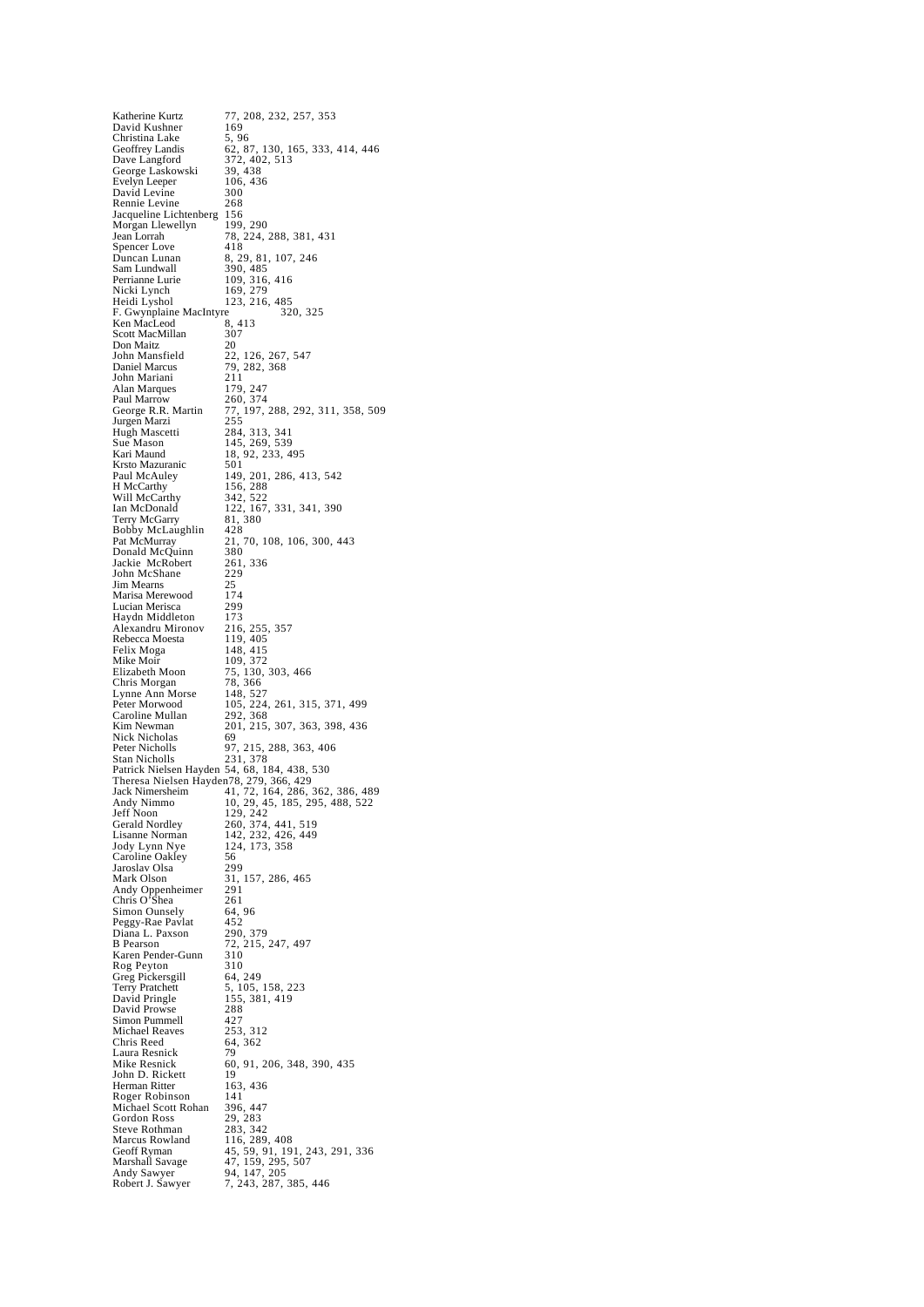Stan Schmidt<br>Darrell Schweitzer 137, 397<br>173, 396, 419, 478<br>290 Michael Scott<br>Bob Shaw Bob Shaw 158, 229, 273, 320, 451  $\frac{88}{332}$ , 246, 295 Paul Shuch<br>
Joe Siclari 332<br>
Mike Siddall 481, 525 Mike Siddall 481<br>Renee Sieber 316 Renee Sieber<br>Robert Silverberg  $102, 139, 287, 358$ Janna Silverstein 22, 56<br>261, 332, 389, 381<br>169 Simo<br>
Roger Sims<br>
Roger Sims<br>
169<br>
Cyril Simsa<br>
Dale Skran<br>
282 Cyril Simsa 430 Dale Skran 282 Paul Smit 10, 25, 54, 133, 248 Martin Smith 167, 242, 371 Tim Smith 78, 161, 514 Ian Sorensen<br>Martha Soukup Martha Soukup 220, 473, 521<br>Maureen Speller 70, 353, 396, 473<br>Henry Spencer 36, 143, 391, 487<br>Norman Spinrad 21, 271, 319, 398, 536 Brian Stableford 135, 205, 239, 287, 396<br>Kevin Standlee 34 Kevin Standlee Sylvia Starshine<br>Allen Steele Sylvia Starshine<br>
Allen Steele 32, 142, 270, 341, 507<br>
Dan Steffan 61, 310  $\begin{array}{c} 61, 310 \\ 75, 147, 267 \end{array}$ Jennifer Stevenson<br>Alex Stewart<br>Gary Stratmann Alex Stewart 160, 206, 536 Gary Stratmann 138, 203, 295, 342, 416, 454 Linda Stratmann 203, 478<br>Charlie Stross 554 Charlie Stross 554<br>Robert Subiaga 232 Robert Subiaga<br>
Geri Sullivan (64, 110) Geri Sullivan Tricia Sullivan<br>Bill Sutton Tricia Sullivan<br>
Bill Sutton 37, 55, 109, 120, 251, 277, 337, 437<br>
Bill Sutton 55, 120, 277, 337, 418, 523<br>
Michael Swanwick 59, 147, 239, 417, 488 Brenda Sutton 55, 120, 277, 337, 418, 523 Michael Swanwick 59, 147, 239, 417, 488 Takachino 259, 288, 532<br>Tess Tavormina 446 Tess Tavormina<br>Teddy<br>Sue Thomas Teddy 15, 61, 230, 505<br>
Sue Thomas 118, 319, 370<br>
Amy Thomson 164, 282, 304, 326, 370, 449, 516<br>
Diann Thornley 75, 208, 257, 380<br>
Tibs 126, 481 Ralph Titterton Barry Traish<br>Bjo Trimble Bjo Trimble 156, 228, 265 Frances Tucker<br>Harry Turtledove 174, 248, 539<br>
32, 106, 158, 254, 436<br>
50, 305<br>
289, 408 Mary Turzillo Tweet Williams 289 Jan van 't Ent 108 Gordon van Gelder 544 Nico Veenkamp 157 Jonathan vos Post 283 Philip Wadler 386, 455<br>
Jo Walton 84, 125, Jo Walton 84, 125, 218, 422, 492 Ken Walton 84, 125, 218, 422, 492 Ken Walton<br>Michael Ward 255, 315, 450, 473<br>369 Jeff Wayne 369 Jaine Weddell 61, 174 Toni Weisskopf 158, 430 Pam Wells 141, 332 Pete Weston 372 Jeff Wayne<br>
Jame Weddell<br>
Jame Wedsskopf<br>
Toni Weisskopf<br>
158, 430<br>
Pam Wells<br>
141, 332<br>
James Whalen<br>
256<br>
Anne Whitaker<br>
276<br>
256<br>
276<br>
276<br>
276<br>
276<br>
276<br>
276 Anne Whitaker 37, 313, 337, 418 Mike Whitaker 37, 120, 203, 284, 337, 437, 459, 551 James White<br>
Tom Whitmore<br>
160, 273<br>
Tom Whitmore<br>
116<br>
Bridget Wilkinson<br>
217, 301, 501 Tom Whitmore Bridget Wilkinson Sheila Williams 81, 370  $217, 301, 301$ <br>  $81, 370$ <br>  $129, 149, 296, 509, 507$ <br>  $81, 286, 348, 521$ <br>  $208, 257$ <br>  $228, 405$ <br>  $375$ <br>  $373, 343, 530$ Connie Willis 81, 286, 348, 521 David Wingrove Dave Wolverton 228, 405 N. Lee Wood 375  $\frac{20}{12}$ , 327, 343, 530<br>412, 452 Janny Wurts<br>Ben Yalow<br>Jane Yolen Jane Yolen 91, 188, 272, 335, 530 Jim Young 32, 242, 398, 430 Kate N'Ha Ysabet 291, 428, 505

# *Dealers Room*

The Dealers Room will open to members 10.00 - 18.00 each day, except that it will not open until Noon on Thursday and closes at 16.00 on Monday. Doors will be barred to new entrants from 10 minutes before closing.

**Dealers Trading in the Dealers Room** (alphabetical list)

Almost Abstract, England, Encaustic art *Deasker 12-13* Andromeda Book Co Ltd, England, Books and magazines *Booth 428 & 429* Angelware Creations, USA, Jewellery *Deasker 01 & 14*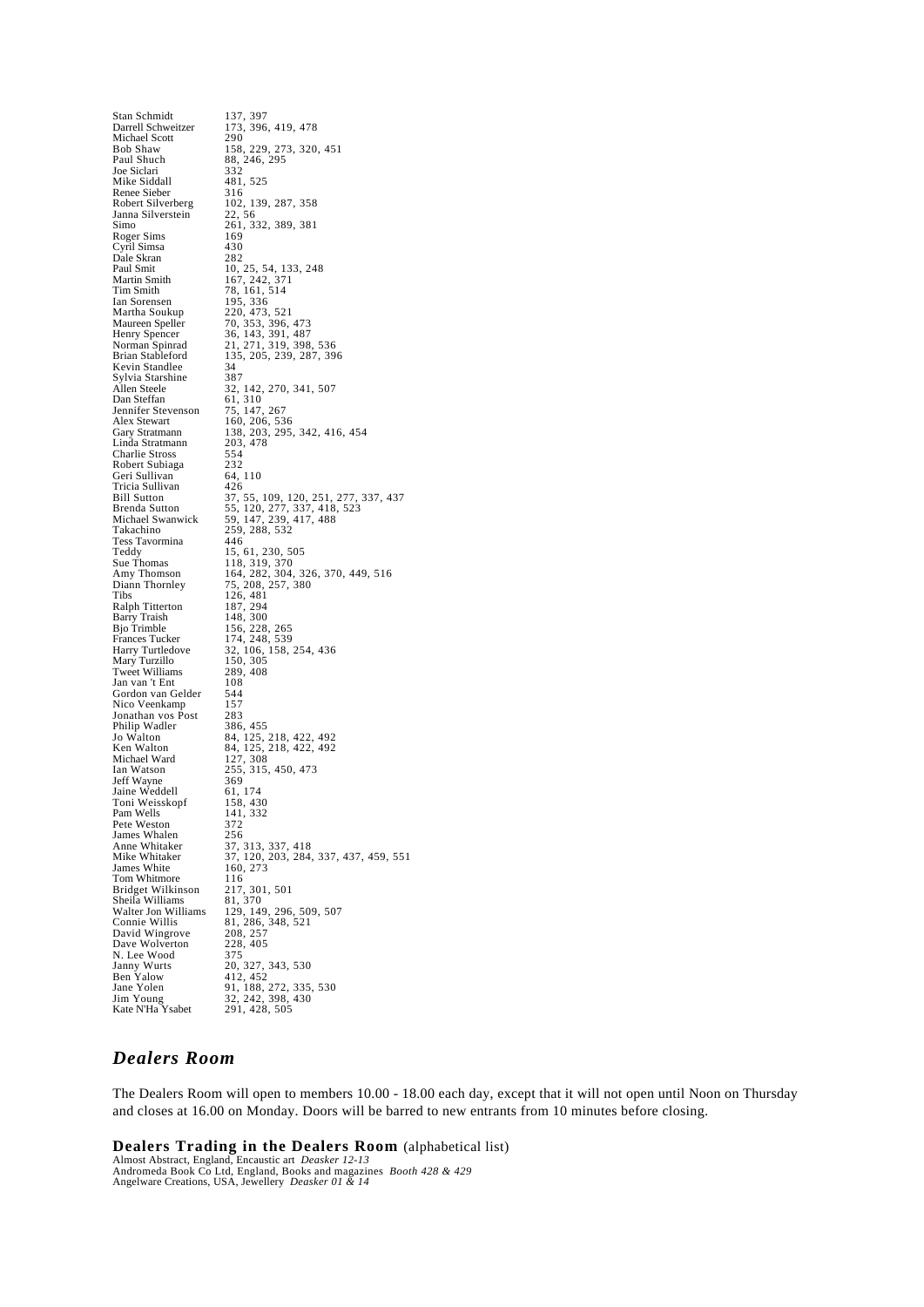Anime Projects Ltd, Wales, Anime and manga *Booth 443*<br>Artemis Designs, England, Fantasy art *Wall 30*<br>Arts Encaustic, Wales, Encaustic art and artists materials *Ailsa Craig 01-02 & 14*<br>Art The Sign of The Dragon, England BBR Distribution, England, Magazines Eigg 06-08<br>Becon Publications, England, Books and filk Ailsa Craig 13<br>British Science Fiction Association, England, SF club, books and magazines Ailsa Craig 03-04<br>Cat and Dragon, Englan CMS/TV and Film Memorabilia, England, SF media *Booth 447* Cold Tonnage Books, England, Books (second hand and remainder) *Booth 438* Compuserve's SFLIT and SFMEDIA Forums, USA, Computer information service *Booth* 439<br>Critical Wave, England, Newszines *Wall 38*<br>Daedelus Entertainment, USA, Collectible games *Ailsa Craig 07-08*<br>David Aronovitz - The Fine Fantasy Centre, England, Books and magazines *Booth 441 & 442* Fantasy Unlimited, England, SF media *Inchkeith 08-10* Fellowship Foundry Pewtersmiths, USA, Sculpture *Inchkeith 15*<br>Fo' Paws Productions, USA, T-shirts and clothing *Kerrera 06-09*<br>Forbidden Planet, Scotland, SF and fantasy *Booth 432 & 433*<br>Future Publishing Ltd, England, S Future Shock, Scotland, Books and magazines *Booth 444* Greycloud Services, England, Star Trek *Deasker 07-08* Handmade Jewellers, Scotland, Jewellery Fetlar 11<br>Honeck Sculpture, USA, Sculpture and jewellery Wall 27<br>Intergalactic Trading Company, USA, SF media, especially TV *Booth 436 & 437*<br>Intersection Membership Sales, England, Isher Artifacts, USA, Techie toys *Inchkeith 06* Jean Kluge Art, England, Art and fanzines *Wall 11* Jim and Jean Porter, England, Cards and art *Fetlar 05*<br>Joseph Fleischmann, USA, Books and manuscripts/memorabilia *Kerrera 03-05*<br>Kail Runesmith, England, Hand-made jewellery *Benbecula 06*<br>Larry Smith, Bookseller, USA, B Les Escott, England, Books (second hand) *Wall 39-41*<br>Liyi Tan, England, Chinese crafts *Felar 06*<br>Locus Publications, USA, Newszines *Great Cumbrae 10*<br>Marcus Pratt, England, Game cards *Fetlar 10*<br>Mary Kay Kare, USA, Fil Moods, England, New age and i-shirts *Deasker* 09<br>Moscow University SF Club, Russia, SF and Soviet souvenirs *Benbecula 13*<br>Mr Sci Fi, England, SF media *Fetlar 08-09*<br>New England, Science Fiction Association Inc, USA *Inc* Octarine, England, Fan club *Fetlar 16*<br>OffWorld Designs, USA, Textile crafts and t-shirts *Wall 02-04*<br>Old Earth Books, USA, Books *Wall 26*<br>On Spec, Canada, Magazines *Eigg 11*<br>Out of Hand, Scotland, Sculpture *Benbecula* Pagan Dawn, England, Pagan crafts *Wall 10*<br>PEACE - The Adrian Paul Fan Club, England, Fan club *Kerrera 01-02*<br>Promotions International Ltd, England, Star Trek Tumble-Not mugs *Great Cumbrae 12-13*<br>Quality Second Hand Boo Ravenwing, USA, Jewellery *Eigg 05*<br>Richard Lewis, England, Books *Ailsa Craig 10-12*<br>Rocket Publishing Co Ltd, England, Books and photographs *Inchkeith 12-14*<br>Science Fiction Chronicle, USA, Newszines *Wall 24*<br>SciFi and SF Amber, Inc, USA, Jewellery *Inchkeith 11*<br>SF Foundation / Liverpool University Press, England, Charity / Book *Booth 435*<br>Shipman's Star Props, USA, SF and fantasy film *Fetlar 15* Skyrack Book Service, England, Books and magazines *Deasker 04-06* Spellbinders, England, Jewellery *Great Cumbrae 07-08* Tales From the White Hart, USA, Filk and books *Kerrera 13* Tesseract Books, Canada, Books (small press) *Eigg 10*<br>The Dawn Treader Book Shop, USA, Books (rare and second hand) *Kerrera 10-11*<br>The Tolkien Society, England, Club and books Wall 07-09<br>The Unlimited Dream Company, Engl Trolls Eye Crafts, Scotland, Jewellery *Eigg 09*<br>Uncomyn Gifts, USA, TV related *Inchkeith 16*<br>Wearable Starscapes, USA, T-shirts and textile art *Wall 25*<br>Western Connection, England, Anime *Great Cumbrae 02*<br>Who Shop Int Wilson Logan, Scotland, Computer games *Benbecula 10* Wizards of the Coast UK Ltd, Scotland, Games and art *Benbecula 01-05 & 14* Woodlore, England, Fantasy crafts *Wall 33-34* ZZ9 Plural Z Alpha, England, Fan club *Fetlar 07*

# *Local Infromation*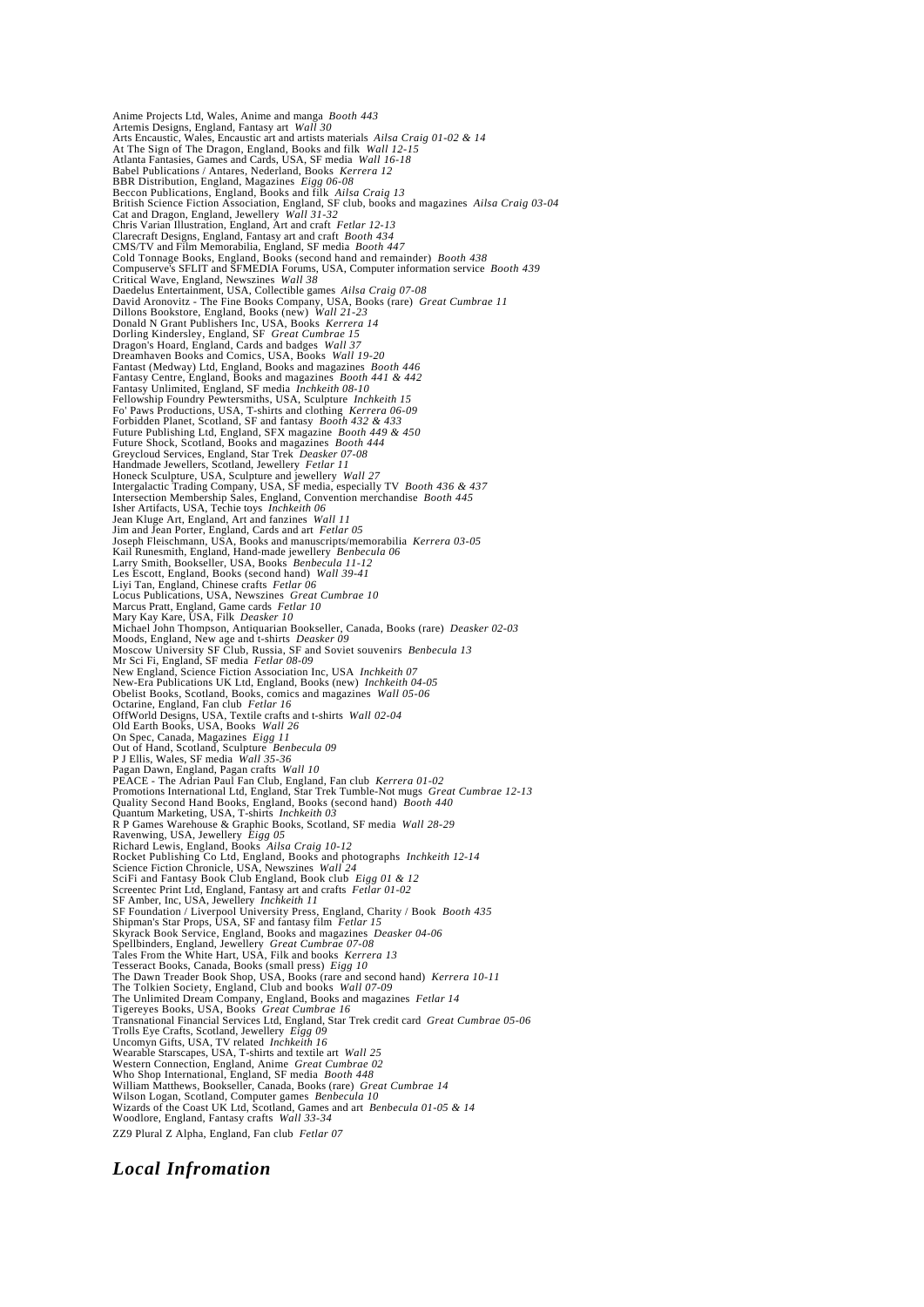# *Map of Glasgow*

# *Transport*

#### **Convention bus service**

Buses will leave the SECC and travel in a loop round the main city centre hotels about every 30 mins. You can pay the driver for each trip or buy a "season ticket" from the bus company desk in the registration hall in the SECC (much better value). Extra buses will be run after the evening spectaculars to help get you away from the SECC.

There will be a small bus running a shuttle service between the Forte Crest and Central Hotel at night until 3am.

The times of first and last buses will be tied to the programme in the SECC. Look for times displayed at the Information Desk.

There is also a normal city bus service which runs every half hour during the day between the SECC and the City Centre. Fare to city centre is 47 pence on this bus.

**Taxis** phone 332 7070 or 332 6666. There is a taxi rank outside the SECC and also outside the Central Hotel. You may hail black cabs in the street. 4 in a cab will be cheaper than using a bus.

**Bikes** for hire from West End Cycles, 16 Chancellor St, phone 357 1344

# *Parking*

The SECC car parks cost £2.00 per visit. Car parks in the city centre are shown on the map by the symbol P. They are expensive but safer than leaving a car on the street. Most hotels either have their own car park or overnight cheap deals in a nearby multistory. Note that the Forte Crest hotel has very limited spaces outside the main entrance but has loads of free (if you get a token from reception) parking at the Scott St car park (formerly Anderston Bus Station).

#### **Advice for Drivers.**

Do not park on double yellow lines at any time. Do not park on single yellow lines except at times indicated by plaques on posts or wall nearby (usually no parking between 8.00 and 18.00). Illegal parking usually results in a £20 parking ticket. If you cause an obstruction then the police may tow away your vehicle and it then costs about £100 to get it back.

The speed limit on urban roads is 30mph = 50kph unless signposted differently. The national speed limit on motorways and dual carriageways outside towns is 70 mph = 115kph unless a lower limit is signposted.

Please do not drink and drive.

#### *Telephones*

Telephones use 10 pence, 20 pence, 50 pence and pound coins. Phonecard phones require a special card available from newsagents and some other shops. Some phones accept credit cards but this is costly. A local call costs 10 pence for 3 minutes at peak times (8.30 - 18.00).

The operator is reached by dialling 100. Directory enquiries is 192. (No charge from payphones).

# *Emergency services: Dial 999*

If you need help from Police, Fire, or Ambulance they are all reached by dialling 999. No money required. **Hospitals**

Nearest Accident & Emergency hospitals: Royal Infirmary, 84 Castle St. (Phone 211 4000) or Southern General Hospital, 1345 Govan Rd. (Phone 201 1100)

Dental Hospital, 378 Sauchiehall St. (Phone 211 9600). No appointments, just show up from 9.15 - 15.15 Mon to Fri, Sun 10.30 - 12. Closed Sat. Emergency treatment is free.

**First aid** may be available via Convention staff but in an emergency please dial 999 and ask for an ambulance. There is a first aid post in the SECC on the right of the Concourse as you come in the main entrance.

# *Map of West End*

### *Bookshops and Comic Shops*

Bookshops and comic shops based on a list provided by Evelyn C Leeper Numbered shops are shown on maps of Glasgow and West End

Charity shops like Oxfam, Imperial Cancer Research, Save the Children, Marie Curie, Sue Ryder also sell second hand books. There are many charity shops in Byres Rd in the West End.

- 1 AKA 25 Parnie St. Comics<br>2 Bargain Books (chain of sr
- 2 Bargain Books (chain of small shops). Remainders, New
- 3 Book Bargains, Sauchiehall St. New
- 4 Budget Books, Savoy Centre, Sauchiehall St.
- 5 Centerpeace (Stockwell Street). Pacifist/feminist/Third World/ environmental/liberation theology material
- 6 Clyde Books (Parnie Street). Radical/socialist/feminist/green.
- 7 Dillons (the Argyle Street/Union Street corner). Very large branch.New
- 8 Eddy's Bookstall (Argyle St) Indoor market. Used, cheap new.
- 9 Forbidden Planet (Buchanan Street). SF and comics. Futureshock 2 (200 Woodlands Rd) Comics
- 
- 11 John Menzies Argyle St. New<br>12 John Smith and Sons (Byres Ro 12 John Smith and Sons (Byres Road Branch. Mainstream New
- 13 John Smith and Sons (St. Vincent Street). General and academic,
- 14 John Smith and Sons (University Bookshop). Academic<br>15 Kollectibles 51 Parnie St. Used
- 
- 15 Kollectibles 51 Parnie St. Used<br>16 Obelisk (Virginia Galleries, Virginia Galleries, Virginia Galleries, Paradicus, High St. Ne 16 Obelisk (Virginia Galleries, Virginia Street). Used SF and mysteries.
- 17 Space and Comics, High St. New
- 18 The Barras, The Gallowgate, huge outdoor/indoor market. Many bookstalls. Used.
- 19 Waterstones (Union Street). New.<br>20 Wesley Owen (Buchanan Street).
- 20 Wesley Owen (Buchanan Street). Christian bookshop.<br>21 Basement Bookshop of Alba Cafe, Otago St. Used
- 21 Basement Bookshop of Alba Cafe, Otago St. Used<br>22 Caledonia Books (Great Western Road). Used. esp<br>23 Dowanside Books (in Dowanside Lane off Byres I 22 Caledonia Books (Great Western Road). Used. esp. Modern literature and art.
- 23 Dowanside Books (in Dowanside Lane off Byres Road). Used.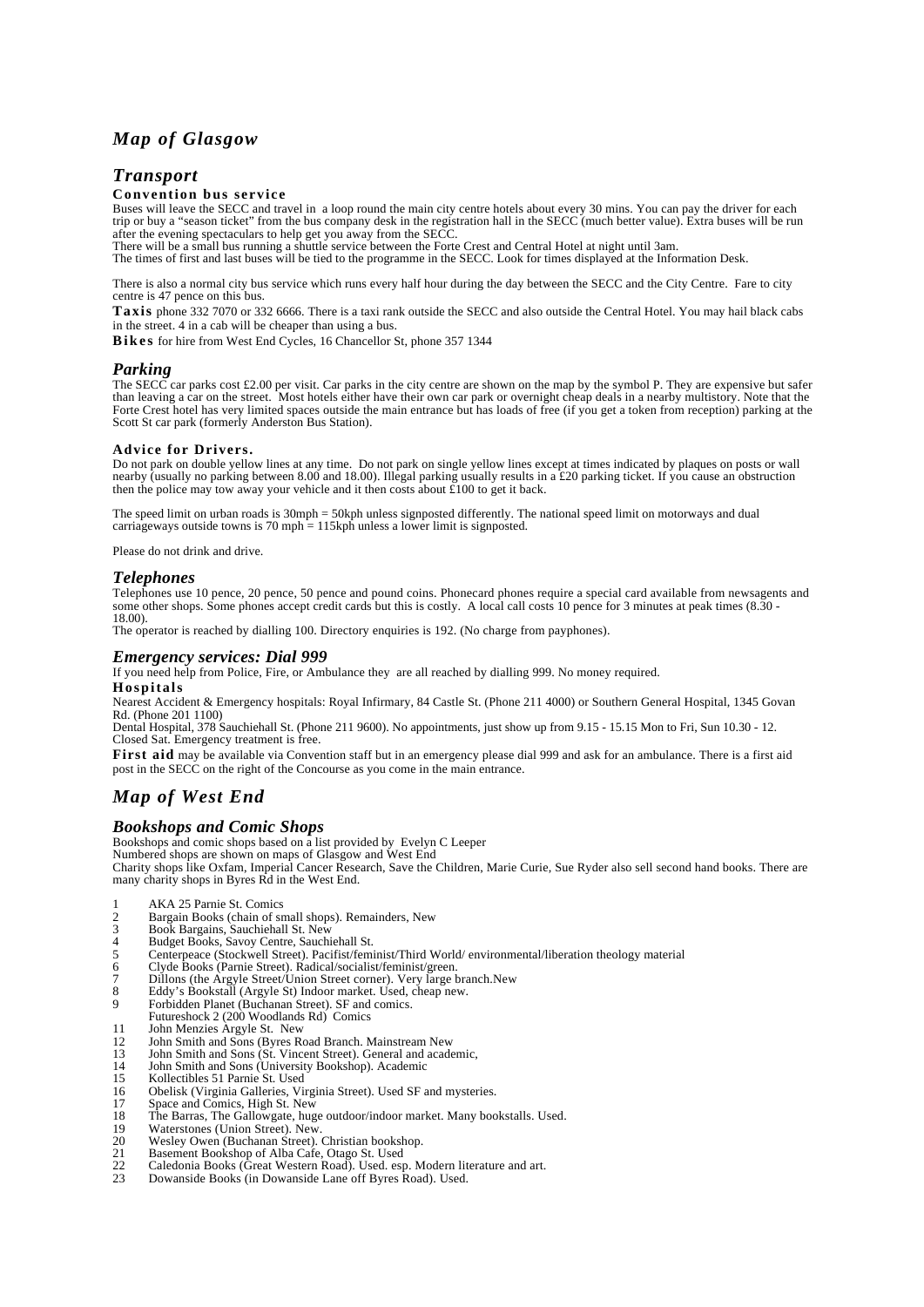- 24 Futureshock (31 Byres Road). SF. American imports books & comics and old paperbacks.<br>25 Gilmorehill Books (Bank Street). Used.<br>26 Partick Book Shop, Dumbarton Rd<br>27 Fitcairn Books (in Decourcy's Arcade). Used
- Gilmorehill Books (Bank Street). Used.
- Partick Book Shop, Dumbarton Rd
- 27 Pitcairn Books (in Decourcy's Arcade). Used<br>28 Spectrum (Bank St) Books and music. New, u.<br>29 The Christian Book Centre (Great Western Ro 28 Spectrum (Bank St) Books and music. New, used.
- 29 The Christian Book Centre (Great Western Road). Old classical records and books.
- 30 The Little Bookworm (in Decourcy's Arcade). Kids
- 31 Voltaire and Rousseau (Otago Street Lane). Used.<br>32 Word of Mouth (?) Food and cookery: inside "Mo
- Word of Mouth (?). Food and cookery; inside "Moon" clothing shop.

#### *Local Internet nodes*

Note that most have no local access and you must dial the long distance code (the ones beginning with 0). The others are Glasgow local access.

Compuserve 840 4494, Demon 0131 552 8883, IBM global network 0131 557 0465, Pipex 0131 467 0400, CIX 0181 296 1255 or Telnet to cix.compulink.co.uk, GNS 204 1722 (speed 2400), Mercury network 307 1058 (speed 9600)

#### *Banks and ATM Cash Points*

The Clydesdale Bank in the SECC will be open from 10.00 - 19.00 every day. It provides a wide range of bank services and there is an ATM but unlike other Clydesdale machines it does not accept Midland bank cards.

Banks elsewhere in the city are generally open from 9.30 - 3.30. The Bank of Scotland stays open 9.15 - 16.45 and the TSB is open 9.00 - 16.00, but Thursday and Friday 9.00 - 18.00. The American Express office at the corner of Hope St/Bothwell St is open Mon-Fri 8.30- 17.30, Sat 9.00-12.00. Thurs 8.30 - 19.00.

Please note that there is only one branch of each of the main English banks in the city: Barclays, National Westminster, Lloyds and Midland. There are many branches of all the other banks and building societies. If you need to find a particular bank then look it up in the telephone book.

#### **Cards Accepted by ATMs**

Cash is available from ATMs (cash dispensers) throughout the city. Here is a list of banks and building societies and the cards that they accept in addition to their own.

| Name                            | <b>Other Cash Cards Accepted</b>                                                                               |
|---------------------------------|----------------------------------------------------------------------------------------------------------------|
| Abbey National Building Society | Link. Plus. Visa. TSB. Amex                                                                                    |
| Alliance + Leicester            | Link, Visa, TSB                                                                                                |
| <b>American Express</b>         | Amex cards can be used in any Link machine.                                                                    |
| <b>Bank of Scotland</b>         | Royal Bank, Mastercard, Access, Visa, EC, Eurocard, Barclays, Midland, Style, Lloyds, Banconnect, Mister Cash, |
|                                 | Multibanco, Telebanco                                                                                          |
| <b>Barclays Bank</b>            | Visa, Mastercard, Lloyds, Bank of Scotland, Royal Bank of Scotland, Cirrus, Plus, EC                           |
| Clydesdale Bank                 | TSB, Visa, Link, Eurocard                                                                                      |
| Halifax                         | Link. Visa. Plus                                                                                               |
| Leeds                           | Link                                                                                                           |
| Lloyds Bank                     | Mastercard, Access                                                                                             |
| National Westminster            | TSB, Clydesdale, Mastercard, Access, Visa                                                                      |
| Nationwide Building Society     | Link, Visa, Plus, Eurocard, EC, Cirrus, Mastercard, TSB                                                        |
| Midland                         | TSB, Clydesdale,                                                                                               |
| Royal Bank of Scotland          | Bank of Scotland, Visa, Link, Barclays, Lloyds, Eurocard, Mastercard, Amex                                     |
| TSB Bank                        | Clydesdale, Visa, Eurocard, Mastercard, Midland, National Westminster, Link, Cirrus, EC                        |

### *Trading hours*

Most non-food shops open at 9.00 and close at 17.30. Small local grocery shops often stay open until 20.00 or even later. No shop sells alcohol after 22.00.

#### **Useful Shops and Services**

Copy shops: Prontaprint 9 Bothwell St 221 3615. Kall Kwik 37 Bath St. 331 1822 (Open 8.30 - 18.00) Office supplies & stationery: C F Nash 94 Millar St. 221 4724. Stationary Box 62 Union St 248 6069. Pharmacies: Boots, 200 Sauchiehall St 332 0774, 71 Gordon St and 4 Union St 248 8313 Supermarkets: Tesco Metro, 36 Argyle St. Open Mon - Wed 0.800-19.00, Thurs/Fri 800 - 8.00 Sat 8-19.00, Sun 10.00 - 18.00 Somerfield Supermarket ,12 Howard St, Open Mon-Wed 8.00 -18.00, Thur/Fri 8.00 -19.00, Sat 8.00 - 18.00. Photo processing: see pharmacies laundromat/Launderettes: Kumars, 161 Great Western Rd. 353 2965. Chain stores for clothing, food, drink eg Marks & Spencer, Littlewoods open 9.00 - 18.00 Corner shops for groceries 9.00- 20.00 (some 23.00 in Great Western Rd and Woodlands Rd) Central Station shops: Food, drink. Open 7.00 - 21.00 Garages with some groceries: Arlington Service station, 88 Woodlands Rd, Esso Garage 200 Broomielaw, open 24hr

Alcohol cannot be sold to anyone under 18 years. No ID is required. The following sell alcohol: supermarkets 8.30 - 18.00 (some 20.00), off licences 11.00 - 22.00, licensed grocers from opening until 22.00, hotels 11.00 - midnight (24hrs for residents). Pubs are normally open  $11.00 - 23.00$  or later at weekends.

# *Places of Worship*

St Mary's Cathedral, 300 Great Western Rd Church of Scotland (Presbyterian)

|                | St Columba, 300 St Vincent St            |
|----------------|------------------------------------------|
|                | St George's Tron, Buchanan St            |
|                | Renfield St Stephen's, 260 Bath St       |
| Baptist        | Adelaide Place, 209 Bath St              |
| Buddhist       | 329 Sauchiehall St                       |
| Jewish         | Garnethill Synagogue, 129 Hill St        |
| Roman Catholic | St Andrews Cathedral, Dunlop St/Clyde St |
|                | St Aloysius, Rose St                     |
|                | St Patrick, North St (Polish)            |
| Methodist      | 229 Woodlands Rd                         |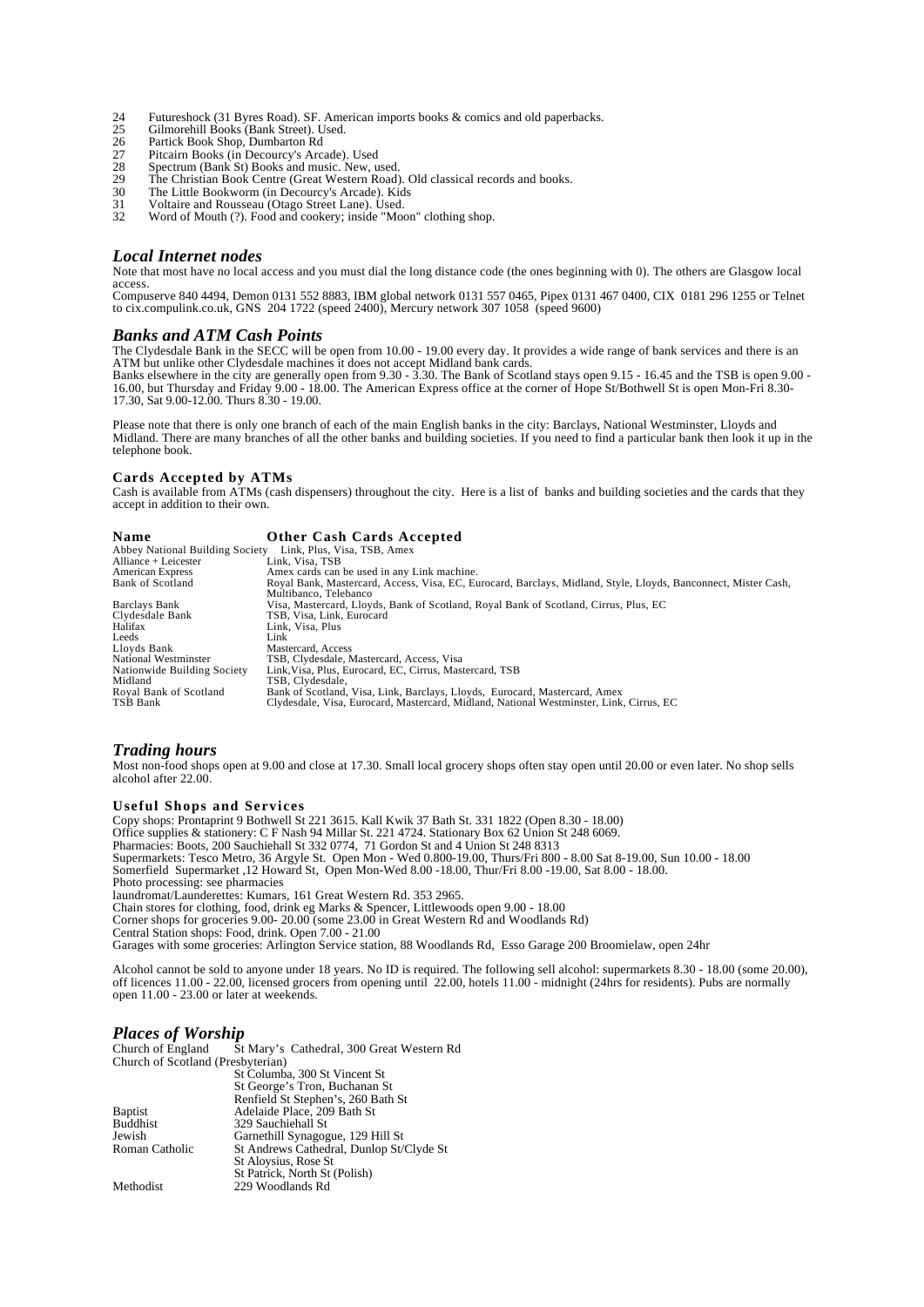| Muslim | Central Mosque, Mosque Avenue         |
|--------|---------------------------------------|
| Hindu  | Gurudwara Singh Saba, 138 Berkeley St |

#### *Restaurant Guide*

This list was compiled by Bruce Saville, at great expense to his wallet and expanse to his waist. It covers most of the restaurants in the City Centre and the West End, with a few others thrown in for the more adventurous.

This list is provided as a guide only and comes with no guarantees. It was edited by your pocket programme book editor (Ian Sorensen) from a more detailed list provided by Bruce. Sorry if there are any mistakes or omissions - they are probably Ian's fault. Please check for up to date details with the restaurants themselves.

A star **\*** beside the name means that it comes with a hearty recommendation from Bruce, either because of the quality of the food or the originality of the experience.

**Price Bands (£)**: The price bands are based on the price of the cheapest 2 course meal (Starter & Main Course) available on the menu. The dearest priced meal is usually about twice the cheapest. Remember that drinks will be extra. It is usually best to book a table in advance, especially on Friday and Saturday nights.

Many places have a "pre-theatre" menu available between 17.00 and 19.00 with a more limited selection but at a lower price - typically E7.50 for a 3 course meal. Worth asking about when booking.

Most restaurants will accept Visa, Access and Mastercard. Many accept Diners and Amex. Check before ordering.

#### **Kosher Food**

There are no kosher restaurants in the City Centre or West End. SomeKosher food is available in many supermarkets and shops like Marks & Spencers. The Jewish Information & Resource Centre's phone number is 620 2194.

#### **Key to Guide**

Within each type of restaurant entries are in order of price band, from Band A up to F.

**Types of Restaurant** (in the order they are listed)

Bistro/Brasserie, Chinese, Fast Food, French, Fish, Greek, Burgers & Pasta, Icelandic, Indian, Italian, Japanese, Mexican, Pizza, Pubs, Scottish, Thai, Middle East, USA and Vegetarian.

There should be sample menus for many restaurants on display at the Information Desk.

#### **Price bands for cheapest 2 course meal are shown under the heading £**. **Band A** = Under £3, **Band B** = £3 - £5, **Band C** = £5 - £7, **Band D** = £7 - £9, **Band E** = £9 - £11, **Band F** = Over £11

**Cheap Kids Menus** are available at most Fast Food outlets. A few other special offers are listed in the notes.

#### **Vegetarian dishes (Veg)**

The number of vegetarian dishes on the normal menu is given under the heading Veg by the following code:  $N =$  none,  $F =$  a few,  $S =$ some,  $L =$  lots,  $A =$  All.

#### **Opening Times**

Most restaurants will open for lunch at around 12.00 and may close at 15.00 to reopen at 17.00 for dinners. 23.00 is a fairly normal closing time. Unfortunately Bruce has all times in 12 hour format, not knowing this guide would use 24 hour format. Sorry for any confusion this causes but there hasn't been time to change them. If in doubt, phone the restaurant and check times.

#### **Closed Days**

Most restaurants are open all 7 days unless noted differently by a code under the heading Closed.

#### **Breakfasts**

If the restaurant serves breakfasts then there will be a Y under the heading Brk.

#### **Handicapped Access**

If access is particularly difficult then a N appears under the heading HC.

#### **Notes**

At the end of each section there are notes giving extra information about restaurants marked with a number under the heading N.

#### *Restaurant Guide*

| <b>Name</b>                           | <b>Address</b>          | <b>Phone</b> | £ Hours Closed |            | Veg | Brk HC |   | N              |
|---------------------------------------|-------------------------|--------------|----------------|------------|-----|--------|---|----------------|
| <b>Bistros and Brasseries</b>         |                         |              |                |            |     |        |   |                |
| * The Living Room                     | 5 Byres Rd              |              | B              |            | S   |        |   |                |
| Whistlers Mother                      | Byres Rd                |              | <b>B</b> 10-11 |            | F   | Y      |   |                |
| Cathedral House                       | 32 Cathedral Sq         | 552 3519     | $C$ 12-11      | Sun        | F   |        |   |                |
| <b>CCA</b> Cafe                       | 352 Sauchiehall St      | 332 7864     | $C9-12$        | Sun        | S   | Y      |   | $\overline{c}$ |
| Mojo                                  | 158 Bath St             | 331 2257     | C              |            | S   |        | N |                |
| <b>Yes</b>                            | 22 West Nile St         | 221 8044     | $C$ 10-11      |            |     | Y      | N |                |
| * October Cafe                        | Princes Sq Buchanan St  | 221 0303     | $C$ 12-9       |            | F   |        |   |                |
| * Baby Grand                          | 3 Elmbank Gardens       | 248 4942     | $D$ 8-1        | Sat        | N   | Y      | N |                |
| * Cafe Gandolfi                       | 64 Albion St            | 552 6813     | D 9-12         |            | S   | Y      | N |                |
| * D'Arcy's                            | Princes Sq. Buchanan St | 226 4309     | D 10-12        |            |     | Y      |   |                |
| Drum & Monkey                         | 93 St Vincent St        | 221 6636     | D 12-11        | Sun        | S   |        |   |                |
| Insomnia                              | 30 Woodlands Rd         |              | $B$ 24 $h$ rs  |            |     | Y      |   |                |
| Janssens                              | 1355 Argyle St          | 334 9682     | D 12-12        |            |     |        |   | 3              |
| Miro's                                | 908 Sauchiehall St      | 353 0475     | $D$ 7-11       | Sat, Sun F |     |        |   |                |
| * Papingo's                           | 104 Bath St             | 332 6678     | $D$ 10-12      |            |     | Y      | N |                |
| * Stravaigin                          | 98 Gibson St            | 334 2685     | D              |            | N   |        | N |                |
| * Malmaison                           | West George St          | 221 6400     | E              |            | N   |        |   |                |
| Maxaluna                              | 410 Sauchiehal St       | 332 1004     | E 12-11        |            | N   |        |   | 4              |
| The Jellie Piece                      | 517 Great Western Rd    | 337 1852     | $F$ 10 -10     |            | F   |        |   |                |
| Change At Jamaica                     | 11 Clyde Place          | 429 4422     | D 7-5am        | Sun        | F   |        |   |                |
| $Note \cdot 1 Mir of Rrazil & Morico$ |                         |              |                |            |     |        |   |                |

*Notes: 1 Mix of Brazil & Mexico 2 Inside the Centre for Contemporary Arts*

*3 Dutch Bistro*

*4 Chinese, Latin & American*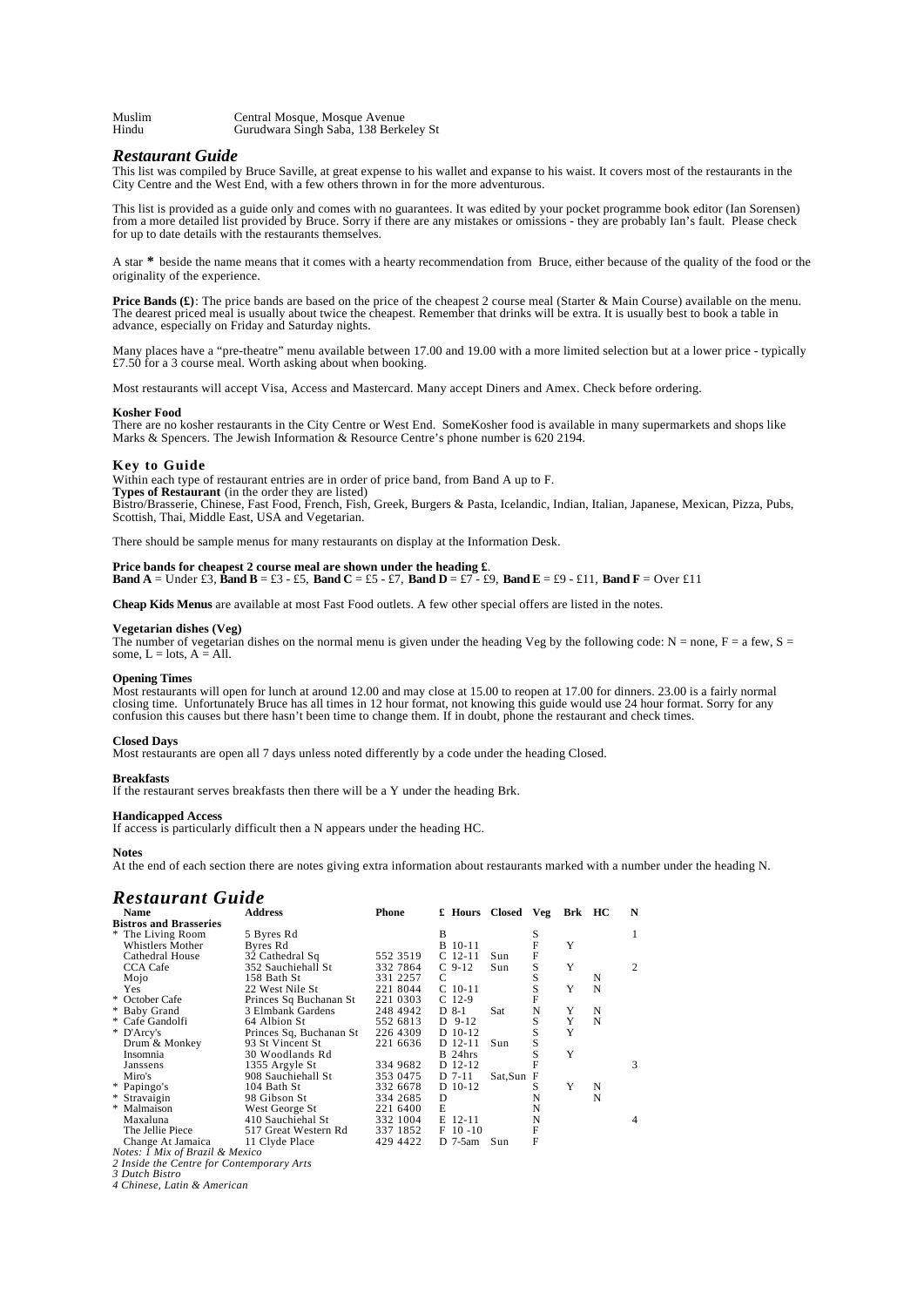| <b>Chinese</b><br><b>Canton Express</b>               | 407 Sauchiehall st                                             | 332 0145             | С                       |            | N      |        |        |                |                            |
|-------------------------------------------------------|----------------------------------------------------------------|----------------------|-------------------------|------------|--------|--------|--------|----------------|----------------------------|
| China Sea                                             | 12 Renfield St                                                 | 221 2719             | $C$ 5-12                |            | N      |        | N      |                |                            |
| Golden City                                           | 1163 Argyle St                                                 | 221 0097             | $C$ 5-12                |            | F      |        |        |                |                            |
| Jade House<br>Le Chino                                | 7 Bath St<br>918 Sauchiehall St                                | 332 1932             | $C_6-12$<br>С           |            | N<br>F |        | N      |                |                            |
| China Blosssom                                        | 80 Miller St                                                   | 204 2708             | $D$ 5-11                | Sun        | N      |        |        |                |                            |
| China Palace<br>*<br>Chinatown                        | 92 Union St<br>42 New City Rd                                  | 248 3121<br>353 0037 | D<br>D                  |            | N<br>S |        | N      |                |                            |
| City Inn                                              | 86 Renfield St                                                 | 332 5767             | $D$ 5--5                |            | N      |        | N      |                |                            |
| Ho Wong                                               | 82 York St                                                     | 221 3550             | D                       |            | F      |        |        |                |                            |
| Jade gardens<br>Lee Garden                            | 303 Sauchiehall St<br>100 Bath St                              | 332 5737<br>332 3603 | D 12-11<br>D            |            | S<br>L |        | N<br>N |                |                            |
| * Loon Fung                                           | 417 Sauchiehall St                                             | 332 1240             | D 12-11                 |            | N      |        |        |                |                            |
| New City Palace<br>Peking Inn                         | 84 Sauchiehall St<br>191 Hope St                               | 332 6265<br>332 8971 | D 12-11<br>D 5-12       |            | L<br>S |        | N      |                |                            |
| Amber Restaurant                                      | 130 Byres Rd                                                   | 339 6121             | E                       |            | S      |        |        |                |                            |
| Peking Court                                          | 285                                                            | 353 3833             | E 12-11                 |            | S      |        | N      |                |                            |
| Amber Regent<br>Notes: 1 Half Price on Monday         | 50 West Regent St                                              | 331 1655             | $F$ 12-11               | Sun        | N      |        |        | 1              |                            |
|                                                       | Fast Food: Burgers, Pizzas, Fish & Chips, Potatoes, Sandwixhes |                      |                         |            |        |        |        |                |                            |
| Blue Lagoon                                           | 208 Argyle St<br>10 Renfield St                                | 221 4154<br>221 5561 | A<br>A                  |            |        | Y<br>Y |        |                |                            |
| Blue Lagoon<br>Burger King                            | 304 Sauchiehall St                                             |                      | A                       |            |        | Y      |        |                |                            |
| Burger King                                           | 74 Sauchiehall St                                              |                      | A                       |            |        | Y      |        |                |                            |
| Burger King<br>Dunkin Donuts                          | 102 Union St<br>184 Argyle St                                  | 248 4638             | A<br>A 8-8              |            |        | Y<br>Y |        |                |                            |
| Grosvenor Cafe                                        | Ashton Lane                                                    |                      | A 9-8                   |            | S      | Y      |        |                |                            |
| Kentucky Fried Chick                                  | 178 Argyle St                                                  | 248 8361             | A                       |            | N      | Y      |        |                |                            |
| Kings Cafe<br>McDonalds                               | 71 Elmbank St<br>201 Argyle St                                 | 332 0898             | A 8-8<br>A              |            |        | Y<br>Y |        |                |                            |
| McDonalds                                             | 101 Sauchiehall St                                             |                      | A                       |            |        | Y      |        |                |                            |
| Pancake Place                                         | 59 Glassford St<br>Buchanan St                                 | 552 4229             | A 8-1<br>A 9-7          | Sun        | F      | Y<br>Y |        |                |                            |
| Princes Square<br>Sauchiehall St Centre               | 180 Sauchiehall St                                             |                      | $A$ 9-5                 | Sun        |        | Y      |        |                |                            |
| Savoy Centre                                          | Sauchiehall St                                                 |                      | A 9-5                   | Sun        |        | Y      |        |                |                            |
| <b>St Enoch Centre</b>                                | St Enoch Square                                                |                      | $A$ 10-6<br>A           |            |        | Y<br>Y |        |                |                            |
| University Cafe<br>Wimpy                              | 85 Byres Rd<br>229 Ingram St                                   | 221 7532             | A 10-6                  | Sun        |        | Y      |        |                |                            |
| Wimpy                                                 | 105 Union St                                                   | 221 9370             | A 10-6                  | Sun        |        | Y      |        |                |                            |
| Arby's<br>Cafe da Vinci                               | 78 Union St<br>263 Hope St                                     | 204 3999<br>332 0686 | <b>B</b> 10-8<br>B 11-9 |            | N<br>N | Y      |        |                |                            |
| *<br>California Gourmet                               | 291 Byres Rd                                                   | 337 1642             | B 10-9                  |            |        | Y      |        | 1              |                            |
| Davidsons Cafe                                        | 150 Renfield St                                                | 332 0008             | B 9-5                   | Sun        | L<br>F | Y      |        |                |                            |
| Deliferance<br>Deliferance                            | 119 Sauchiehall St<br>80 Queen St                              | 353 2700<br>248 5602 | B 8-7<br>B 8-7          | Sun<br>Sun | F      | Y<br>Y |        |                |                            |
| Equi's Coffee House                                   | 449 Sauchiehall St                                             |                      | B 10-9                  | Sun        | N      | Y      |        |                |                            |
| Olivers Coffee Shop<br>Pancake Place                  | 55 Union St<br>91 Union St                                     | 221 0195<br>248 2562 | $B$ 9-6<br>B 9-5        | Sun        | S<br>F | Y<br>Y |        |                |                            |
| Paterisserie Francois                                 | Italian Cntr Cochrane St                                       |                      | B 10-6                  |            | N      | Y      |        |                |                            |
| The Roast Joint                                       | 307 Sauchiehall St                                             |                      | B 11-1                  | Sun        | N      |        |        |                |                            |
| * The Willow TeaRoom<br>Trees                         | 217 Sauchiehall St<br>27 Union St                              | 221 2490             | B 9-4<br>B 2-7          | Sun        | S<br>S | Y      |        |                |                            |
| Hobsons                                               | Cambridge St                                                   | 332 9660             | $C$ 11-8                | Sun        | N      | Y      |        |                |                            |
| Notes: IFew Seats but Great for Bagels & desserts     |                                                                |                      |                         |            |        |        |        |                |                            |
| French<br>* Froggies                                  | 53 West Regent St                                              | 332 8790             | $C9-1$                  |            | S      | Y      | N      |                |                            |
| Chez Jules                                            | 415 Sauchiehall St                                             | 32 2281              | $D$ 6-11                | Sun        | N      |        | N      |                |                            |
| Pierre Victoire<br>Pierre Victoire                    | 91 Miller St                                                   | 221 7565<br>339 2544 | D<br>D                  |            | S      |        |        |                |                            |
| * Cul De Sac                                          | 16 Byres Rd<br>44 Ashton Lane                                  | 334 4686             | E 12-12                 |            | S<br>S |        |        | 1              |                            |
| French Restaurant                                     | Nrth Rotunda, Tunnel St                                        | 204 1238             | $F$ 7-11                | Sun,Mon    |        | F      |        |                | Notes: $11/3$ off Crepes & |
| Burgers 5-7<br>Fish                                   |                                                                |                      |                         |            |        |        |        |                |                            |
| Crannog                                               | 28 Cheapside St                                                | 221 1727             | A 6-10                  | Sun, Mon   |        |        |        |                |                            |
| *.<br>Harry Ramsdens                                  | 251 Paisley Rd                                                 | 429 3700             | <b>B</b> 10-11          |            | N      |        |        |                |                            |
| * 2 Fat Ladies<br>Greek                               | 88 Dumbarton Rd                                                | 339 1944             | F                       |            | F      |        |        |                |                            |
| The Parthenon                                         | 725 Great Western Rd                                           | 334 6265             | $C6-1$                  |            | S      |        |        |                |                            |
| The Athena                                            | 778 Pollokshaws Rd                                             | 424 0858             | D 6-11                  |            | S      |        |        | 1              |                            |
| Cafe Serghei<br>Notes: 1 South of river, not walkable | 67 Bridge St                                                   | 429 1547             | D 6-11                  |            | S      |        |        | $\overline{c}$ |                            |
| 2 South of river, near Bridge St Underground          |                                                                |                      |                         |            |        |        |        |                |                            |
| Burgers, pasta and other dishes                       |                                                                |                      |                         |            |        |        |        |                |                            |
| Eat Out<br>Garfunkels                                 |                                                                | 353 328              | $C$ 10-10               |            | F      | Y      |        | 1              |                            |
| Shenigans                                             | 8 West George St                                               |                      |                         |            |        |        |        |                |                            |
|                                                       | 48 Bath St<br>351 Sauchiehall St                               | 331 2391<br>332 8205 | C<br>$C$ 12-11          |            | S<br>F |        | N      | $\mathfrak{2}$ |                            |
| <b>Back Alley</b>                                     | 8 Ruthven Lane                                                 | 334 7165             | D                       |            | N      |        |        |                |                            |
| Chicago Meatpackers                                   | 50 Hope St                                                     | 248 4466             | D 12-11                 |            | F      |        | N      | 3              |                            |
| TGI Friday's<br><b>Trading Post</b>                   | 113 Buchanan St<br>1 Custom House Quay                         | 221 6996<br>221 3033 | D 12-11<br>D            |            | S<br>N |        | N      |                |                            |
| <b>Buzzy Wares</b>                                    | Princes Sq, Buchanan St                                        | 248 0466             | $F$ 12-11               |            | N      |        |        |                |                            |
| Notes: 1 A Gay & Lesbian cafe<br>2 Tex Mex food       |                                                                |                      |                         |            |        |        |        |                |                            |
| 3 Cheap Meals 12-6.30 Kids Eat Free on Sunday         |                                                                |                      |                         |            |        |        |        |                |                            |
| <b>Icelandic</b>                                      |                                                                |                      |                         |            |        |        |        |                |                            |
| $*$ XO<br>Notes: 1 Scottish Food & Icelandic          | 32 Cathedral Square                                            | 553 3519             | $F$ 6-11                |            | N      |        |        | 1              |                            |
| Indian                                                |                                                                |                      |                         |            |        |        |        |                |                            |
| Ali Baba's Balti Bar                                  | 51 West Regent St                                              | 332 6289             | B                       |            | S      |        | N      |                |                            |
| India Cafe D'Elite<br>*<br>Murphy's Pakora Bar        | 178 Woodlands Rd<br>1287 Argyle St                             | 353 1701             | <b>B</b> 11-10<br>B     |            | S<br>L |        |        | 1              |                            |
| Asmaan Tandoori                                       | 22 Bath St                                                     | 331 2575             | C                       |            | S      |        |        |                |                            |
| Chandigarh Tandoori<br>India Diner                    | 28 Vinicombe Rd<br>1191 Argyle St                              | 334 4483             | $C$ 5-12<br>С           |            | S<br>S |        |        | $\mathfrak{2}$ |                            |
| Lakora Tandoori<br>Louis Parks C. Masalas             | 253 Argyle Strret<br>914 Sauchiehall St                        | 221 5325<br>339 4543 | $C5-12$<br>C            | Thur       | N<br>L |        |        |                |                            |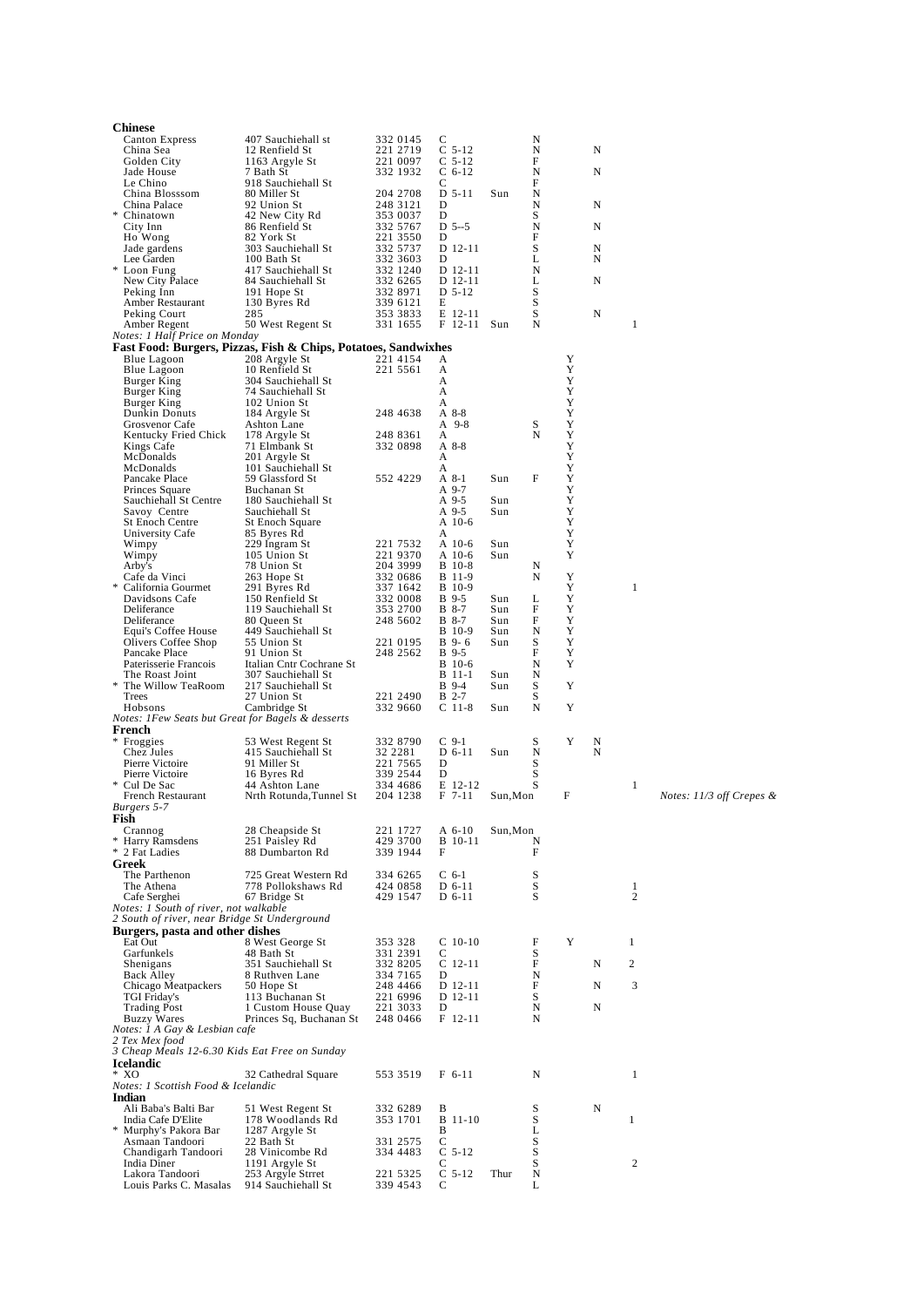| * Mr Singhs India<br>Raja Tandoori<br>Ramana<br>Shalimar<br>Spice of Life<br>Taste of Punjab<br>The Curry Pot<br>The Indus<br>The KohINor<br>Ashoka Ashton Lane<br>Ashoka Palace<br>Ashoka West End<br>* Balbir's Ashoka & Veg<br>Bombay blues<br>Creme De la Creme<br>Gandhi Tandoori<br>Mother India<br>Sadhu's Tandoori<br>Shanaz<br>Shish Mahal<br>Talisman<br>The Colonial India<br>Cafe India<br>Notes: 1 Halal & Balti as well<br>2 Indian & Mexican<br>3 10% Student Discount<br>4 Buffet 19.00 - 21.00 M - F<br>52 restaurants in 1 with Madhubah Vegetarian<br>6 Buffet £6.95 Every Night | 149 Elderslie St<br>51 Cochrane St<br>427 Sauchiehall St<br>25 Gibson St<br>1293 Argyle St<br>1131 Argyle St<br>319 Sauchiehall St<br>439 Sauchiehall St<br>235 North St<br>19 Ashton Lane<br>329 Great Western Rd<br>1284 Argyle St<br>108 Elderslie St<br>41 Hope St<br>1971 Argyle St<br>331 Sauchiehall St<br>28 Westminster Terr<br>120 Dumbarton Rd<br>17 Granville St<br>66 Park Rd<br>515 Sauchiehall St<br>25 High St<br>171 North St | 221 1452<br>552 3237<br>332 2528<br>334 1100<br>248 3560<br>332 4180<br>332 9040<br>204 1444<br>357 5904<br>339 1232<br>339 0936<br>221 1761<br>221 0817<br>221 3222<br>32 00055<br>221 1663<br>339 2068<br>248 4804<br>343 7899<br>248 2016<br>552 1923<br>248 4074 | C<br>С<br>$C$ 5-12<br>$C5-1$<br>С<br>$C$ 12-10<br>$C$ 11-12<br>C 11-1<br>C<br>D 12-12<br>D<br>D<br>D<br>D 5-11<br>D<br>D 11-12<br>D 5-9<br>D 5-1<br>D 5-11<br>D 5-11<br>D 5-12<br>D<br>E | Sun          | L<br>S<br>S<br>S<br>S<br>S<br>S<br>F<br>S<br>S<br>L<br>S<br>L<br>S<br>S<br>S<br>S<br>S<br>S<br>L<br>S<br>N |        | N<br>N<br>N | 3<br>4<br>5<br>6<br>$\overline{7}$ |
|-----------------------------------------------------------------------------------------------------------------------------------------------------------------------------------------------------------------------------------------------------------------------------------------------------------------------------------------------------------------------------------------------------------------------------------------------------------------------------------------------------------------------------------------------------------------------------------------------------|------------------------------------------------------------------------------------------------------------------------------------------------------------------------------------------------------------------------------------------------------------------------------------------------------------------------------------------------------------------------------------------------------------------------------------------------|----------------------------------------------------------------------------------------------------------------------------------------------------------------------------------------------------------------------------------------------------------------------|------------------------------------------------------------------------------------------------------------------------------------------------------------------------------------------|--------------|------------------------------------------------------------------------------------------------------------|--------|-------------|------------------------------------|
|                                                                                                                                                                                                                                                                                                                                                                                                                                                                                                                                                                                                     | 7 Very small Bring Your Own Bottle. Will do Halal cooking                                                                                                                                                                                                                                                                                                                                                                                      |                                                                                                                                                                                                                                                                      |                                                                                                                                                                                          |              |                                                                                                            |        |             |                                    |
| Italian<br>Cafe Antipasti                                                                                                                                                                                                                                                                                                                                                                                                                                                                                                                                                                           | 250 Gt Western Rd                                                                                                                                                                                                                                                                                                                                                                                                                              |                                                                                                                                                                                                                                                                      | С                                                                                                                                                                                        |              | L                                                                                                          |        |             |                                    |
| Dino's Restaurant<br>Il Cappuccino                                                                                                                                                                                                                                                                                                                                                                                                                                                                                                                                                                  | 35 Sauchiehall St<br>18 Gibson St                                                                                                                                                                                                                                                                                                                                                                                                              | 332 0626<br>339 5294                                                                                                                                                                                                                                                 | B 8-11<br>$B$ 5-10                                                                                                                                                                       | <b>MTWTF</b> | S<br>S                                                                                                     | Y      | N           |                                    |
| Ristorante Godfather<br>* Sarti                                                                                                                                                                                                                                                                                                                                                                                                                                                                                                                                                                     | 99 Hope St<br>133 Wellington St                                                                                                                                                                                                                                                                                                                                                                                                                | 221 0949<br>248 2228                                                                                                                                                                                                                                                 | <b>B</b> 5-12<br><b>B</b> 10-11                                                                                                                                                          | Sun          | S<br>N                                                                                                     | Y      |             |                                    |
| The Big Blue<br>Valentino's Cafe                                                                                                                                                                                                                                                                                                                                                                                                                                                                                                                                                                    | 445 Great Western Rd<br>250 Sauchiehall St                                                                                                                                                                                                                                                                                                                                                                                                     | 357 1038                                                                                                                                                                                                                                                             | <b>B</b> 12-7<br>B 12-8                                                                                                                                                                  | Sun          | S<br>S                                                                                                     |        | N           |                                    |
| Bertolino's                                                                                                                                                                                                                                                                                                                                                                                                                                                                                                                                                                                         | 1321 Argyle St                                                                                                                                                                                                                                                                                                                                                                                                                                 | 334 0594                                                                                                                                                                                                                                                             | С                                                                                                                                                                                        |              | S                                                                                                          |        |             | 1                                  |
| Casa Mancini<br>Casa Mia                                                                                                                                                                                                                                                                                                                                                                                                                                                                                                                                                                            | 317 Great Western Rd<br>64 Renfield St                                                                                                                                                                                                                                                                                                                                                                                                         | 339 5544<br>332 5063                                                                                                                                                                                                                                                 | С<br>$C$ 12-11                                                                                                                                                                           | Sun          | S<br>F                                                                                                     |        | N           |                                    |
| Ciao By Equi's<br>* Fazzi's                                                                                                                                                                                                                                                                                                                                                                                                                                                                                                                                                                         | 445 Sauchiehall St<br>65 Cambridge St                                                                                                                                                                                                                                                                                                                                                                                                          | 332 4565<br>221 9411                                                                                                                                                                                                                                                 | $C5-12$<br>$C$ 11-10                                                                                                                                                                     |              | S<br>S                                                                                                     | Y      |             |                                    |
| L'Arena Di Verona<br>L'Aristo                                                                                                                                                                                                                                                                                                                                                                                                                                                                                                                                                                       | 311 Hope St<br>92 Mitchell St                                                                                                                                                                                                                                                                                                                                                                                                                  | 332 7728<br>221 0971                                                                                                                                                                                                                                                 | $C5-11$<br>$C5-11$                                                                                                                                                                       | Sun          | N<br>N                                                                                                     |        |             |                                    |
| O'Sole Mio's<br>Paperino's                                                                                                                                                                                                                                                                                                                                                                                                                                                                                                                                                                          | 32 Bath St<br>238 Sauchiehall St                                                                                                                                                                                                                                                                                                                                                                                                               | 331 1397<br>332 3800                                                                                                                                                                                                                                                 | $C5-12$<br>$C$ 5-11                                                                                                                                                                      | Sun          | S<br>S                                                                                                     |        |             | 2                                  |
| Pavarotti Trattoria<br>*<br>Sannino's                                                                                                                                                                                                                                                                                                                                                                                                                                                                                                                                                               | 91 Cambridge St<br>61 Bath St                                                                                                                                                                                                                                                                                                                                                                                                                  | 332 9713<br>332 8025                                                                                                                                                                                                                                                 | $C_11-11$<br>$C_12-11$                                                                                                                                                                   |              | S<br>S                                                                                                     |        | N           |                                    |
| Sannino's<br>Bella Pasta                                                                                                                                                                                                                                                                                                                                                                                                                                                                                                                                                                            | 61 Elmbank St<br>15 St Vincent Place                                                                                                                                                                                                                                                                                                                                                                                                           | 332 3565<br>221 5059                                                                                                                                                                                                                                                 | $C$ 12-11<br>D 5-12                                                                                                                                                                      |              | S<br>S                                                                                                     |        | N<br>N      |                                    |
| * Caffe Qui Cantinetta                                                                                                                                                                                                                                                                                                                                                                                                                                                                                                                                                                              | 17 John St                                                                                                                                                                                                                                                                                                                                                                                                                                     | 552 6099                                                                                                                                                                                                                                                             | D                                                                                                                                                                                        |              | F                                                                                                          | Y      |             |                                    |
| Caffe Italia<br>Di Maggio's Pizzeria                                                                                                                                                                                                                                                                                                                                                                                                                                                                                                                                                                | 311 Hope St<br>61 Ruthven Lane                                                                                                                                                                                                                                                                                                                                                                                                                 | 332 7728<br>334 8560                                                                                                                                                                                                                                                 | $D$ 5-11<br>D 10-11                                                                                                                                                                      |              | N<br>S                                                                                                     | Y      | N           |                                    |
| Di Maggio's Pizzeria<br>Il Pavone                                                                                                                                                                                                                                                                                                                                                                                                                                                                                                                                                                   | 21 Royal Exchange Sq<br>Princes Sq, Buchanan St                                                                                                                                                                                                                                                                                                                                                                                                | 248 4443<br>221 0543                                                                                                                                                                                                                                                 | D 10-11<br>D 9-11                                                                                                                                                                        |              | S<br>S                                                                                                     | Y<br>Y | N           |                                    |
| Il Pescatore<br>Italian Restaurant                                                                                                                                                                                                                                                                                                                                                                                                                                                                                                                                                                  | 148 Woodlands Rd<br>Nrth Rotunda, Tunnel St                                                                                                                                                                                                                                                                                                                                                                                                    | 332 9239<br>204 1238                                                                                                                                                                                                                                                 | $D_6-10$<br>D 5-11                                                                                                                                                                       | Sun<br>Sun   | S<br>S                                                                                                     |        |             | 3                                  |
| Joe's Garage<br>La Parmigiana                                                                                                                                                                                                                                                                                                                                                                                                                                                                                                                                                                       | 52 Bank St<br>447 Great Western Rd                                                                                                                                                                                                                                                                                                                                                                                                             | 339 5407<br>334 0686                                                                                                                                                                                                                                                 | D 12-12<br>D                                                                                                                                                                             |              | S<br>S                                                                                                     |        |             | 4                                  |
| Ristorante Caprese<br>* The Fire Station                                                                                                                                                                                                                                                                                                                                                                                                                                                                                                                                                            | 217 Buchanan St<br>33 Ingram St                                                                                                                                                                                                                                                                                                                                                                                                                | 332 3070<br>552 2929                                                                                                                                                                                                                                                 | D<br>D                                                                                                                                                                                   |              | F<br>S                                                                                                     |        | N           | 5                                  |
| Trattoria Trevi                                                                                                                                                                                                                                                                                                                                                                                                                                                                                                                                                                                     | 526 Great Western Rd                                                                                                                                                                                                                                                                                                                                                                                                                           | 334 3262<br>552.4433                                                                                                                                                                                                                                                 | D                                                                                                                                                                                        |              | N                                                                                                          |        |             |                                    |
| Vitelli & Vitelli<br>Trattoria Lanterna                                                                                                                                                                                                                                                                                                                                                                                                                                                                                                                                                             | 15 John St<br>35 Hope St                                                                                                                                                                                                                                                                                                                                                                                                                       | 221 9160                                                                                                                                                                                                                                                             | D<br>E 5-11                                                                                                                                                                              | Sun          | F<br>F                                                                                                     |        |             |                                    |
| Notes: IIndian Pizzas 20% Student Discount<br>2 Sun-Thu 5-6.30 Pizza & Pasta £3.50                                                                                                                                                                                                                                                                                                                                                                                                                                                                                                                  |                                                                                                                                                                                                                                                                                                                                                                                                                                                |                                                                                                                                                                                                                                                                      |                                                                                                                                                                                          |              |                                                                                                            |        |             |                                    |
| 3 Half Price Mon-Thurs 5 -6.30, 10-11<br>4 All Meals are 50% off                                                                                                                                                                                                                                                                                                                                                                                                                                                                                                                                    |                                                                                                                                                                                                                                                                                                                                                                                                                                                |                                                                                                                                                                                                                                                                      |                                                                                                                                                                                          |              |                                                                                                            |        |             |                                    |
| 5 Half Price Pasta 5 -7<br><b>Japanese</b>                                                                                                                                                                                                                                                                                                                                                                                                                                                                                                                                                          |                                                                                                                                                                                                                                                                                                                                                                                                                                                |                                                                                                                                                                                                                                                                      |                                                                                                                                                                                          |              |                                                                                                            |        |             |                                    |
| Moshi Moshi                                                                                                                                                                                                                                                                                                                                                                                                                                                                                                                                                                                         | 7 Buccleuch St<br>Notes: 1 Very small, booking essential. Special buffet Mon & Tues.                                                                                                                                                                                                                                                                                                                                                           | 353 0777                                                                                                                                                                                                                                                             | D                                                                                                                                                                                        |              | S                                                                                                          |        |             | 1                                  |
| Malasian                                                                                                                                                                                                                                                                                                                                                                                                                                                                                                                                                                                            |                                                                                                                                                                                                                                                                                                                                                                                                                                                |                                                                                                                                                                                                                                                                      |                                                                                                                                                                                          |              |                                                                                                            |        |             |                                    |
| * Mata Hari<br>Mexican                                                                                                                                                                                                                                                                                                                                                                                                                                                                                                                                                                              | 17 West Princes St                                                                                                                                                                                                                                                                                                                                                                                                                             | 332 9789                                                                                                                                                                                                                                                             | D 6-11                                                                                                                                                                                   | Sun          | L                                                                                                          |        | N           |                                    |
| * Cantina Del Rey<br>Chimmyz                                                                                                                                                                                                                                                                                                                                                                                                                                                                                                                                                                        | King St<br>499 Great western Rd                                                                                                                                                                                                                                                                                                                                                                                                                | 552 4044<br>334 0884                                                                                                                                                                                                                                                 | $C5-1$<br>С                                                                                                                                                                              |              | S<br>S                                                                                                     |        | N<br>N      |                                    |
| Pizzas<br>Pizza Hut                                                                                                                                                                                                                                                                                                                                                                                                                                                                                                                                                                                 | 203 Argyle St                                                                                                                                                                                                                                                                                                                                                                                                                                  | 221 0144                                                                                                                                                                                                                                                             | B                                                                                                                                                                                        |              | S                                                                                                          |        |             |                                    |
| Pizza Hut<br>Pizzaland                                                                                                                                                                                                                                                                                                                                                                                                                                                                                                                                                                              | 85 West George St<br>108 Renfield St                                                                                                                                                                                                                                                                                                                                                                                                           | 226 3633<br>332 4820                                                                                                                                                                                                                                                 | B<br>B                                                                                                                                                                                   |              | S<br>S                                                                                                     |        |             |                                    |
| Pizzaland<br>Pizzaland                                                                                                                                                                                                                                                                                                                                                                                                                                                                                                                                                                              | 205 Sauchiehall St<br>96 Hope St                                                                                                                                                                                                                                                                                                                                                                                                               | 332 5764<br>221 5321                                                                                                                                                                                                                                                 | B<br>B                                                                                                                                                                                   |              | S<br>S                                                                                                     |        |             |                                    |
| Pizzaland                                                                                                                                                                                                                                                                                                                                                                                                                                                                                                                                                                                           | 34 Queen St                                                                                                                                                                                                                                                                                                                                                                                                                                    | 248 5682                                                                                                                                                                                                                                                             | B                                                                                                                                                                                        |              | S                                                                                                          |        |             |                                    |
| Deep Pan Pizza Co<br>Pizza Express                                                                                                                                                                                                                                                                                                                                                                                                                                                                                                                                                                  | 44 Bath St<br>151 Queen St                                                                                                                                                                                                                                                                                                                                                                                                                     | 332 9482<br>221 3333                                                                                                                                                                                                                                                 | C<br>$C$ 12-11                                                                                                                                                                           |              | S<br>S                                                                                                     |        |             | 1                                  |
| Pub food                                                                                                                                                                                                                                                                                                                                                                                                                                                                                                                                                                                            | Notes: 1 Special £3.25 "all you can eat buffet" 12-3 and 5-10 every day.                                                                                                                                                                                                                                                                                                                                                                       |                                                                                                                                                                                                                                                                      |                                                                                                                                                                                          |              |                                                                                                            |        |             |                                    |
| Cafe Cini<br>Finnegan's Wake                                                                                                                                                                                                                                                                                                                                                                                                                                                                                                                                                                        | 81 Renfield St<br>79 St Vincent St                                                                                                                                                                                                                                                                                                                                                                                                             | 353 2807<br>248 4839                                                                                                                                                                                                                                                 | B 11-7<br><b>B</b> 12-5                                                                                                                                                                  |              | S<br>S                                                                                                     |        |             |                                    |
| Chambers<br>Horseshoe Bar                                                                                                                                                                                                                                                                                                                                                                                                                                                                                                                                                                           | 57 Cochrane St<br>17 Drury St                                                                                                                                                                                                                                                                                                                                                                                                                  | 221 3051                                                                                                                                                                                                                                                             | B 11-9<br><b>B</b> 12-7                                                                                                                                                                  |              | S<br>N                                                                                                     |        | N<br>N      |                                    |
| Focquet's Bar<br>Rock Garden                                                                                                                                                                                                                                                                                                                                                                                                                                                                                                                                                                        | 9 Renfield St<br>73 Queen St                                                                                                                                                                                                                                                                                                                                                                                                                   |                                                                                                                                                                                                                                                                      | $C$ 12-8<br>$C$ 11-9                                                                                                                                                                     |              | N<br>N                                                                                                     |        | N           |                                    |
| Sloans                                                                                                                                                                                                                                                                                                                                                                                                                                                                                                                                                                                              | 62 Argyll Arcade                                                                                                                                                                                                                                                                                                                                                                                                                               | 221 8917                                                                                                                                                                                                                                                             | С                                                                                                                                                                                        |              | F                                                                                                          |        |             |                                    |
| The Corner<br>Times Square                                                                                                                                                                                                                                                                                                                                                                                                                                                                                                                                                                          | 548 Sauchiehall St<br>46 St Enoch's Sq                                                                                                                                                                                                                                                                                                                                                                                                         | 332 1625<br>221 6579                                                                                                                                                                                                                                                 | $C$ 11-8<br>С                                                                                                                                                                            |              | S<br>F                                                                                                     |        |             |                                    |